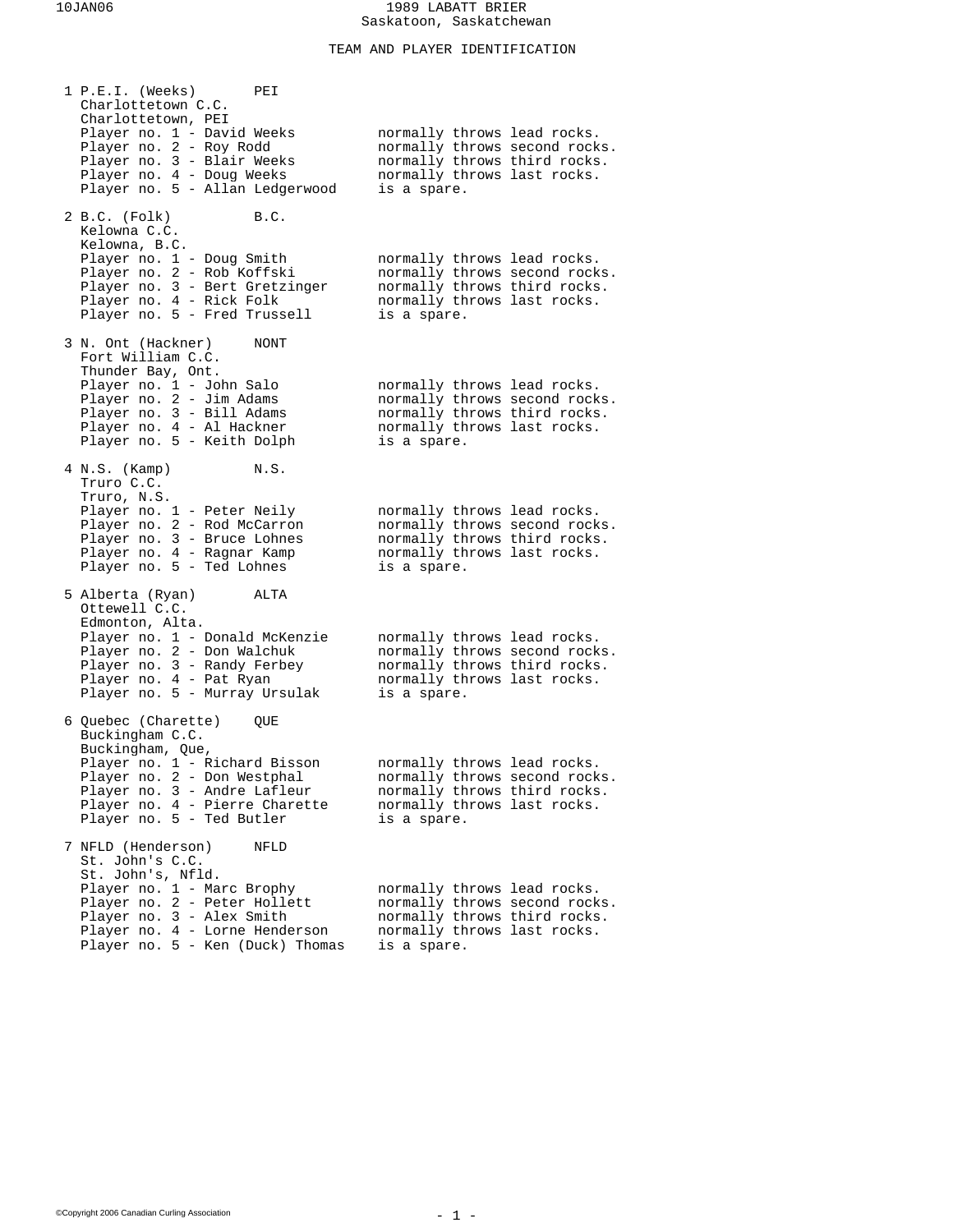## TEAM AND PLAYER IDENTIFICATION REPORT CONTINUED

| 8 Sask (Packet)<br>SASK<br>Estevan C.C.<br>Estevan, Sask.                                                                                                                                                                              |                                                                                                                                            |
|----------------------------------------------------------------------------------------------------------------------------------------------------------------------------------------------------------------------------------------|--------------------------------------------------------------------------------------------------------------------------------------------|
| Player no. 1 - Dallas Duce<br>Player no. 2 - Lloyd Schmidt<br>Player no. 3 - Bob Doerr<br>Player no. 4 - Jim Packet<br>Player no. 5 - Peter Shykitka                                                                                   | normally throws lead rocks.<br>normally throws second rocks.<br>normally throws third rocks.<br>normally throws last rocks.<br>is a spare. |
| 9 Ontario (Howard)<br>ONT<br>Penetang C.C.<br>Penetang, Ont.                                                                                                                                                                           |                                                                                                                                            |
| Player no. 1 - Kent Carstairs<br>Player no. 2 - Tim Belcourt<br>Player no. 3 - Glenn Howard<br>Player no. 4 - Russ Howard<br>Player no. 5 - Larry Merkley                                                                              | normally throws lead rocks.<br>normally throws second rocks.<br>normally throws third rocks.<br>normally throws last rocks.<br>is a spare. |
| 10 Manitoba(Meleschuk)<br>MAN<br>Lac du Bonnet C.C.<br>Lac du Bonnet, Man.<br>Player no. 1 - Sean Meleschuk<br>Player no. 2 - John Hyrich<br>Player no. 3 - John Usackis<br>Player no. 4 - Orest Meleschuk<br>Player no. 5 - Bob Lesko | normally throws lead rocks.<br>normally throws second rocks.<br>normally throws third rocks.<br>normally throws last rocks.<br>is a spare. |
| 11 N.B. (Mitchell)<br>N.B.<br>Thistle St Andrews<br>Saint John, N.B.<br>Player no. 1 - Terry Roach<br>Player no. 2 - Mark Armstrong                                                                                                    | normally throws lead rocks.<br>normally throws second rocks.                                                                               |
| Player no. 3 - Brian Dobson<br>Player no. 4 - Gary Mitchell<br>Player no. 5 - Arnie Dobson                                                                                                                                             | normally throws third rocks.<br>normally throws last rocks.<br>is a spare.                                                                 |
| 12 Y/NWT (Delmage)<br>TERR<br>Yellowknife C.C.<br>Yellowknife, N.W.T.                                                                                                                                                                  |                                                                                                                                            |
| Player no. 1 - Ron Kapicki<br>Player no. 2 - Bill Strain<br>Player no. 3 - Roy Giles<br>Player no. 4 - Al Delmage<br>Player no. 5 - Brad Robertson                                                                                     | normally throws lead rocks.<br>normally throws second rocks.<br>normally throws third rocks.<br>normally throws last rocks.<br>is a spare. |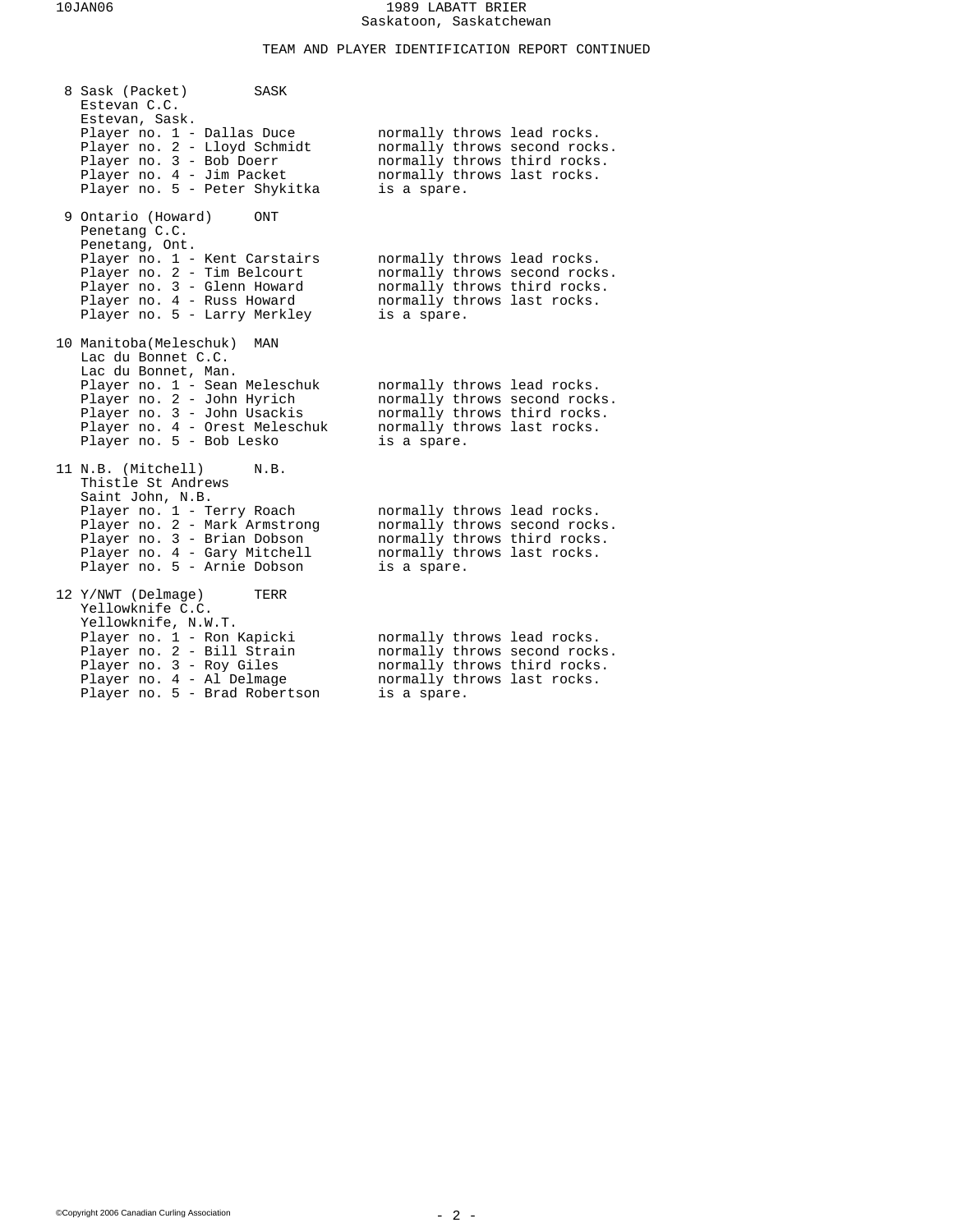# GAME SCORES BY DRAW

| DRAW         | Α                         |                   | В                                                 | C                      |                     | D                           |                     | Ε               |        |
|--------------|---------------------------|-------------------|---------------------------------------------------|------------------------|---------------------|-----------------------------|---------------------|-----------------|--------|
| $\mathbf{1}$ | *ALTA<br>QUE              | 7<br>5            | 2<br><b>NONT</b><br>$*_{N.S.}$<br>6               | NFLD<br>*SASK          | 3<br>6              | TERR<br>$*$ MAN             | 2<br>4              | $*$ ONT<br>N.B. | 6<br>5 |
| 2            | *ONT<br>MAN               | 6<br>5            | SASK<br>9<br>$*$ TERR<br>6                        | *QUE<br>N.B.           | 8<br>5              | *ALTA<br>NFLD               | 3<br>6              | $*B.C.$<br>PEI  | 5<br>4 |
| 3            |                           |                   |                                                   | SASK<br>*ALTA          | 9<br>4              | NFLD<br>*OUE                | 7<br>9              |                 |        |
| 4            | NFLD<br>$^*{\tt TERR}$    | 6<br>5            | $*_{N.B.}$<br>5<br>B.C.<br>9                      | MAN<br>$*_{\rm N.S.}$  | 7<br>3              | *ONT<br>PEI                 | 7<br>3              | SASK<br>*NONT   | 5<br>7 |
| 5            | $*_{\rm N.S.}$<br>N.B.    | 7<br>6            | *PEI<br>8<br>4<br>MAN                             | $*B.C.$<br>ONT         | 7<br>6              | QUE<br>*NONT                | 8<br>3              | *TERR<br>ALTA   | 4<br>7 |
| 6            |                           |                   | 3<br>$*$ TERR<br>$\mathop{\rm ONT}\nolimits$<br>8 | N.B.<br>$*$ MAN        | 5<br>7              |                             |                     |                 |        |
| 7            | SASK<br>$*PEI$            | 9<br>3            | 2<br>*NFLD<br>7<br>N.B.                           | $*$ NONT<br>TERR       | 8<br>9              | $*_{\mathbf{B.C.}}$<br>ALTA | 1<br>3              | N.S.<br>*QUE    | 6<br>5 |
| 8            | *NONT<br>B.C.             | 2<br>-5           | 6<br>OUE<br>$*PEI$<br>5                           | $*_{\rm N.S.}$<br>ALTA | $\overline{4}$<br>5 | ONT<br>*SASK                | 6<br>2              | NFLD<br>$*MAN$  | 7<br>6 |
| 9            |                           |                   |                                                   | NONT<br>$*PEI$         | 9<br>7              | N.S.<br>$*B.C.$             | $\overline{4}$<br>6 |                 |        |
| 10           | *QUE<br>ONT               | 7<br>8            | $*MAN$<br>4<br>ALTA<br>2                          | *TERR<br>B.C.          | 6<br>7              | *NFLD<br>PEI                | 9<br>1              | N.B.<br>*SASK   | 1<br>7 |
| 11           | MAN<br>*SASK              | 7<br>6            | N.S.<br>$\overline{4}$<br>5<br>*NFLD              | ALTA<br>$*_{\rm N.B.}$ | 6<br>3              | NONT<br>*ONT                | 2<br>4              | QUE<br>$*$ TERR | 4<br>7 |
| 12           | TERR<br>$*_{N.S.}$        | $\mathbf{1}$<br>9 | $\overline{4}$<br>B.C.<br>$*$ OUE<br>11           | MAN<br>*NONT           | 9<br>6              | PEI<br>$*_{N.B.}$           | 5<br>6              | *ALTA<br>ONT    | 6<br>5 |
| 13           | $*_{N.B.}$<br><b>NONT</b> | 6<br>8            | $*$ ONT<br>10<br>3<br>NFLD                        | PEI<br>$*$ TERR        | 6<br>4              | SASK<br>$*_{N.S.}$          | 3<br>6              | MAN<br>$*B.C.$  | 4<br>6 |
| 14           | PEI<br>*ALTA              | 8<br>9            | 5<br>B.C.<br>3<br>*SASK                           | ONT<br>$*_{N.S.}$      | 1<br>8              | *MAN<br>OUE                 | 8<br>7              | NONT<br>*NFLD   | 6<br>8 |
| 15           | B.C.<br>*NFLD             | 7<br>8            | 8<br>*ALTA<br>NONT<br>2                           | SASK<br>*OUE           | 8<br>5              | N.B.<br>*TERR               | 3<br>8              | $*PEI$<br>N.S.  | 4<br>8 |
|              |                           |                   |                                                   | $---$                  |                     | END OF ROUND ROBIN $---$    |                     |                 |        |
| 16           |                           |                   |                                                   | ONT<br>$*B.C.$         | $\overline{4}$<br>7 |                             |                     |                 |        |
| 17           |                           |                   |                                                   | B.C.<br>*ALTA          | 2<br>3              |                             |                     |                 |        |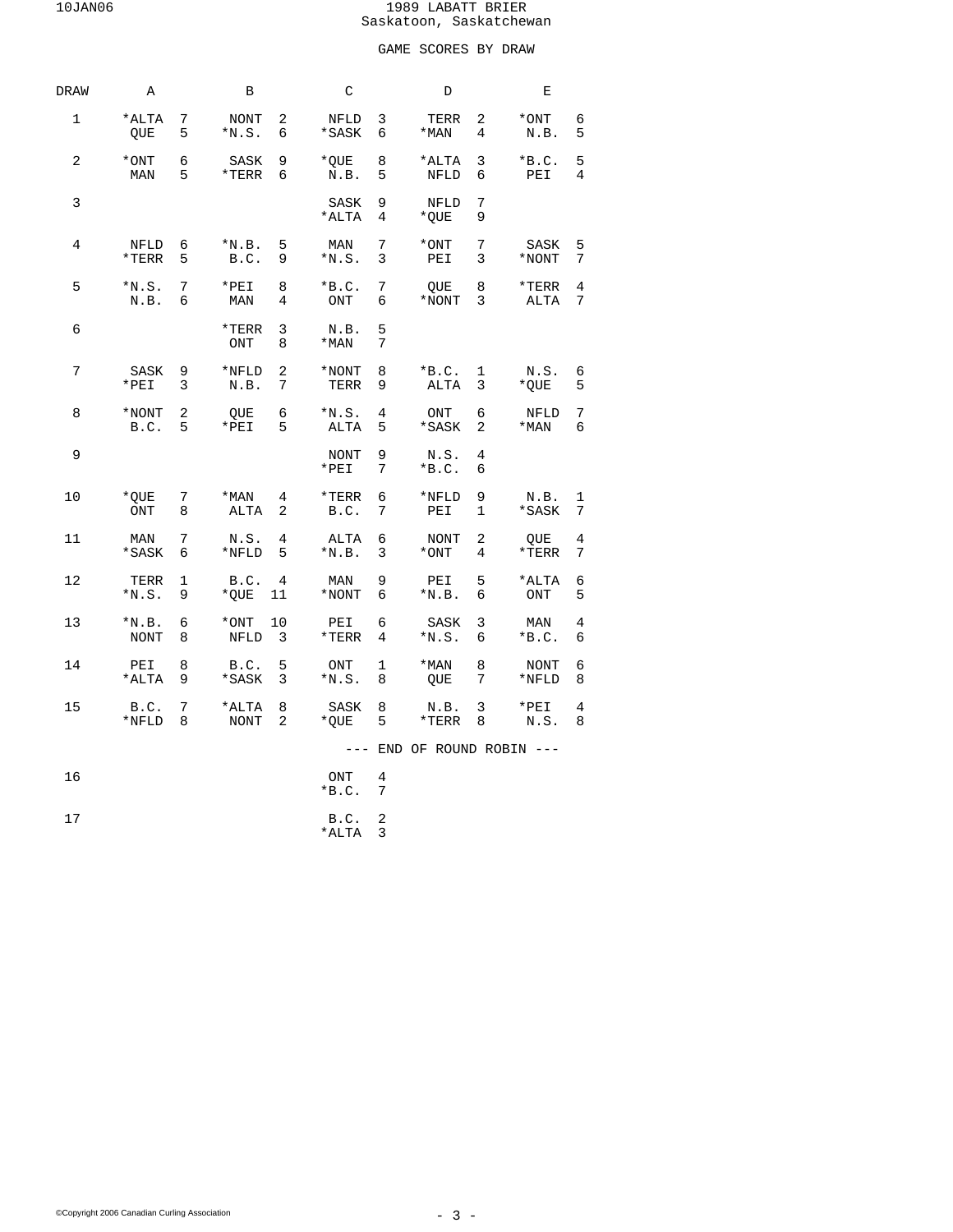## TEAM STANDINGS AFTER 15 DRAWS

| TEAM                 | WINS           | LOSSES         | RANK           |
|----------------------|----------------|----------------|----------------|
| Alberta (Ryan)       | 8              | 3              | $\mathbf 1$    |
| B.C. (Folk)          | 8              | 3              | $\overline{2}$ |
| Ontario (Howard)     | 8              | 3              | 3              |
| NFLD (Henderson)     | 7              | $\overline{4}$ | 4              |
| Manitoba (Meleschuk) | 7              | 4              | 5              |
| $N.S.$ (Kamp)        | 7              | $\overline{4}$ | 6              |
| Sask (Packet)        | 6              | 5              | 7              |
| Quebec (Charette)    | 5              | 6              | 8              |
| Y/NWT (Delmage)      | 3              | 8              | 9              |
| N. Ont (Hackner)     | 3              | 8              | 10             |
| N.B. (Mitchell)      | $\overline{a}$ | 9              | 11             |
| $P.E.I.$ (Weeks)     | 2              | 9              | 12             |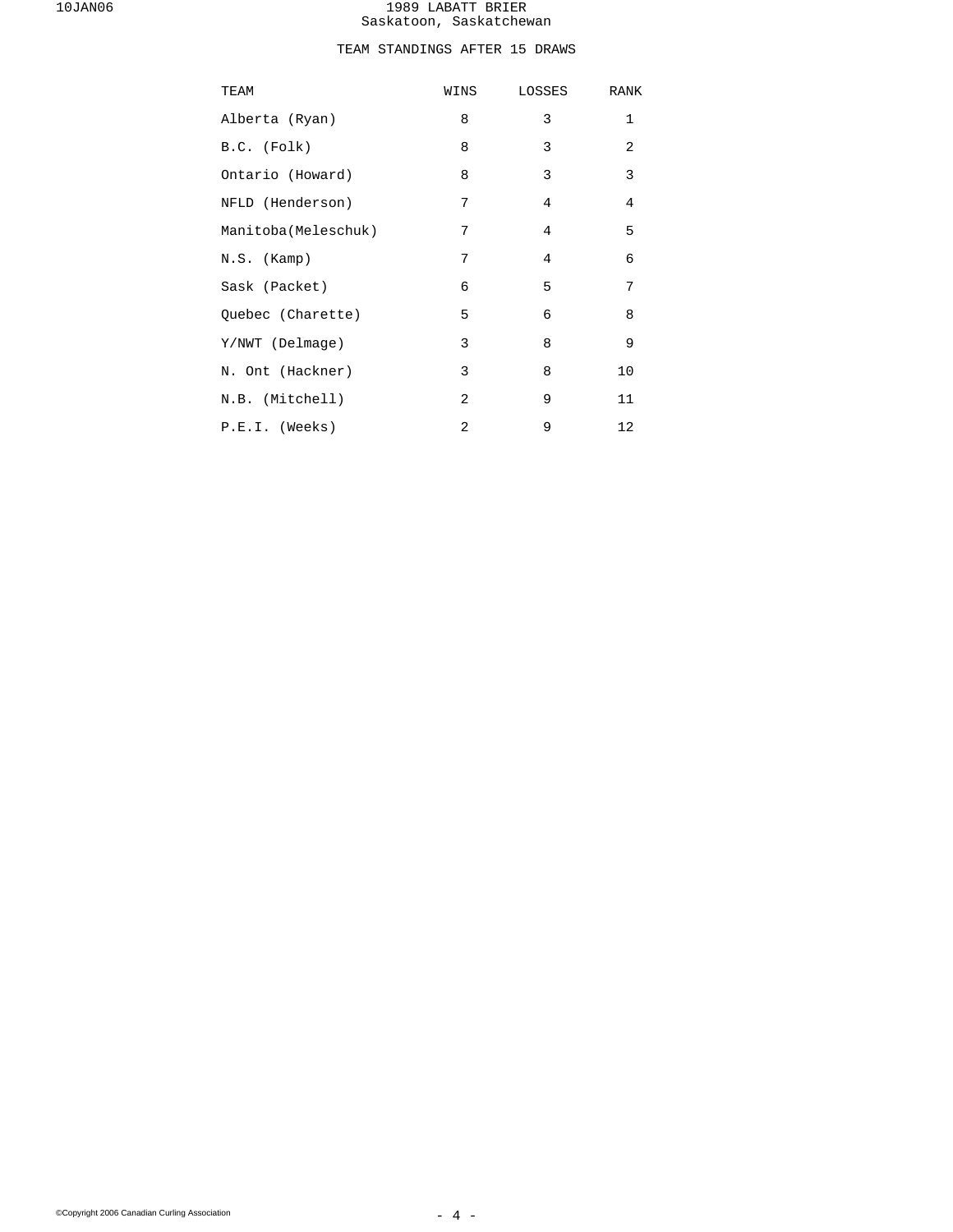# TEAM WIN/LOSS GRID AFTER 15 DRAWS

|                                 | PEI         | B.C.        | NONT        | N.S.        | ALTA        | QUE         | NFLD        | $\operatorname{SASK}$ | $\rm ONT$   | MAN         | N.B.    | TERR        |  |
|---------------------------------|-------------|-------------|-------------|-------------|-------------|-------------|-------------|-----------------------|-------------|-------------|---------|-------------|--|
| PEI                             | $\star$     | $\mathbb L$ | $\mathbb L$ | $\mathbb L$ | $\mathbb L$ | $\mathbf L$ | $\mathbb L$ | $\mathbf L$           | $\mathbf L$ | W           | L       | W           |  |
| B.C.                            | W           | $\star$     | W           | W           | $\mathbb L$ | $\mathbf L$ | $\mathbb L$ | M                     | W           | W           | M       | W           |  |
| $\rm{NONT}$                     | W           | $\mathbb L$ | $\star$     | $\mathbb L$ | $\mathbb L$ | $\mathbf L$ | $\mathbb L$ | W                     | $\mathbb L$ | $\mathbb L$ | M       | $\mathbb L$ |  |
| $\textsc{N} \cdot \textsc{S}$ . | W           | $\mathbb L$ | W           | $\star$     | $\mathbb L$ | W           | $\mathbb L$ | M                     | W           | $\mathbb L$ | M       | W           |  |
| $\mathtt{ALTA}$                 | W           | W           | W           | W           | $\star$     | M           | $\mathbf L$ | $\mathbb L$           | W           | $\mathbb L$ | M       | W           |  |
| QUE                             | W           | W           | W           | $\mathbf L$ | $\mathbb L$ | $\star$     | M           | $\mathbf L$           | $\mathbb L$ | $\mathbb L$ | M       | $\mathbb L$ |  |
| ${\tt NFLD}$                    | W           | W           | W           | W           | W           | $\mathbb L$ | $\star$     | $\mathbb L$           | $\mathbb L$ | W           | L       | W           |  |
| $\operatorname{SASK}$           | W           | $\mathbb L$ | $\mathbb L$ | $\mathbf L$ | W           | M           | W           | $\star$               | $\mathbb L$ | $\mathbb L$ | M       | W           |  |
| $\rm ONT$                       | W           | $\mathbb L$ | W           | $\mathbb L$ | $\mathbb L$ | M           | W           | W                     | $\star$     | W           | M       | W           |  |
| $\texttt{MAN}$                  | $\mathbb L$ | $\mathbb L$ | W           | ${\tt W}$   | W           | M           | $\mathbb L$ | W                     | $\mathbb L$ | $\star$     | W       | W           |  |
| $\textsc{n}$ . $\textsc{B}$ .   | W           | $\mathbb L$ | $\mathbb L$ | $\mathbb L$ | $\mathbb L$ | $\mathbb L$ | M           | $\mathbf L$           | $\mathbb L$ | $\mathbb L$ | $\star$ | $\mathbb L$ |  |
| TERR                            | $\mathbb L$ | $\mathbb L$ | W           | $\mathbf L$ | $\mathbb L$ | M           | $\mathbb L$ | $\mathbb L$           | $\mathbb L$ | $\mathbb L$ | W       | $\star$     |  |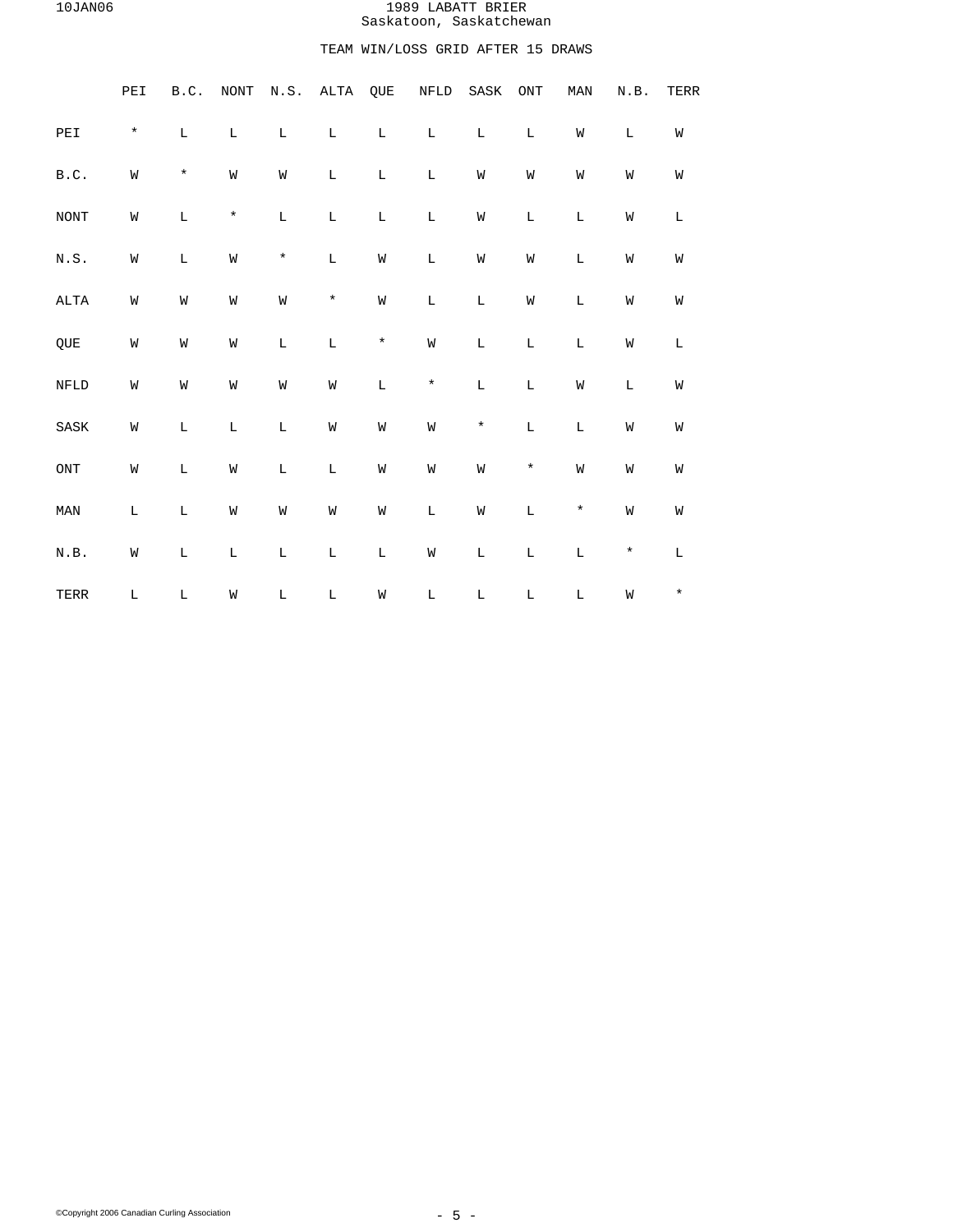## POSITIONAL CUMULATIVE PERCENTAGES REPORT

|                                   | $DRAW---$          | 1            | 2                                                                                         | 3     | 4        | 5 | 6 | 7                                                     | 8        |    |                |              |              |             | 9 10 11 12 13 14 15 AVG |
|-----------------------------------|--------------------|--------------|-------------------------------------------------------------------------------------------|-------|----------|---|---|-------------------------------------------------------|----------|----|----------------|--------------|--------------|-------------|-------------------------|
| LEADS                             |                    |              |                                                                                           |       |          |   |   |                                                       |          |    |                |              |              |             |                         |
| 1 Dallas Duce                     | SASK               |              | 89 93 92 90 ** ** 90 92 ** 91 88 ** 88 85                                                 |       |          |   |   |                                                       |          |    |                |              |              | 67          | 87                      |
| 2 Donald McKenzie                 | ALTA               |              | 84 80 78 ** 72 ** 97 83 ** 91 93 80 ** 79<br>76 93 ** 86 89 80 78 ** ** 81 90 78 88 **    |       |          |   |   |                                                       |          |    |                |              |              | 88<br>84    | 84<br>84                |
| 2 Terry Roach<br>4 Kent Carstairs | N.B.<br><b>ONT</b> |              | 7387                                                                                      |       |          |   |   | ** 64 85 72 ** 75 ** 99 71 97 74 98                   |          |    |                |              |              | $***$       | 81                      |
| 4 Marc Brophy                     | NFLD               |              | 91 70 93 86 ** ** 81 66 ** 75 80                                                          |       |          |   |   |                                                       |          |    | ** 90 71       |              |              | 81          | 81                      |
| 6 Doug Smith                      | B.C.               | * *          | $75$ **                                                                                   |       |          |   |   | 88 86 ** 81 78 72 84 ** 85 78 86                      |          |    |                |              |              | 72          | 80                      |
| 6 John Salo                       | <b>NONT</b>        |              | 76 ** ** 58 80 ** 84 88 91 ** 83 80 76 74 98                                              |       |          |   |   |                                                       |          |    |                |              |              |             | 80                      |
| 6 Sean Meleschuk                  | MAN                |              | 75 83 ** 78 80 83 ** 76 ** 70 82 98                                                       |       |          |   |   |                                                       |          |    |                | 78 74        |              | $***$       | 80                      |
| 9 Peter Neily                     | N.S.               |              | 58 ** ** 89 64 ** 87 70 82 ** 88 79 88 67                                                 |       |          |   |   |                                                       |          |    |                |              |              | 90          | 79                      |
| 9 Richard Bisson                  | QUE                |              | 86 82 76 ** 75 ** 74 81 ** 60 84 74 ** 86                                                 |       |          |   |   |                                                       |          |    |                |              |              | 88          | 79                      |
| + Brad Robertson                  | TERR               | * *          | 78                                                                                        |       |          |   |   | ** ** ** ** ** ** ** ** ** **                         |          |    |                | $\star\star$ | $***$        | $***$       | 78                      |
| 11 Ron Kapicki                    | TERR               | 74           | ** ** 61 65 71 80                                                                         |       |          |   |   |                                                       | $***$ ** | 78 | 75 96 84 **    |              |              | 72          | 75                      |
| 12 David Weeks                    | PEI                |              | ** 66 ** 55 72 ** 90 52 75 63 ** 90 68 98 83                                              |       |          |   |   |                                                       |          |    |                |              |              |             | 74                      |
| <b>SECONDS</b>                    |                    |              |                                                                                           |       |          |   |   |                                                       |          |    |                |              |              |             |                         |
| 1 Don Walchuk                     | ALTA               |              | 78 74 95 ** 80 ** 81 91 ** 81 86 78 ** 93                                                 |       |          |   |   |                                                       |          |    |                |              |              | 82          | 84                      |
| 2 Peter Hollett                   | NFLD               |              | 90 83 88 75 ** ** 74 89 ** 75 84 ** 92 71                                                 |       |          |   |   |                                                       |          |    |                |              |              | 74          | 81                      |
| 2 John Hyrich                     | MAN                |              | 65 83 **                                                                                  |       |          |   |   | 66 86 89 ** 84 ** 75 88 86 80 93                      |          |    |                |              |              | $***$       | 81                      |
| 2 Rob Koffski                     | B.C.               |              | ** 91 **                                                                                  |       |          |   |   | 78 79 ** 93 73 83 75 ** 79 76 82 86                   |          |    |                |              |              |             | 81                      |
| 5 Tim Belcourt                    | ONT                |              | 75 78                                                                                     | $***$ |          |   |   | 75 85 88 ** 75 **                                     |          |    | 86 69 82 79 90 |              |              | $***$       | 80                      |
| 6 Lloyd Schmidt                   | SASK               |              | 86 65 88 68                                                                               |       |          |   |   | ** ** 71 83 ** 79 78 **                               |          |    |                | 8692         |              | 73          | 79                      |
| 7 Jim Adams                       | NONT               | 65           | $***$<br>$76******$                                                                       | $***$ |          |   |   | 78 89 ** 81 85 68 **<br>70 ** 70 75 82 ** 78 77 68 94 |          |    | 76 79 **       |              | 79           | 80          | 78                      |
| 8 Rod McCarron<br>8 Roy Rodd      | N.S.<br>PEI        | $***$        | 63 **                                                                                     |       | 88<br>80 |   |   | 91 ** 73 82 67 63 ** 71 85 84                         |          |    |                |              |              | 81<br>$***$ | 77<br>77                |
| 10 Mark Armstrong                 | N.B.               |              | 75 80 ** 73 78 64 82 ** **                                                                |       |          |   |   |                                                       |          |    | 66 89 81 67 ** |              |              | 80          | 76                      |
| 11 Don Westphal                   | QUE                |              | 85 76 60 ** 77 ** 92 69 **                                                                |       |          |   |   |                                                       |          |    | 68 64 82 ** 66 |              |              | $***$       | 74                      |
| + Keith Dolph                     | NONT               | $***$        | $***$                                                                                     |       |          |   |   | ** ** ** ** ** ** ** ** ** ** 74 ** **                |          |    |                |              |              |             | 74                      |
| 12 Bill Strain                    | TERR               |              | 76 76                                                                                     |       |          |   |   | ** ** 54 75 68 ** ** 78 61 81 85 **                   |          |    |                |              |              | 84          | 73                      |
| + Allan Ledgerwood                | PEI                | * *          |                                                                                           |       |          |   |   |                                                       |          |    |                |              |              |             | 73                      |
| + Ted Butler                      | QUE                | * *          |                                                                                           |       |          |   |   |                                                       |          |    |                |              |              | 65          | 65                      |
| + Brad Robertson                  | TERR               |              | ** ** ** 61 ** ** ** ** ** ** ** ** ** ** **                                              |       |          |   |   |                                                       |          |    |                |              |              |             | 61                      |
| THIRDS                            |                    |              |                                                                                           |       |          |   |   |                                                       |          |    |                |              |              |             |                         |
| + Doug Weeks                      | PEI                |              | ** ** ** ** ** ** ** ** ** ** ** ** 85 83                                                 |       |          |   |   |                                                       |          |    |                |              |              | 91          | 86                      |
| 1 Randy Ferbey                    | ALTA               |              | 74 65 79 ** 84 ** 93 71 ** 85 94 85 ** 85                                                 |       |          |   |   |                                                       |          |    |                |              |              | 82          | 81                      |
| 2 Bert Gretzinger                 | B.C.               | $***$        | 83                                                                                        |       |          |   |   | ** 68 78 ** 86 85 68 88 ** 90 70 89                   |          |    |                |              |              | 77          | 80                      |
| 2 Brian Dobson                    | N.B.               |              | 85 73 ** 83 84 76 76 ** **                                                                |       |          |   |   |                                                       |          |    | 81 94 74 86    |              | $***$        | 59          | 80                      |
| 4 Glenn Howard                    | ONT                |              | 81 73                                                                                     | $***$ |          |   |   | 60 89 83 ** 85 **                                     |          |    | 84 73 77 92 79 |              |              | $***$       | 79                      |
| 4 Andre Lafleur                   | OUE                |              | 84 81 75 ** 72 ** 78 82 ** 86 78 89 **                                                    |       |          |   |   |                                                       |          |    |                |              | - 70         | 74          | 79                      |
| 6 John Usackis                    | MAN                |              | 85 88                                                                                     |       |          |   |   | ** 68 71 84 ** 71 ** 86 72 84 81 74                   |          |    |                |              |              | $***$       | 78                      |
| 6 Bob Doerr<br>8 Bill Adams       | SASK<br>NONT       | 82           | 88 88 76 70 ** ** 67 74 ** 86 74 **<br>$***$                                              | $***$ |          |   |   | 79 72 ** 76 71 81 ** 84 84 76 74                      |          |    |                | 79 78        |              | $***$<br>66 | 78<br>77                |
| 8 Blair Weeks                     | PEI                |              | $**$ 75 **                                                                                |       |          |   |   | 81 85 ** 73 76 72 56 ** 84 **                         |          |    |                |              | $\star\star$ | $***$       | 77                      |
| 10 Roy Giles                      | TERR               |              | 74 79 ** 65 76 74 78                                                                      |       |          |   |   |                                                       | ** **    |    | 78 70 75 84 ** |              |              | 69          | 75                      |
| 11 Bruce Lohnes                   | N.S.               |              | 88 ** ** 83 61 ** 80 74 68 ** 64 69                                                       |       |          |   |   |                                                       |          |    |                |              | 69 71        | 88          | 74                      |
| 12 Alex Smith                     | NFLD               |              | 73 65 85 75                                                                               |       |          |   |   | ** ** 64 73 ** 91 75 ** 58 69                         |          |    |                |              |              | 63          | 71                      |
| + Peter Shykitka                  | SASK               |              |                                                                                           |       |          |   |   |                                                       |          |    |                |              |              | 66          | 66                      |
|                                   |                    |              |                                                                                           |       |          |   |   |                                                       |          |    |                |              |              |             |                         |
| SKIPS<br>1 Rick Folk              | B.C.               |              | ** 74 ** 85 84 ** 79 88 82 78 ** 76 82 89 78                                              |       |          |   |   |                                                       |          |    |                |              |              |             | 81                      |
| 1 Pat Ryan                        | ALTA               |              | 89 68 66 ** 87 ** 97 80 ** 75 93 83 ** 70 82                                              |       |          |   |   |                                                       |          |    |                |              |              |             | 81                      |
| 1 Russ Howard                     | ONT                |              | 74 76 ** 84 84 89 ** 97 ** 81 83 78 78 56                                                 |       |          |   |   |                                                       |          |    |                |              |              | $***$       | 81                      |
| 4 Jim Packet                      | SASK               |              | 88 74 87 79 ** ** 90 65 ** 94 76 ** 79 77                                                 |       |          |   |   |                                                       |          |    |                |              |              | 79          | 80                      |
| 5 Orest Meleschuk                 | MAN                |              | 64 71 ** 86 69 79 ** 86 ** 75 85 85 73 74                                                 |       |          |   |   |                                                       |          |    |                |              |              | $***$       | 77                      |
| 6 Ragnar Kamp                     | N.S.               |              | 90 ** ** 76 68 ** 82 74 58 ** 64 84 79 88                                                 |       |          |   |   |                                                       |          |    |                |              |              | 81          | 76                      |
| 6 Pierre Charette                 | QUE                |              | 73 79 91 ** 92 ** 75 73 ** 70 67 92 **                                                    |       |          |   |   |                                                       |          |    |                |              | 63           | 64          | 76                      |
| + Blair Weeks                     | PEI                | $***$        | ** ** ** ** ** ** ** ** ** ** **                                                          |       |          |   |   |                                                       |          |    |                | 81 78        |              | 56          | 72                      |
| 8 Doug Weeks                      | PEI                | $\star\star$ | 64 ** 74 90 ** 65 74 75                                                                   |       |          |   |   |                                                       |          |    | $25***66*****$ |              |              | $***$       | 70                      |
| 8 Gary Mitchell                   | N.B.               |              | 57 74 ** 54 70 82 74 ** **                                                                |       |          |   |   |                                                       |          |    | 69 78 74 72 ** |              |              | 66          | 70                      |
| 10 Lorne Henderson                | NFLD               |              | 80 86 56 70 ** ** 57 71 ** 81 69 ** 47 68<br>47 ** ** 80 42 ** 75 76 84 ** 80 80 67 57 46 |       |          |   |   |                                                       |          |    |                |              |              | 76          | 69                      |
| 11 Al Hackner<br>12 Al Delmage    | NONT<br>TERR       |              | 63 68 ** 84 72 63 66 ** ** 66 63 35 71 ** 77                                              |       |          |   |   |                                                       |          |    |                |              |              |             | 68<br>67                |
|                                   |                    |              |                                                                                           |       |          |   |   |                                                       |          |    |                |              |              |             |                         |

\*\*did not play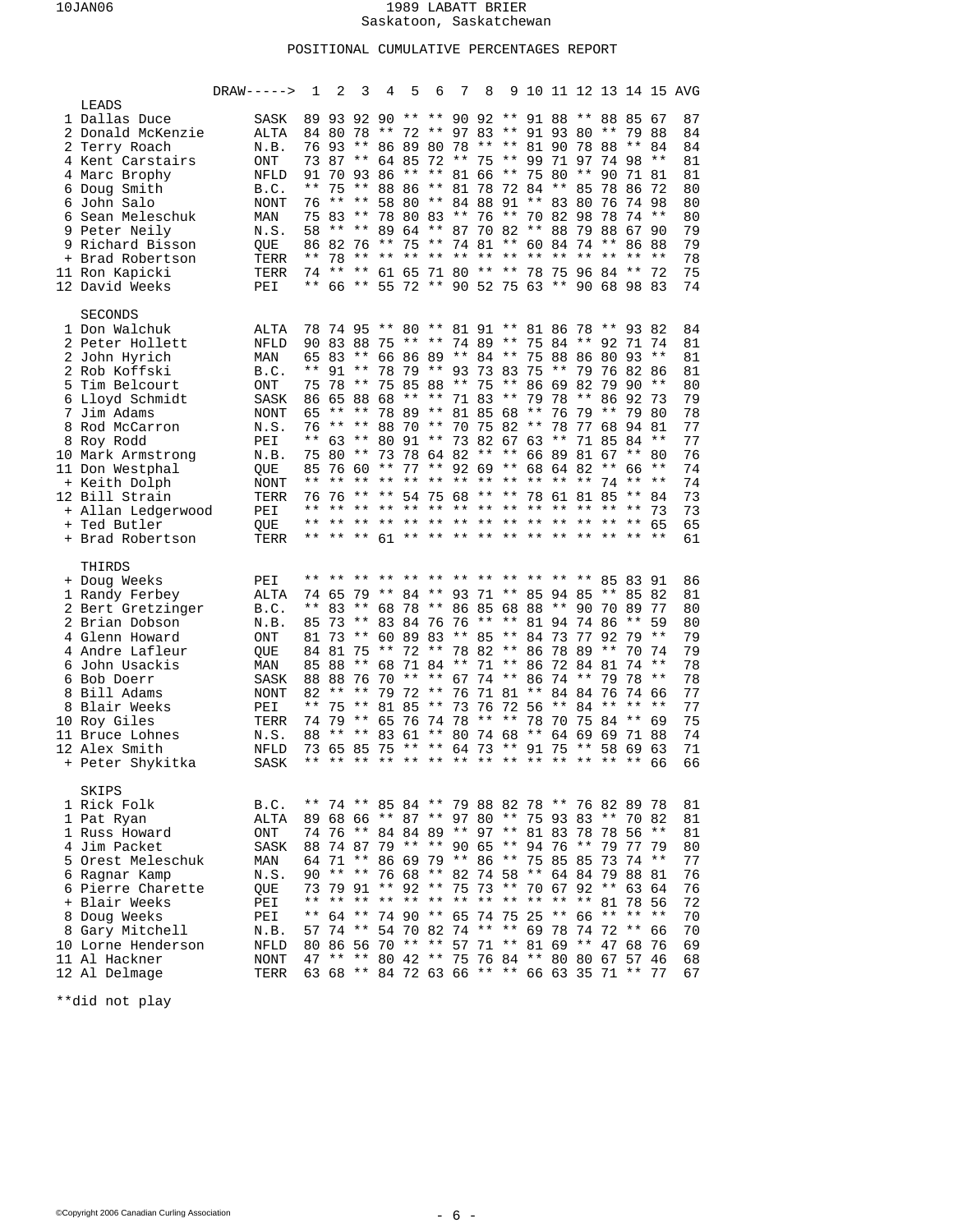## POSITIONAL CUMULATIVE PERCENTAGES REPORT CONTINUED

|                        | DRAW-----> | 2 | 4 | 5                                            | - 6 | 7 | 8 <sup>8</sup> | 9 10 | 12 | 13 |       |     | 14 15 AVG |
|------------------------|------------|---|---|----------------------------------------------|-----|---|----------------|------|----|----|-------|-----|-----------|
| TEAMS                  |            |   |   |                                              |     |   |                |      |    |    |       |     |           |
| 1 Alberta (Ryan)       |            |   |   | 81 72 79 ** 81 ** 92 81 ** 83 92 81 ** 82 84 |     |   |                |      |    |    |       |     | 82        |
| 2 Sask (Packet)        |            |   |   | 88 80 86 77 ** ** 79 78 ** 88 79 ** 83 83 71 |     |   |                |      |    |    |       |     | 81        |
| $2 B.C.$ (Folk)        |            |   |   | ** 81 ** 79 82 ** 85 81 76 81 ** 83 76 86 78 |     |   |                |      |    |    |       |     | 81        |
| 4 Ontario (Howard)     |            |   |   | 76 78 ** 71 86 83 ** 83 ** 88 74 84 81 81 ** |     |   |                |      |    |    |       |     | 80        |
| 5 Manitoba (Meleschuk) |            |   |   | 72 81 ** 74 77 84 ** 79 ** 77 82 88 78 79 ** |     |   |                |      |    |    |       |     | 79        |
| 6 N.B. (Mitchell)      |            |   |   | 73 80 ** 74 80 75 77 ** ** 74 88 77 78 ** 72 |     |   |                |      |    |    |       |     | 77        |
| 6 Ouebec (Charette)    |            |   |   | 82 80 76 ** 79 ** 80 76 ** 71 73 84 ** 71 73 |     |   |                |      |    |    |       |     | 77        |
| $6 N.S.$ (Kamp)        |            |   |   | 78 ** ** 84 66 ** 80 73 73 ** 73 77 76 81 85 |     |   |                |      |    |    |       |     | 77        |
| 9 N. Ont (Hackner)     |            |   |   | 68 ** ** 74 71 ** 79 80 81 ** 81 81 73 71 73 |     |   |                |      |    |    |       |     | 76        |
| 10 NFLD (Henderson)    |            |   |   | 83 76 80 77 ** ** 69 75 ** 80 77 ** 72 70    |     |   |                |      |    |    |       | -73 | 75        |
| 10 P.E.I. (Weeks)      |            |   |   | ** 67 ** 72 85 ** 75 71 72 52 ** 78 80 85 76 |     |   |                |      |    |    |       |     | 75        |
| 12 Y/NWT (Delmage)     |            |   |   | 72 75 ** 68 67 71 73 ** ** 75 67 72 81       |     |   |                |      |    |    | ** 75 |     | 72        |
|                        |            |   |   |                                              |     |   |                |      |    |    |       |     |           |

\*\*did not play

+player unranked due to insufficient games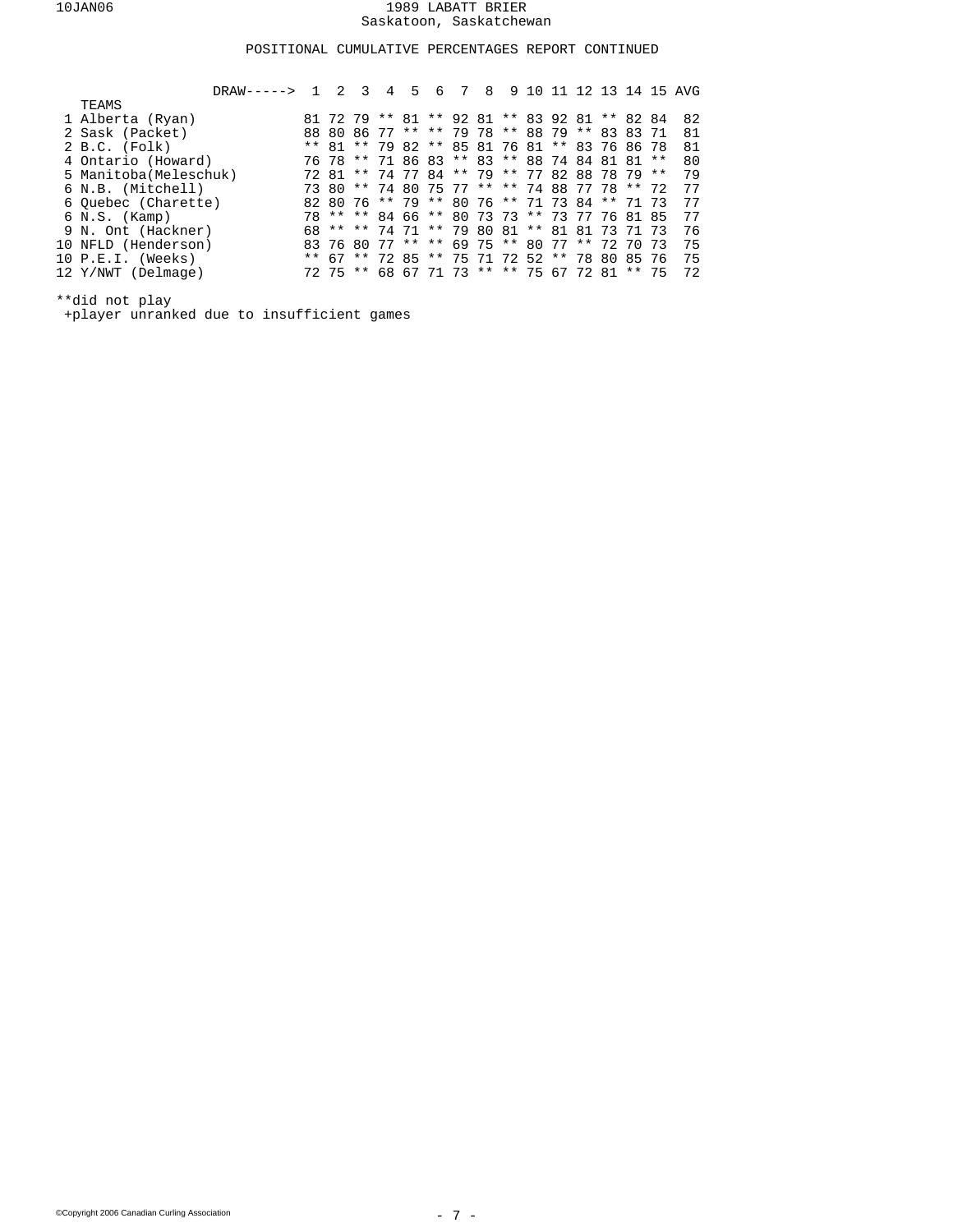## PLUS/MINUS STATISTICS AFTER DRAW 15

|                 | $DRAW-----$ | 1                        | 2                                   | 3                                   | 4                        | 5                        | 6                        | 7                        | 8                        | 9                     | 10                       |                          |                             | 11 12 13 14 15                   |                                     |                          | TOT            |
|-----------------|-------------|--------------------------|-------------------------------------|-------------------------------------|--------------------------|--------------------------|--------------------------|--------------------------|--------------------------|-----------------------|--------------------------|--------------------------|-----------------------------|----------------------------------|-------------------------------------|--------------------------|----------------|
| LEADS           |             |                          |                                     |                                     |                          |                          |                          |                          |                          |                       |                          |                          |                             |                                  |                                     |                          |                |
| Dallas Duce     | SASK        | 0                        | $\, +$                              | $\qquad \qquad +$                   | $\ddot{}$                | $^\star$                 | $^\star$                 | 0                        | $\ddot{}$                | $^\star$              | $\qquad \qquad +$        | $\qquad \qquad +$        | $^\star$                    | 0                                | 0                                   | $\overline{\phantom{0}}$ | $+5$           |
| John Salo       | NONT        | $^{+}$                   | $\star$                             | *                                   | $\overline{a}$           | $+$                      | $\star$                  | 0                        | $\ddot{}$                | $\ddot{}$             | $\star$                  | $\ddot{}$                | $\overline{a}$              | $\equiv$                         | $\mathbf 0$                         | $\ddot{}$                | $+3$           |
| Marc Brophy     | <b>NFLD</b> | 0                        | $\overline{a}$                      | $\ddot{}$                           | $+$                      | $\star$                  | $\star$                  | 0                        | $\overline{\phantom{0}}$ | *                     | $\ddot{}$                | $\overline{a}$           | $\star$                     | $+$                              | $\Omega$                            | $\ddot{}$                | $+2$           |
| Terry Roach     | N.B.        | 0                        | $\ddot{}$                           | $^\star$                            | 0                        | $\ddot{}$                | $\mathbf 0$              | 0                        | $\star$                  | $\star$               | $\qquad \qquad -$        | 0                        | $\overline{a}$              | $\ddot{}$                        | $^\star$                            | $\ddot{}$                | $+2$           |
| Donald McKenzie | ALTA        | 0                        | $+$                                 | $\overline{\phantom{0}}$            | $\star$                  | $\ddot{}$                | $\star$                  | $\ddot{}$                | $+$                      | $\star$               | $+$                      | 0                        | $\qquad \qquad -$           | $\star$                          | $\equiv$                            |                          | $+1$           |
|                 |             | 0                        | $\Omega$                            | $\star$                             | $+$                      | 0                        | 0                        | $\star$                  |                          | $\star$               | $\ddot{}$                | $\overline{\phantom{0}}$ |                             | $\overline{\phantom{a}}$         | $\ddot{}$                           | $\star$                  | $+1$           |
| Kent Carstairs  | ONT         | $\qquad \qquad -$        | $\star$                             | $\star$                             |                          | $\equiv$                 | $^\star$                 |                          | $\overline{\phantom{0}}$ |                       | $^\star$                 |                          | $^{+}$<br>$\qquad \qquad -$ |                                  |                                     | $\ddot{}$                | $\overline{0}$ |
| Peter Neily     | N.S.        |                          | $\Omega$                            | $\star$                             | $\ddot{}$                |                          |                          | $\ddot{}$<br>$\star$     |                          | $\ddot{}$<br>$^\star$ | $\overline{a}$           | $^{+}$                   |                             | 0                                | $\qquad \qquad -$<br>$\overline{a}$ | $\star$                  |                |
| Sean Meleschuk  | MAN         | 0<br>$\star$             |                                     | $\star$                             | $\overline{a}$           | $+$                      | 0<br>$^\star$            |                          | $+$                      |                       |                          | $^\star$                 | $\ddot{}$                   | $\Omega$                         |                                     |                          | $-1$           |
| Doug Smith      | B.C.        |                          | $\ddot{}$                           |                                     | 0<br>$^\star$            | 0                        | $^\star$                 | $\overline{\phantom{0}}$ |                          | $\overline{a}$<br>*   | $\ddot{}$                |                          | $\ddot{+}$                  | $\Omega$<br>$^\star$             | 0                                   | $\overline{a}$           | $-1$           |
| Richard Bisson  | QUE         | 0                        | $\overline{\phantom{a}}$<br>$\star$ | $\overline{\phantom{a}}$<br>$\star$ |                          | $\overline{a}$           |                          | $\overline{\phantom{0}}$ | $\ddot{}$<br>$\star$     | $\star$               | Ĭ.                       | $\ddot{}$                | -                           |                                  | $\ddot{}$                           | $+$                      | $-2$           |
| Ron Kapicki     | TERR        | 0                        |                                     |                                     |                          | $\overline{a}$           | $\Omega$<br>$\star$      | $\Omega$                 |                          |                       | Ĭ.                       |                          | $\ddot{}$                   | $+$                              | $\star$                             |                          | $-3$           |
| David Weeks     | PEI         | $\star$                  | $\overline{a}$                      | $\star$                             | $\overline{a}$           | $\overline{a}$           |                          | $\Omega$                 |                          |                       |                          | $^\star$                 | $\ddot{}$                   | $\overline{\phantom{0}}$         | $\ddot{}$                           | $\overline{a}$           | $-6$           |
|                 |             |                          |                                     |                                     |                          |                          |                          |                          |                          |                       |                          |                          |                             |                                  |                                     |                          |                |
| <b>SECONDS</b>  |             |                          |                                     |                                     |                          |                          |                          |                          |                          |                       |                          |                          |                             |                                  |                                     |                          |                |
| Jim Adams       | <b>NONT</b> | $\overline{\phantom{0}}$ | $^\star$                            | $\star$                             | $\ddot{}$                | $\ddot{}$                | $^\star$                 | $\qquad \qquad +$        | $\ddot{}$                | 0                     | $\ast$                   | $\ddot{}$                | $\overline{\phantom{0}}$    | $^\star$                         | $\ddot{}$                           | 0                        | $+4$           |
| Peter Hollett   | <b>NFLD</b> | 0                        | $\ddot{}$                           | $\ddot{}$                           | $\ddot{}$                | $\star$                  | $^\star$                 | $\qquad \qquad -$        | $\ddot{}$                | $^\star$              | $\ddot{}$                | $^{+}$                   | $\star$                     | $\ddot{}$                        | $\overline{\phantom{0}}$            | $\overline{\phantom{a}}$ | $+4$           |
| Don Walchuk     | ALTA        | $\overline{\phantom{0}}$ |                                     | $^{+}$                              | $\star$                  | $\ddot{}$                | $\star$                  | $\equiv$                 | $+$                      | $\star$               | $+$                      | $\Omega$                 | 0                           | $\star$                          | $+$                                 | $\Omega$                 | $+2$           |
| Lloyd Schmidt   | <b>SASK</b> | 0                        | $\overline{a}$                      | ÷,                                  |                          | $\star$                  | $^\star$                 | 0                        | $\ddot{}$                | $\star$               | $+$                      | $\overline{a}$           | $\star$                     | $+$                              | $\ddot{}$                           | $+$                      | $+1$           |
| Rob Koffski     | B.C.        | $^\star$                 | $\ddot{}$                           | $\star$                             | $\ddot{}$                | $\overline{\phantom{0}}$ | $^\star$                 | $\ddot{}$                | $\overline{\phantom{0}}$ | 0                     | 0                        | $\star$                  | 0                           | 0                                | $\qquad \qquad -$                   | $+$                      | $+1$           |
| John Hyrich     | MAN         |                          | $+$                                 | $\star$                             |                          | ÷                        | $+$                      | $\star$                  |                          | $^\star$              | $\qquad \qquad -$        | $\ddot{}$                | $\ddot{}$                   | $\Omega$                         | $+$                                 | $\star$                  | $\mathbf 0$    |
| Bill Strain     | TERR        | $\ddot{}$                | $+$                                 | $\star$                             | $\star$                  | $\overline{\phantom{0}}$ | $\overline{\phantom{0}}$ | $\overline{\phantom{0}}$ | $\star$                  | $\star$               | 0                        | 0                        | 0                           | $\Omega$                         | $\star$                             | $\Omega$                 | $-1$           |
| Mark Armstrong  | N.B.        | 0                        | 0                                   | $\star$                             |                          | $\ddot{}$                | $\equiv$                 | $\ddot{}$                | $\star$                  | $^\star$              | $\overline{\phantom{0}}$ | 0                        | $\ddot{}$                   |                                  | $\star$                             | $\Omega$                 | $-1$           |
| Roy Rodd        | PEI         | $\star$                  |                                     | $\star$                             | $+$                      | $+$                      | $\star$                  | $\Omega$                 | $+$                      | $\overline{0}$        | $\overline{a}$           | $\star$                  | L,                          | $\Omega$                         | $\overline{a}$                      |                          | $-1$           |
| Rod McCarron    | N.S.        | $+$                      | $\star$                             | $\star$                             | $+$                      | $\bar{ }$                | $\star$                  | $\overline{\phantom{0}}$ |                          | 0                     | $\star$                  | $\overline{\phantom{0}}$ | 0                           | $\overline{\phantom{a}}$         | 0                                   | $+$                      | $-2$           |
| Tim Belcourt    | ONT         | 0                        | $\overline{a}$                      | *                                   | $\overline{a}$           | $\ddot{}$                | $\ddot{}$                | $\star$                  | $\overline{\phantom{0}}$ | $\star$               | $\ddot{}$                | $\overline{a}$           | 0                           |                                  | 0                                   | $^\star$                 | $-2$           |
| Don Westphal    | OUE         | $+$                      | $\Omega$                            | $\overline{a}$                      | $\star$                  | $\overline{a}$           | $\star$                  | $+$                      | L.                       | $\star$               | Ĭ.                       | $\Omega$                 | $\Omega$                    | $\star$                          | $\equiv$                            | $\star$                  | $-3$           |
|                 |             |                          |                                     |                                     |                          |                          |                          |                          |                          |                       |                          |                          |                             |                                  |                                     |                          |                |
| THIRDS          |             |                          |                                     |                                     |                          |                          |                          |                          |                          |                       |                          |                          |                             |                                  |                                     |                          |                |
| Andre Lafleur   | OUE         | $\ddot{}$                | $^{+}$                              | $\qquad \qquad -$                   | $\star$                  | 0                        | $\star$                  | 0                        | $\ddot{}$                | $^\star$              | 0                        | $+$                      | $\mathbf 0$                 | $\star$                          | $\mathbf 0$                         | $\ddot{}$                | $+4$           |
| Randy Ferbey    | <b>ALTA</b> | $\overline{\phantom{0}}$ | $\mathbf 0$                         | 0                                   | $\star$                  | $\ddot{}$                | $^\star$                 | $\ddot{}$                | 0                        | $\star$               | $\Omega$                 | 0                        | $\ddot{}$                   | $\star$                          | 0                                   | $+$                      | $+3$           |
| John Usackis    | MAN         | $\ddot{}$                | $\ddot{}$                           | $^\star$                            | $\overline{\phantom{0}}$ | $\equiv$                 | $\ddot{}$                | $^\star$                 | 0                        | $^\star$              | 0                        | 0                        | 0                           | $\ddot{}$                        | 0                                   | $^\star$                 | $+2$           |
| Glenn Howard    | ONT         | 0                        |                                     | $\star$                             |                          | $+$                      | $+$                      | $\star$                  | $+$                      | $^\star$              | 0                        | $\overline{a}$           | $\qquad \qquad -$           | $+$                              | $+$                                 | $\star$                  | $+1$           |
| Bert Gretzinger | B.C.        | $\star$                  | $+$                                 | $\star$                             | $\overline{\phantom{0}}$ | $\qquad \qquad -$        | $\star$                  | $\overline{\phantom{0}}$ | $\ddot{}$                | 0                     | $\ddot{}$                | $\star$                  | 0                           | $\overline{\phantom{0}}$         | $\ddot{}$                           | $\ddot{}$                | $+1$           |
| Bill Adams      | <b>NONT</b> |                          | $^\star$                            | $\star$                             | $\ddot{}$                | 0                        | $\star$                  | 0                        | $\qquad \qquad -$        | $\ddot{}$             | $\star$                  | $\ddot{}$                | 0                           |                                  | $\ddot{}$                           | $\overline{a}$           | $\mathbf 0$    |
| Bob Doerr       | SASK        | $^{+}$                   | $\ddot{}$                           | $\Omega$                            |                          | $\star$                  | $\star$                  | $\equiv$                 |                          | $\star$               | $\ddot{}$                | 0                        | $\star$                     | $+$                              |                                     | $\star$                  | $\Omega$       |
| Blair Weeks     | PEI         | $\star$                  | $\overline{\phantom{a}}$            | $\star$                             | $+$                      | $+$                      | $\star$                  | $\ddot{}$                | $\overline{a}$           | $\overline{a}$        | $\bar{ }$                | $^\star$                 | $\ddot{}$                   | $\star$                          | $\star$                             | $\star$                  | $\mathbf 0$    |
| Alex Smith      | <b>NFLD</b> |                          | 0                                   | $\ddot{}$                           | $+$                      | *                        | $^\star$                 | $\equiv$                 | 0                        | $\star$               | $\ddot{}$                | $\ddot{}$                | *                           |                                  | $\qquad \qquad -$                   |                          | $-1$           |
| Brian Dobson    | N.B.        | 0                        | $\equiv$                            | $\star$                             | $+$                      | $^{+}$                   | $\equiv$                 | $+$                      | $\star$                  | $\star$               | $\equiv$                 | 0                        | $\overline{\phantom{0}}$    | $+$                              | $\star$                             |                          | $-1$           |
| Bruce Lohnes    | N.S.        | $+$                      | $\star$                             | $\star$                             | $+$                      | $\overline{\phantom{0}}$ | $\star$                  | 0                        | 0                        | 0                     | $\star$                  | $\overline{\phantom{0}}$ | $\overline{\phantom{0}}$    | $\overline{\phantom{0}}$         | $\qquad \qquad -$                   | 0                        | $-3$           |
| Roy Giles       | TERR        |                          |                                     | *                                   |                          | $\overline{a}$           |                          | 0                        | $\star$                  | *                     |                          |                          | $\ddot{}$                   | 0                                | $\star$                             | $\ddot{}$                | $-5$           |
|                 |             |                          |                                     |                                     |                          |                          |                          |                          |                          |                       |                          |                          |                             |                                  |                                     |                          |                |
| SKIPS           |             |                          |                                     |                                     |                          |                          |                          |                          |                          |                       |                          |                          |                             |                                  |                                     |                          |                |
| Russ Howard     | ONT         | $\ddot{}$                | $\ddot{}$                           | $^\star$                            | $^{+}$                   | 0                        | $\ddot{}$                | *                        | $^{+}$                   | $^\star$              | $\qquad \qquad +$        | 0                        | -                           | $\begin{array}{c} + \end{array}$ | $\overline{\phantom{m}}$            | *                        | $+5$           |
| Rick Folk       | B.C.        | *                        | $\ddot{}$                           | *                                   | $+$                      | 0                        | $\star$                  | $\overline{\phantom{0}}$ | $\ddot{}$                | $\ddot{}$             | $+$                      | $\star$                  | L,                          | $\ddot{}$                        | $+$                                 | $\Omega$                 | $+5$           |
| Pat Ryan        | <b>ALTA</b> | $\ddot{}$                | $\overline{\phantom{0}}$            | ÷,                                  | $\star$                  | $\ddot{+}$               | $\star$                  | $\ddot{}$                | $\ddot{}$                | $\star$               | 0                        | $^{+}$                   | $\ddot{}$                   | $\star$                          | $\bar{ }$                           | $\ddot{}$                | $+4$           |
| Jim Packet      | SASK        | $\ddot{}$                | $\ddot{}$                           | $\ddot{}$                           | 0                        | $\star$                  | $\star$                  | $\ddot{}$                | $\qquad \qquad -$        | $^\star$              | $\ddot{}$                | $\overline{a}$           | $\star$                     | 0                                | $\overline{a}$                      | $^{+}$                   | $+3$           |
|                 |             | 0                        |                                     | $\star$                             | $+$                      | $\equiv$                 | $\Omega$                 | $\star$                  | $\ddot{}$                | $\star$               | 0                        | $+$                      |                             |                                  | $+$                                 | $\star$                  | $+2$           |
| Orest Meleschuk | MAN         |                          | $\star$                             | $\star$                             | $\overline{\phantom{a}}$ |                          | $\star$                  |                          | $\overline{\phantom{0}}$ | $\overline{a}$        | $\star$                  | $\overline{\phantom{a}}$ | $\ddot{}$                   | $\Omega$                         |                                     | $+$                      | $+1$           |
| Ragnar Kamp     | N.S.        | $\ddot{}$                |                                     |                                     | $^\star$                 | 0                        | $\star$                  | $\ddot{}$                |                          | $\star$               |                          |                          | $\ddot{}$                   | $^\star$                         | $\ddot{}$                           |                          |                |
| Pierre Charette | QUE         | $\overline{\phantom{0}}$ | $\ddot{}$                           | $\ddot{}$                           |                          | $\ddot{}$<br>$\star$     | $\star$                  | $\qquad \qquad -$        | 0                        | $\star$               | $\overline{a}$           | 0                        | $\ddot{+}$                  |                                  | $\qquad \qquad -$                   | $\equiv$                 | $-1$           |
| Lorne Henderson | NFLD        |                          | $+$                                 | $\qquad \qquad -$                   | $\overline{a}$           |                          |                          | L.                       | L.<br>$\star$            | $\star$               | $+$                      | $+$                      | $^\star$                    |                                  | $+$<br>$\star$                      | $\Omega$                 | $-2$           |
| Gary Mitchell   | N.B.        |                          | $\overline{a}$                      | $\star$                             | $\overline{\phantom{a}}$ | 0                        | 0                        | $\ddot{}$                |                          |                       | $\overline{\phantom{0}}$ | $\overline{\phantom{0}}$ | $\ddot{}$                   | $\ddot{}$                        |                                     | $\overline{\phantom{0}}$ | $-3$           |
| Al Hackner      | NONT        |                          | $\star$                             | $\star$                             | $\overline{0}$           | $\overline{\phantom{0}}$ | $^\star$                 | $\ddot{}$                | $\equiv$                 | $\ddot{}$             | $\star$                  | 0                        |                             | $\qquad \qquad -$                |                                     | $\overline{a}$           | $-5$           |
| Al Delmage      | TERR        | 0                        | $\overline{a}$                      | $\star$                             | $+$                      | $\overline{a}$           |                          |                          | $\star$                  | $\star$               | $\overline{a}$           | $\Omega$                 |                             |                                  | $\star$                             | $+$                      | $-5$           |
| Doug Weeks      | PEI         | $\star$                  |                                     | $\star$                             |                          | $\ddot{}$                | $\star$                  | $\overline{a}$           | $\Omega$                 | $\overline{a}$        |                          | $\star$                  |                             | $\star$                          | $\star$                             | $\star$                  | $-5$           |

\*did not play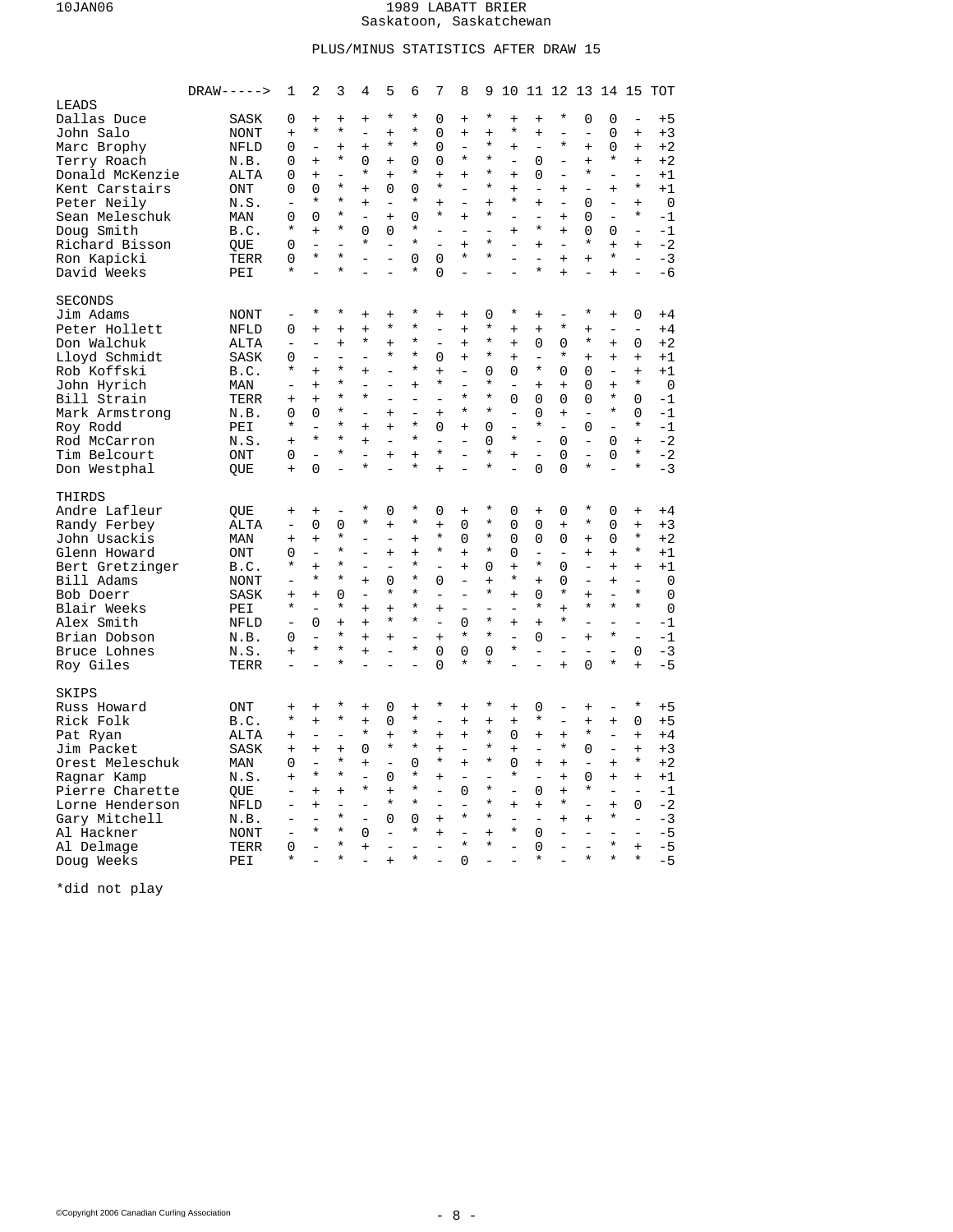## PLUS/MINUS STATISTICS AFTER DRAW 15 CONTINUED

| $DRAW-----$          |              | 2        | 3        | 4        | 5         | 6        | 7                        | 8                        | 9        | 1 ດ      |          | 12       | 13                       | 14           | 15                       | TOT      |
|----------------------|--------------|----------|----------|----------|-----------|----------|--------------------------|--------------------------|----------|----------|----------|----------|--------------------------|--------------|--------------------------|----------|
| TEAMS                |              |          |          |          |           |          |                          |                          |          |          |          |          |                          |              |                          |          |
| Alberta (Ryan)       |              |          |          |          |           | *        | $\ddot{}$                | $+$                      | *        | $+$      | O        | 0        | *                        | U            | $\overline{+}$           | $+4$     |
| Sask (Packet)        | $+$          | $+$      | $+$      | $\Omega$ | $\ast$    | $^\star$ | $\Omega$                 |                          | $\star$  | $+$      | $\Omega$ | $^\star$ | $+$                      | <sup>n</sup> | $\Omega$                 | $+4$     |
| B.C. (Folk)          | $^\star$     | $+$      | $^\star$ | $+$      | $\Omega$  | $\ast$   | $\overline{\phantom{0}}$ | $\Omega$                 | $\Omega$ | $+$      | $^\star$ | $\Omega$ | $\Omega$                 | $\Omega$     | $+$                      | $+3$     |
| Ontario (Howard)     | <sup>0</sup> | $\Omega$ | $^\star$ | $\Omega$ | $\Omega$  | $+$      | *                        | $+$                      | $\star$  | $+$      | -        | $\Omega$ | $+$                      | $\Omega$     | $^\star$                 | $+3$     |
| $N.S.$ (Kamp)        | $+$          | $^\star$ | $\star$  | $+$      |           | $^\star$ | $\Omega$                 | $\overline{\phantom{0}}$ | $\Omega$ | $^\star$ | $\Omega$ | $+$      |                          | $\Omega$     | $+$                      | +1       |
| Ouebec (Charette)    | <sup>0</sup> | $\Omega$ | $\Omega$ | $^\star$ | $+$       | $^\star$ | $\Omega$                 | $+$                      | $^\star$ | -        | $^{+}$   | $\Omega$ | $^\star$                 | -            | $\Omega$                 | $+1$     |
| Manitoba (Meleschuk) |              | $\Omega$ | $^\star$ |          |           | $+$      | *                        | $\Omega$                 | $^\star$ |          | $\Omega$ | $+$      | $\Omega$                 | $+$          | $^\star$                 | $\Omega$ |
| N.B. (Mitchell)      |              | $\Omega$ | $^\star$ |          | $\ddot{}$ |          | $+$                      | $\star$                  | $\ast$   | -        | $\Omega$ | $\Omega$ | $+$                      | *            | $\Omega$                 | $\Omega$ |
| N. Ont (Hackner)     |              | $^\star$ | $\star$  | $\Omega$ |           | $^\star$ | $+$                      | $\Omega$                 | $+$      | $^\star$ | $+$      |          |                          | $\Omega$     |                          | - 2      |
| (Henderson)<br>NFLD  |              | $\Omega$ | $\Omega$ | $+$      | $\star$   | $^\star$ | $\overline{\phantom{0}}$ | $\Omega$                 | $^\star$ | $+$      | $\Omega$ | $^\star$ | $\overline{\phantom{0}}$ | <sup>n</sup> | $\overline{\phantom{0}}$ | -2       |
| (Weeks)<br>P.E.I.    | $\star$      |          | *        | $\Omega$ | $+$       | $^\star$ | $\Omega$                 |                          |          |          | $^\star$ | $\Omega$ | $\Omega$                 | $\cap$       |                          | -4       |
| Y/NWT<br>(Delmage)   |              |          | $^\star$ |          |           |          |                          | $\star$                  | $^\star$ |          |          |          | $\Omega$                 | $^\star$     | $\Omega$                 | -8       |

\*did not play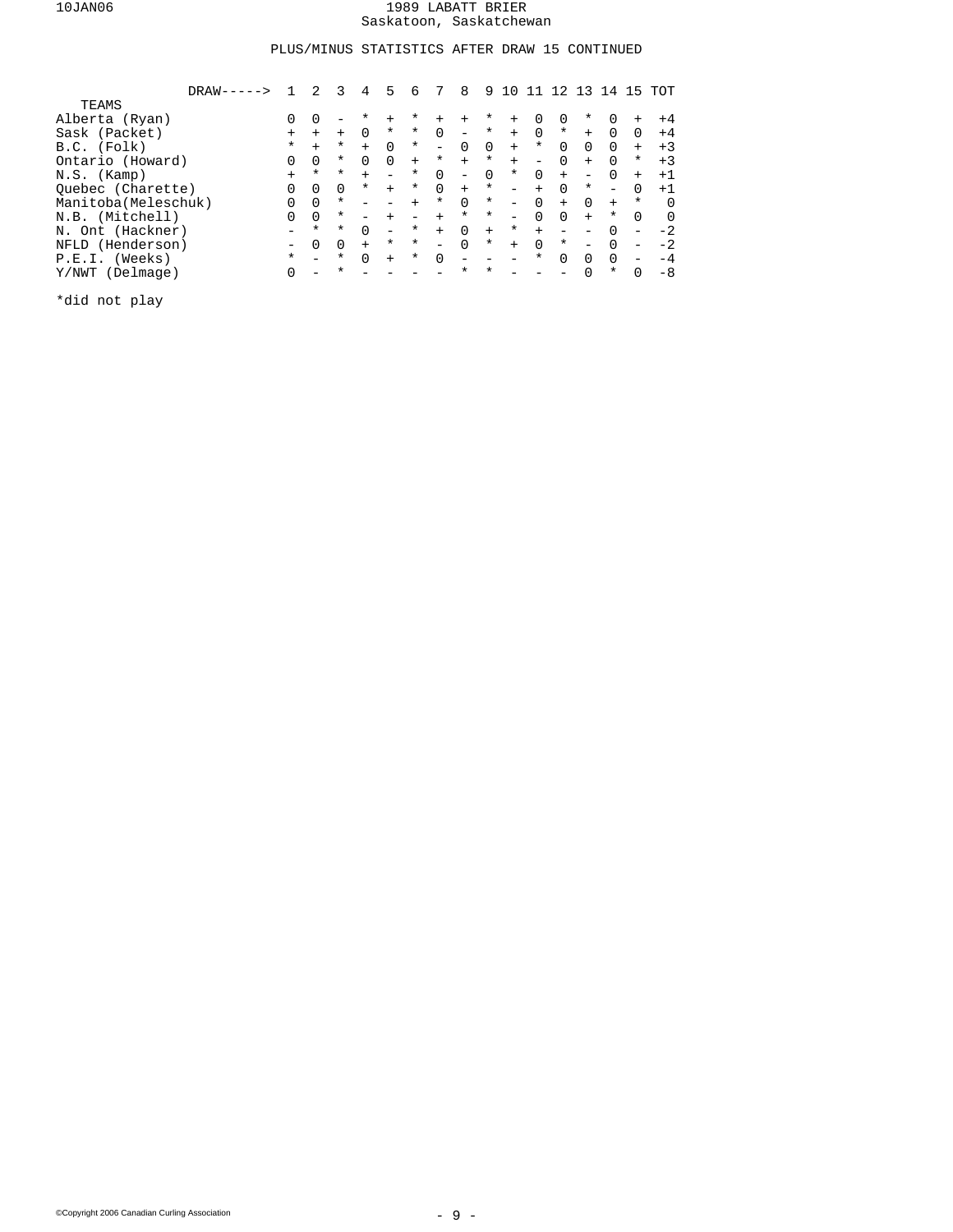## TEAM CUMULATIVE STATISTICS AFTER DRAW 17

|                    |                   | $---DRANS---$    |                  |                   |                  | $--TAKEOUTS---$  |                   | ----TOTAL-        |                   |                   |  |
|--------------------|-------------------|------------------|------------------|-------------------|------------------|------------------|-------------------|-------------------|-------------------|-------------------|--|
|                    |                   | IT               | OT               | <b>TOT</b>        | IT               | OT               | <b>TOT</b>        | <b>IT</b>         | OТ                | TOT               |  |
| P.E.I.<br>(Weeks)  | #SH<br>PTS<br>PCT | 176<br>501<br>71 | 207<br>625<br>75 | 383<br>1126<br>73 | 170<br>513<br>75 | 254<br>785<br>77 | 424<br>1298<br>77 | 346<br>1014<br>73 | 461<br>1410<br>76 | 807<br>2424<br>75 |  |
| 1 David Weeks      | #SH               | 42               | 74               | 116               | 43               | 41               | 84                | 85                | 115               | 200               |  |
|                    | <b>PTS</b>        | 132              | 234              | 366               | 116              | 108              | 224               | 248               | 342               | 590               |  |
|                    | PCT               | 79               | 79               | 79                | 67               | 66               | 67                | 73                | 74                | 74                |  |
| 2 Roy Rodd         | #SH               | 54               | 24               | 78                | 55               | 51               | 106               | 109               | 75                | 184               |  |
|                    | <b>PTS</b>        | 159              | 72               | 231               | 182              | 152              | 334               | 341               | 224               | 565               |  |
|                    | PCT               | 74               | 75               | 74                | 83               | 75               | 79                | 78                | 75                | 77                |  |
| 3 Blair Weeks      | #SH               | 37               | 50               | 87                | 39               | 78               | 117               | 76                | 128               | 204               |  |
|                    | PTS               | 88               | 158              | 246               | 114              | 255              | 369               | 202               | 413               | 615               |  |
|                    | PCT               | 59               | 79               | 71                | 73               | 82               | 79                | 66                | 81                | 75                |  |
| 4 Doug Weeks       | #SH               | 36               | 51               | 87                | 30               | 82               | 112               | 66                | 133               | 199               |  |
|                    | PTS               | 103              | 138              | 241               | 89               | 266              | 355               | 192               | 404               | 596               |  |
|                    | PCT               | 72               | 68               | 69                | 74               | 81               | 79                | 73                | 76                | 75                |  |
| 5 Allan Ledgerwood | #SH               | 7                | 8                | 15                | 3                | 2                | 5                 | 10                | 10                | 20                |  |
|                    | <b>PTS</b>        | 19               | 23               | 42                | 12               | $\overline{4}$   | 16                | 31                | 27                | 58                |  |
|                    | PCT               | 68               | 72               | 70                | 100              | 50               | 80                | 78                | 68                | 73                |  |

|                   |                   |            | -DRAWS·    |             |            | --TAKEOUTS--- |             |            | -TOTAL- |                  |
|-------------------|-------------------|------------|------------|-------------|------------|---------------|-------------|------------|---------|------------------|
|                   |                   | IT         | OТ         | TOT         | IT         | OТ            | TOT         | IT         | OТ      | TOT              |
| B.C. (Folk)       | #SH<br><b>PTS</b> | 123<br>350 | 284<br>971 | 407<br>1321 | 140<br>452 | 473<br>1515   | 613<br>1967 | 263<br>802 | 2486    | 757 1020<br>3288 |
|                   | PCT               | 71         | 85         | 81          | 81         | 80            | 80          | 76         | 82      | 81               |
| 1 Doug Smith      | #SH               | 19         | 94         | 113         | 21         | 120           | 141         | 40         | 214     | 254              |
|                   | <b>PTS</b>        | 52         | 329        | 381         | 67         | 370           | 437         | 119        | 699     | 818              |
|                   | PCT               | 68         | 88         | 84          | 80         | 77            | 77          | 74         | 82      | 81               |
| 2 Rob Koffski     | #SH               | 35         | 57         | 92          | 42         | 125           | 167         | 77         | 182     | 259              |
|                   | <b>PTS</b>        | 109        | 190        | 299         | 140        | 391           | 531         | 249        | 581     | 830              |
|                   | PCT               | 78         | 83         | 81          | 83         | 78            | 79          | 81         | 80      | 80               |
| 3 Bert Gretzinger | #SH               | 33         | 65         | 98          | 58         | 104           | 162         | 91         | 169     | 260              |
|                   | <b>PTS</b>        | 91         | 214        | 305         | 186        | 342           | 528         | 277        | 556     | 833              |
|                   | PCT               | 69         | 82         | 78          | 80         | 82            | 81          | 76         | 82      | 80               |
| 4 Rick Folk       | #SH               | 36         | 68         | 104         | 19         | 124           | 143         | 55         | 192     | 247              |
|                   | <b>PTS</b>        | 98         | 238        | 336         | 59         | 412           | 471         | 157        | 650     | 807              |
|                   | PCT               | 68         | 88         | 81          | 78         | 83            | 82          | 71         | 85      | 82               |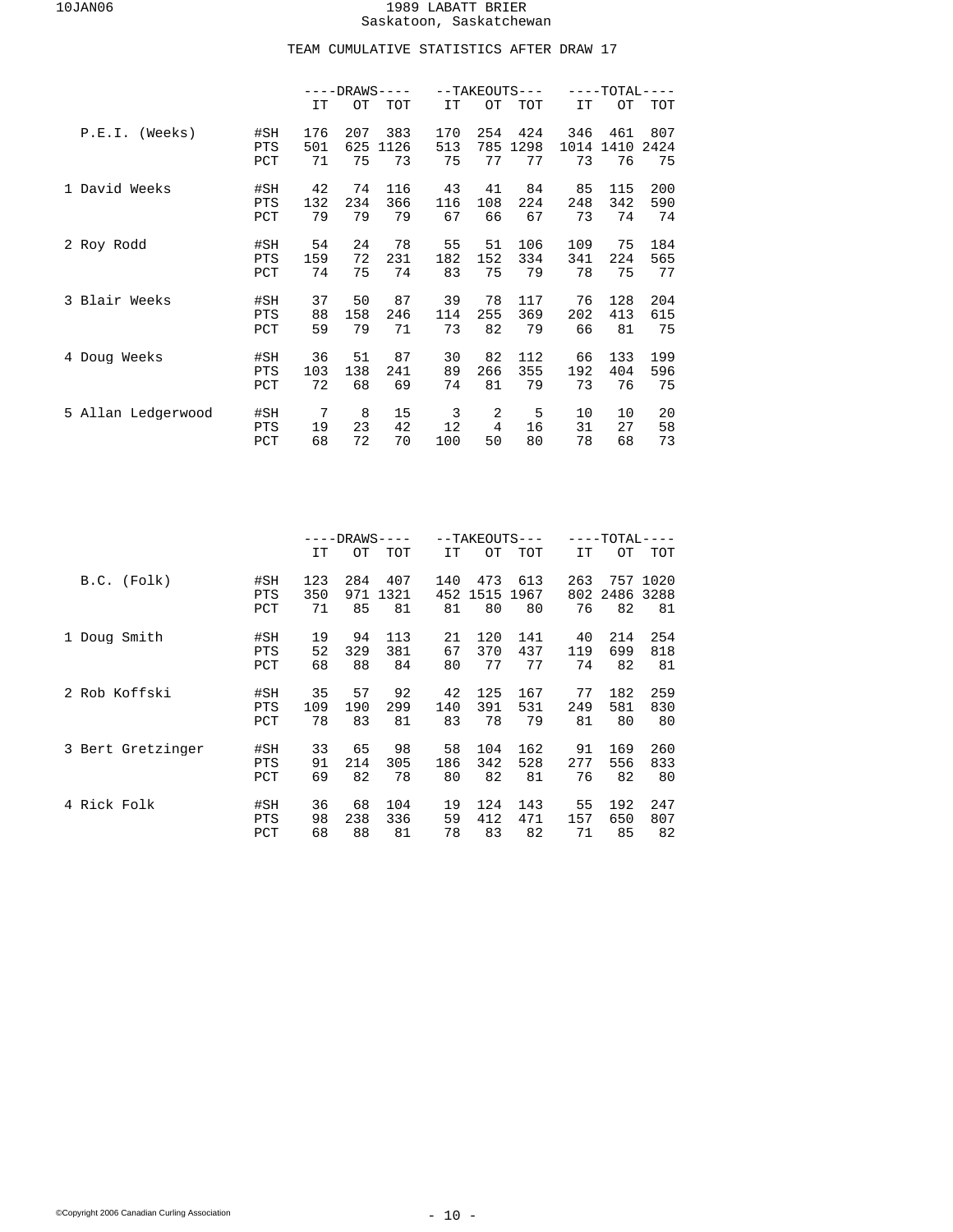|                  |                   | $---DRANS---$   |                 |                  | $--TAKEOUTS---$ |                 |                  | ----TOTAL-<br>$---$ |                 |                  |  |
|------------------|-------------------|-----------------|-----------------|------------------|-----------------|-----------------|------------------|---------------------|-----------------|------------------|--|
|                  |                   | IT              | OТ              | <b>TOT</b>       | IT              | OT              | TOT              | IT                  | OТ              | <b>TOT</b>       |  |
| N. Ont (Hackner) | #SH               | 275             | 229             | 504              | 197             | 146             | 343              | 472                 | 375             | 847              |  |
|                  | <b>PTS</b>        | 876             | 702             | 1578             | 592             | 396             | 988              | 1468                | 1098            | 2566             |  |
|                  | PCT               | 80              | 77              | 78               | 75              | 68              | 72               | 78                  | 73              | 76               |  |
| John Salo<br>1.  | #SH<br>PTS<br>PCT | 97<br>333<br>86 | 63<br>214<br>85 | 160<br>547<br>85 | 34<br>93<br>68  | 19<br>44<br>58  | 53<br>137<br>65  | 131<br>426<br>81    | 82<br>258<br>79 | 213<br>684<br>80 |  |
| 2 Jim Adams      | #SH               | 63              | 61              | 124              | 44              | 24              | 68               | 107                 | 85              | 192              |  |
|                  | <b>PTS</b>        | 202             | 186             | 388              | 137             | 71              | 208              | 339                 | 257             | 596              |  |
|                  | PCT               | 80              | 76              | 78               | 78              | 74              | 76               | 79                  | 76              | 78               |  |
| 3 Bill Adams     | #SH               | 60              | 54              | 114              | 44              | 55              | 99               | 104                 | 109             | 213              |  |
|                  | <b>PTS</b>        | 186             | 160             | 346              | 136             | 175             | 311              | 322                 | 335             | 657              |  |
|                  | PCT               | 78              | 74              | 76               | 77              | 80              | 79               | 77                  | 77              | 77               |  |
| Al Hackner<br>4  | #SH<br>PTS<br>PCT | 48<br>133<br>69 | 48<br>133<br>69 | 96<br>266<br>69  | 65<br>196<br>75 | 46<br>102<br>55 | 111<br>298<br>67 | 113<br>329<br>73    | 94<br>235<br>63 | 207<br>564<br>68 |  |
| 5 Keith Dolph    | #SH               | 7               | 3               | 10               | 10              | 2               | 12               | 17                  | 5               | 22               |  |
|                  | <b>PTS</b>        | 22              | 9               | 31               | 30              | $\overline{4}$  | 34               | 52                  | 13              | 65               |  |
|                  | PCT               | 79              | 75              | 78               | 75              | 50              | 71               | 76                  | 65              | 74               |  |

|                |            | -DRAWS· |     |      |     |     | --TAKEOUTS--- | -TOTAL· |      |      |
|----------------|------------|---------|-----|------|-----|-----|---------------|---------|------|------|
|                |            | IT      | OТ  | TOT  | IT  | OТ  | TOT           | IT      | OТ   | TOT  |
| $N.S.$ (Kamp)  | #SH        | 192     | 217 | 409  | 209 | 178 | 387           | 401     | 395  | 796  |
|                | <b>PTS</b> | 616     | 672 | 1288 | 625 | 526 | 1151          | 1241    | 1198 | 2439 |
|                | PCT        | 80      | 77  | 79   | 75  | 74  | 74            | 77      | 76   | 77   |
| 1 Peter Neily  | #SH        | 55      | 61  | 116  | 42  | 36  | 78            | 97      | 97   | 194  |
|                | <b>PTS</b> | 185     | 190 | 375  | 130 | 108 | 238           | 315     | 298  | 613  |
|                | PCT        | 84      | 78  | 81   | 77  | 75  | 76            | 81      | 77   | 79   |
| 2 Rod McCarron | #SH        | 47      | 56  | 103  | 53  | 47  | 100           | 100     | 103  | 203  |
|                | <b>PTS</b> | 159     | 183 | 342  | 162 | 124 | 286           | 321     | 307  | 628  |
|                | PCT        | 85      | 82  | 83   | 76  | 66  | 72            | 80      | 75   | 77   |
| 3 Bruce Lohnes | #SH        | 47      | 49  | 96   | 64  | 44  | 108           | 111     | 93   | 204  |
|                | <b>PTS</b> | 141     | 146 | 287  | 199 | 120 | 319           | 340     | 266  | 606  |
|                | PCT        | 75      | 74  | 75   | 78  | 68  | 74            | 77      | 72   | 74   |
| 4 Ragnar Kamp  | #SH        | 43      | 51  | 94   | 50  | 51  | 101           | 93      | 102  | 195  |
|                | <b>PTS</b> | 131     | 153 | 284  | 134 | 174 | 308           | 265     | 327  | 592  |
|                | PCT        | 76      | 75  | 76   | 67  | 85  | 76            | 71      | 80   | 76   |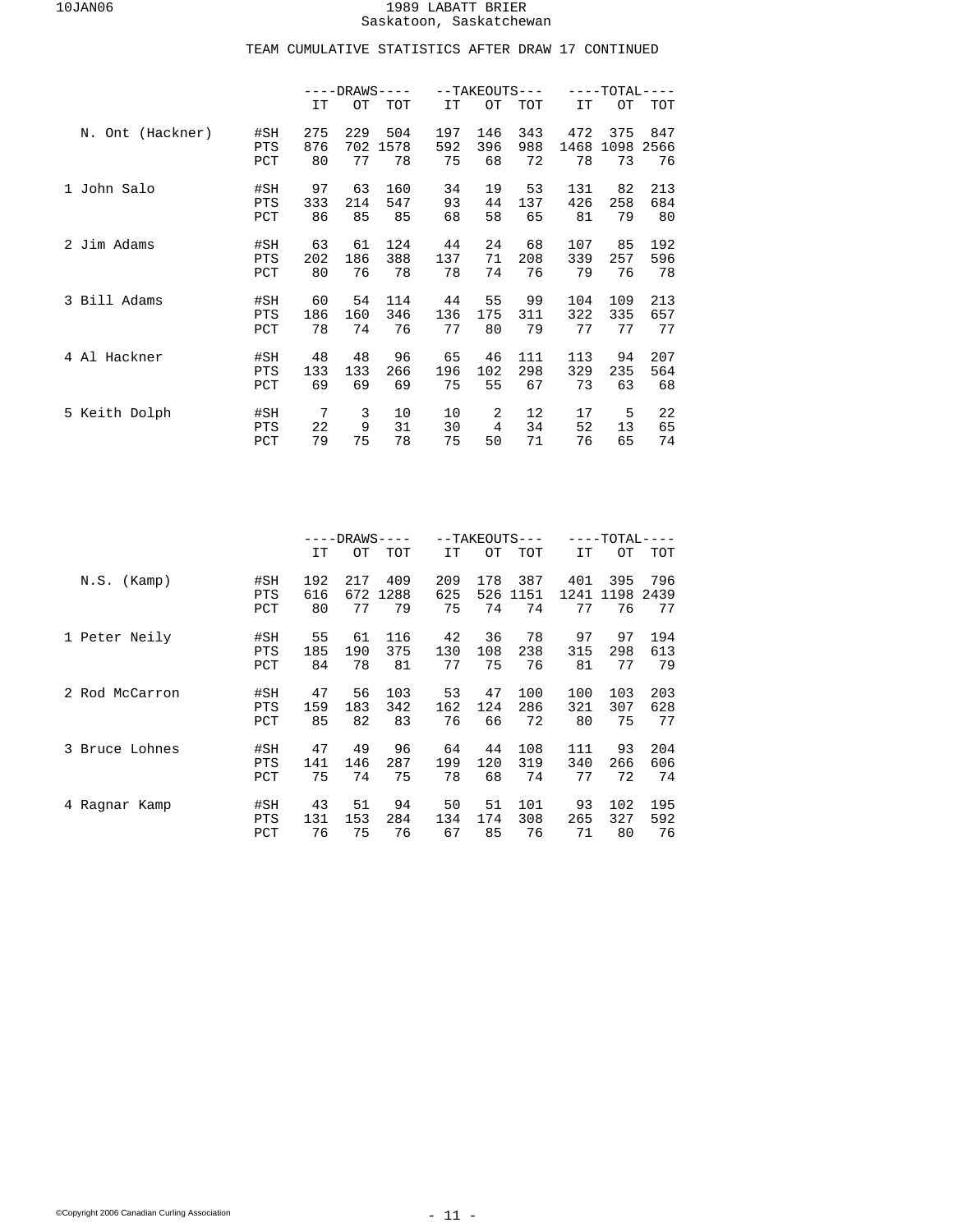|                   |            | $-DRANS-$ |     |      |     | --TAKEOUTS--- |      | -TOTAL |      |      |
|-------------------|------------|-----------|-----|------|-----|---------------|------|--------|------|------|
|                   |            | IT        | OТ  | TOT  | IT  | OТ            | TOT  | IT     | OТ   | TOT  |
| Alberta (Ryan)    | #SH        | 215       | 208 | 423  | 247 | 257           | 504  | 462    | 465  | 927  |
|                   | <b>PTS</b> | 749       | 626 | 1375 | 796 | 893           | 1689 | 1545   | 1519 | 3064 |
|                   | PCT        | 87        | 75  | 81   | 81  | 87            | 84   | 84     | 82   | 83   |
| 1 Donald McKenzie | #SH        | 69        | 55  | 124  | 45  | 60            | 105  | 114    | 115  | 229  |
|                   | <b>PTS</b> | 247       | 173 | 420  | 139 | 207           | 346  | 386    | 380  | 766  |
|                   | PCT        | 89        | 79  | 85   | 77  | 86            | 82   | 85     | 83   | 84   |
| 2 Don Walchuk     | #SH        | 48        | 59  | 107  | 70  | 59            | 129  | 118    | 118  | 236  |
|                   | <b>PTS</b> | 172       | 178 | 350  | 239 | 201           | 440  | 411    | 379  | 790  |
|                   | PCT        | 90        | 75  | 82   | 85  | 85            | 85   | 87     | 80   | 84   |
| 3 Randy Ferbey    | #SH        | 48        | 46  | 94   | 65  | 76            | 141  | 113    | 122  | 235  |
|                   | <b>PTS</b> | 171       | 136 | 307  | 196 | 261           | 457  | 367    | 397  | 764  |
|                   | PCT        | 89        | 74  | 82   | 75  | 86            | 81   | 81     | 81   | 81   |
| 4 Pat Ryan        | #SH        | 50        | 48  | 98   | 67  | 62            | 129  | 117    | 110  | 227  |
|                   | <b>PTS</b> | 159       | 139 | 298  | 222 | 224           | 446  | 381    | 363  | 744  |
|                   | PCT        | 80        | 72  | 76   | 83  | 90            | 86   | 81     | 83   | 82   |

|                      |                   | $---DRANS---$   |                 |                  |                 |                 | $--TAKEOUTS---$ | $---TOTAL---$    |                  |                  |
|----------------------|-------------------|-----------------|-----------------|------------------|-----------------|-----------------|-----------------|------------------|------------------|------------------|
|                      |                   | IT              | OТ              | <b>TOT</b>       | IT              | OТ              | <b>TOT</b>      | IT               | OТ               | TOT              |
| Ouebec (Charette)    | #SH               | 214             | 214             | 428              | 196             | 245             | 441             | 410              | 459              | 869              |
|                      | PTS               | 666             | 644             | 1310             | 598             | 756             | 1354            | 1264             | 1400             | 2664             |
|                      | PCT               | 78              | 75              | 77               | 76              | 77              | 77              | 77               | 76               | 77               |
| 1 Richard Bisson     | #SH               | 56              | 62              | 118              | 39              | 57              | 96              | 95               | 119              | 214              |
|                      | <b>PTS</b>        | 185             | 208             | 393              | 97              | 183             | 280             | 282              | 391              | 673              |
|                      | PCT               | 83              | 84              | 83               | 62              | 80              | 73              | 74               | 82               | 79               |
| 2 Don Westphal       | #SH               | 45              | 42              | 87               | 42              | 71              | 113             | 87               | 113              | 200              |
|                      | PTS               | 134             | 130             | 264              | 123             | 204             | 327             | 257              | 334              | 591              |
|                      | PCT               | 74              | 77              | 76               | 73              | 72              | 72              | 74               | 74               | 74               |
| 3 Andre Lafleur      | #SH               | 48              | 46              | 94               | 62              | 64              | 126             | 110              | 110              | 220              |
|                      | <b>PTS</b>        | 143             | 144             | 287              | 210             | 199             | 409             | 353              | 343              | 696              |
|                      | PCT               | 74              | 78              | 76               | 85              | 78              | 81              | 80               | 78               | 79               |
| Pierre Charette<br>4 | #SH<br>PTS<br>PCT | 59<br>184<br>78 | 57<br>150<br>66 | 116<br>334<br>72 | 50<br>158<br>79 | 49<br>160<br>82 | 99<br>318<br>80 | 109<br>342<br>78 | 106<br>310<br>73 | 215<br>652<br>76 |
| 5 Ted Butler         | #SH               | 6               | 7               | 13               | 3               | 4               | 7               | 9                | 11               | 20               |
|                      | <b>PTS</b>        | 20              | 12              | 32               | 10              | 10              | 20              | 30               | 22               | 52               |
|                      | PCT               | 83              | 43              | 62               | 83              | 63              | 71              | 83               | 50               | 65               |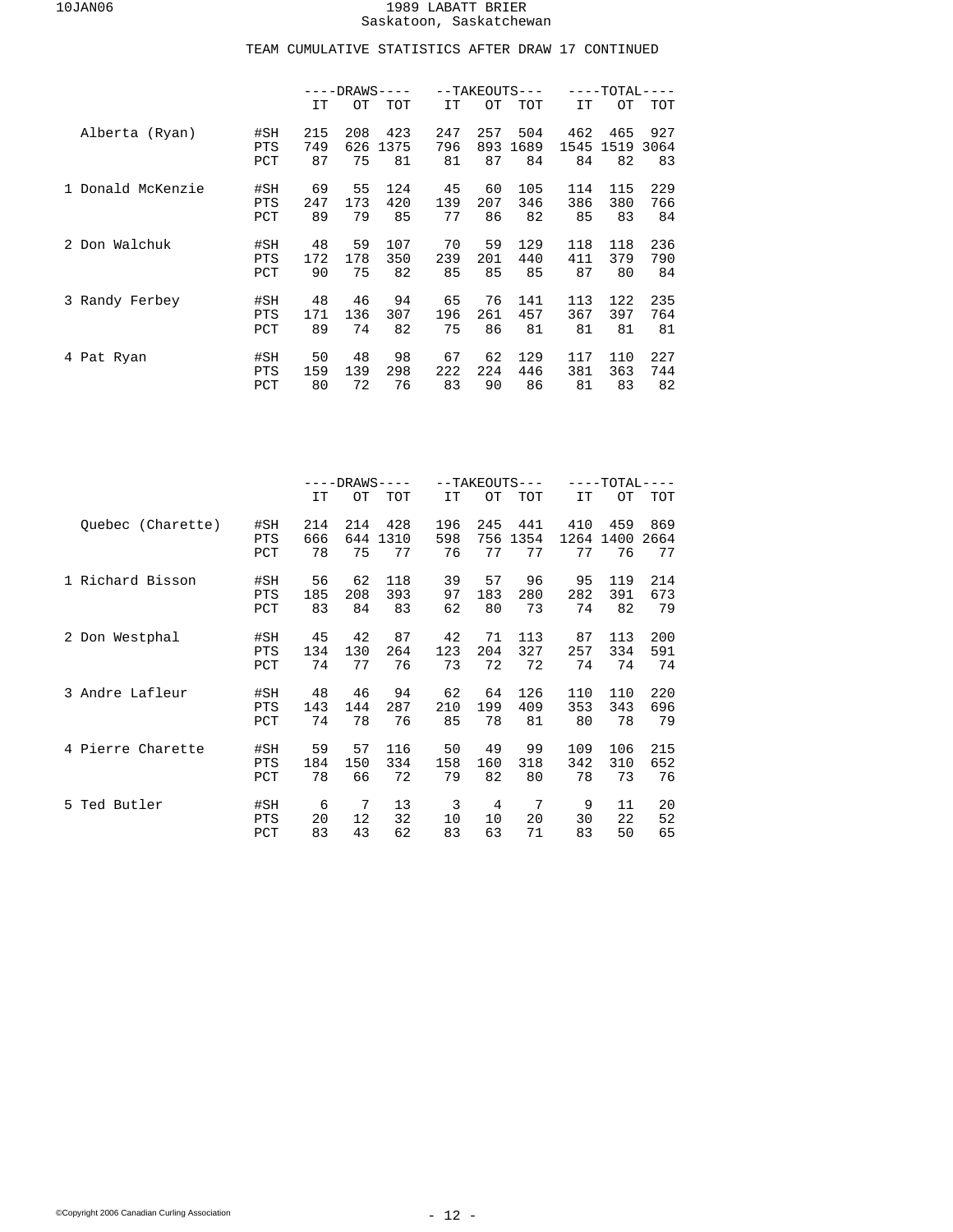|                     |                          | -DRAWS-          |                  |                   |                  | --TAKEOUTS---    |                   | -TOTAL           |                   |                   |
|---------------------|--------------------------|------------------|------------------|-------------------|------------------|------------------|-------------------|------------------|-------------------|-------------------|
|                     |                          | IT               | OТ               | TOT               | IT               | OТ               | TOT               | IT               | OТ                | <b>TOT</b>        |
| (Henderson)<br>NFLD | #SH<br><b>PTS</b><br>PCT | 181<br>551<br>76 | 275<br>884<br>80 | 456<br>1435<br>79 | 165<br>446<br>68 | 197<br>589<br>75 | 362<br>1035<br>71 | 346<br>997<br>72 | 472<br>1473<br>78 | 818<br>2470<br>75 |
| 1 Marc Brophy       | #SH                      | 33               | 100              | 133               | 30               | 40               | 70                | 63               | 140               | 203               |
|                     | <b>PTS</b>               | 107              | 347              | 454               | 78               | 123              | 201               | 185              | 470               | 655               |
|                     | PCT                      | 81               | 87               | 85                | 65               | 77               | 72                | 73               | 84                | 81                |
| 2 Peter Hollett     | #SH                      | 46               | 68               | 114               | 34               | 58               | 92                | 80               | 126               | 206               |
|                     | <b>PTS</b>               | 153              | 224              | 377               | 94               | 200              | 294               | 247              | 424               | 671               |
|                     | PCT                      | 83               | 82               | 83                | 69               | 86               | 80                | 77               | 84                | 81                |
| 3 Alex Smith        | #SH                      | 51               | 59               | 110               | 48               | 48               | 96                | 99               | 107               | 206               |
|                     | <b>PTS</b>               | 142              | 186              | 328               | 122              | 133              | 255               | 264              | 319               | 583               |
|                     | PCT                      | 70               | 79               | 75                | 64               | 69               | 66                | 67               | 75                | 71                |
| 4 Lorne Henderson   | #SH                      | 51               | 48               | 99                | 53               | 51               | 104               | 104              | 99                | 203               |
|                     | <b>PTS</b>               | 149              | 127              | 276               | 152              | 133              | 285               | 301              | 260               | 561               |
|                     | PCT                      | 73               | 66               | 70                | 72               | 65               | 69                | 72               | 66                | 69                |

|                  |            | $---DRANS---$ |     |     |     | --TAKEOUTS--- |            | $---TOTAL-$<br>$---$ |      |      |
|------------------|------------|---------------|-----|-----|-----|---------------|------------|----------------------|------|------|
|                  |            | IT            | OТ  | TOT | IT  | ОT            | <b>TOT</b> | <b>IT</b>            | OТ   | TOT  |
| Sask (Packet)    | #SH        | 177           | 144 | 321 | 68  | 437           | 505        | 245                  | 581  | 826  |
|                  | <b>PTS</b> | 531           | 459 | 990 | 215 | 1469          | 1684       | 746                  | 1928 | 2674 |
|                  | PCT        | 75            | 80  | 77  | 79  | 84            | 83         | 76                   | 83   | 81   |
| 1 Dallas Duce    | #SH        | 55            | 38  | 93  | 3   | 108           | 111        | 58                   | 146  | 204  |
|                  | <b>PTS</b> | 187           | 133 | 320 | 9   | 384           | 393        | 196                  | 517  | 713  |
|                  | PCT        | 85            | 88  | 86  | 75  | 89            | 89         | 84                   | 89   | 87   |
| 2 Lloyd Schmidt  | #SH        | 46            | 37  | 83  | 11  | 114           | 125        | 57                   | 151  | 208  |
|                  | <b>PTS</b> | 129           | 115 | 244 | 35  | 381           | 416        | 164                  | 496  | 660  |
|                  | PCT        | 70            | 78  | 73  | 80  | 84            | 83         | 72                   | 82   | 79   |
| 3 Bob Doerr      | #SH        | 33            | 35  | 68  | 15  | 107           | 122        | 48                   | 142  | 190  |
|                  | PTS        | 88            | 102 | 190 | 44  | 360           | 404        | 132                  | 462  | 594  |
|                  | PCT        | 67            | 73  | 70  | 73  | 84            | 83         | 69                   | 81   | 78   |
| 4 Jim Packet     | #SH        | 38            | 32  | 70  | 36  | 98            | 134        | 74                   | 130  | 204  |
|                  | <b>PTS</b> | 115           | 101 | 216 | 115 | 323           | 438        | 230                  | 424  | 654  |
|                  | PCT        | 76            | 79  | 77  | 80  | 82            | 82         | 78                   | 82   | 80   |
| 5 Peter Shykitka | #SH        | 5             | 2   | 7   | 3   | 10            | 13         | 8                    | 12   | 20   |
|                  | PTS        | 12            | 8   | 20  | 12  | 21            | 33         | 24                   | 29   | 53   |
|                  | PCT        | 60            | 100 | 71  | 100 | 53            | 63         | 75                   | 60   | 66   |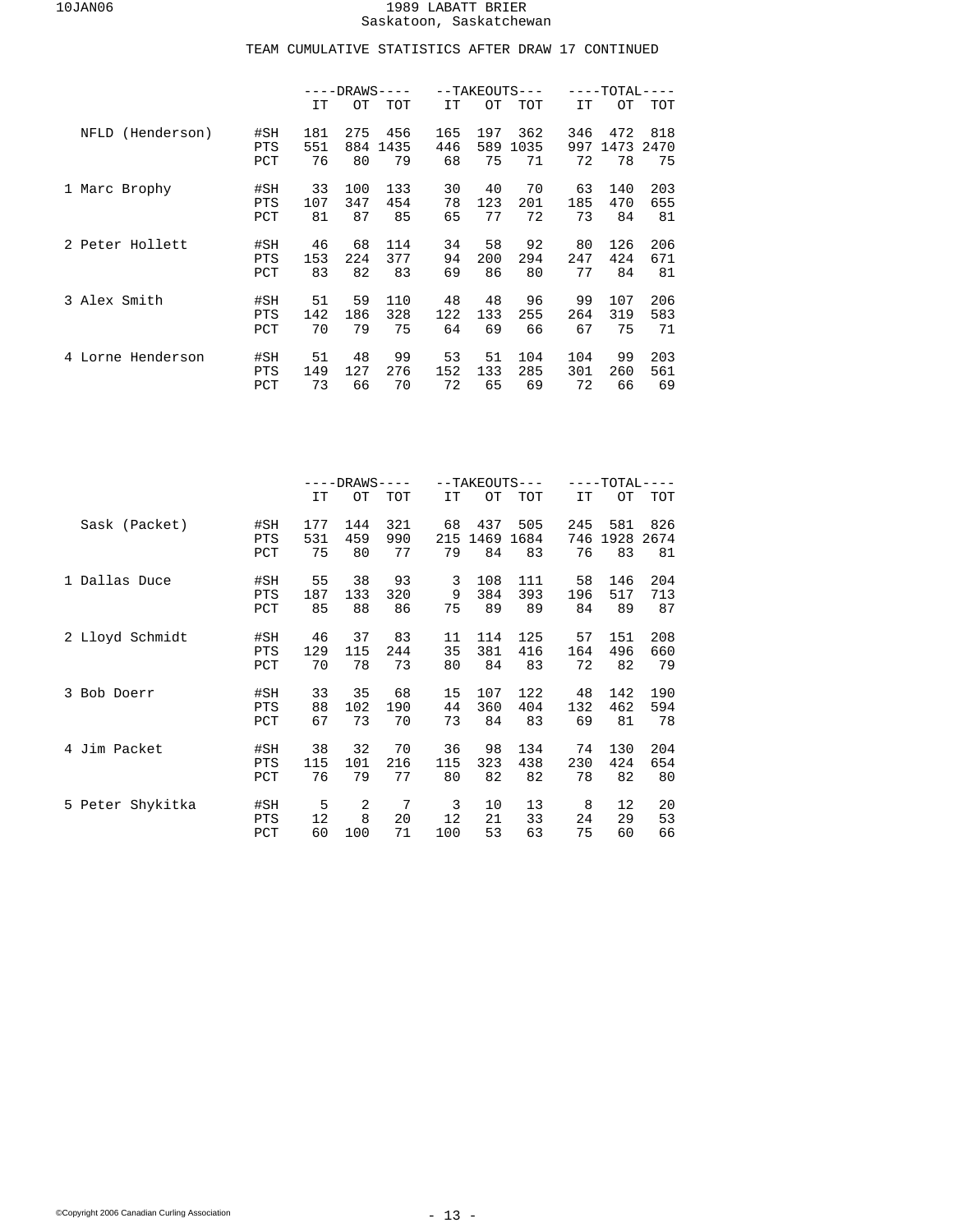|                  |            | -DRAWS· |     |      |     | --TAKEOUTS--- |            | -TOTAL |      |      |
|------------------|------------|---------|-----|------|-----|---------------|------------|--------|------|------|
|                  |            | IT      | OТ  | TOT  | IT  | OТ            | <b>TOT</b> | IT     | OТ   | TOT  |
| Ontario (Howard) | #SH        | 189     | 208 | 397  | 270 | 242           | 512        | 459    | 450  | 909  |
|                  | <b>PTS</b> | 641     | 716 | 1357 | 795 | 764           | 1559       | 1436   | 1480 | 2916 |
|                  | PCT        | 85      | 86  | 85   | 74  | 79            | 76         | 78     | 82   | 80   |
| 1 Kent Carstairs | #SH        | 51      | 79  | 130  | 46  | 46            | 92         | 97     | 125  | 222  |
|                  | <b>PTS</b> | 179     | 290 | 469  | 110 | 153           | 263        | 289    | 443  | 732  |
|                  | PCT        | 88      | 92  | 90   | 60  | 83            | 71         | 74     | 89   | 82   |
| 2 Tim Belcourt   | #SH        | 46      | 45  | 91   | 75  | 64            | 139        | 121    | 109  | 230  |
|                  | <b>PTS</b> | 159     | 159 | 318  | 218 | 196           | 414        | 377    | 355  | 732  |
|                  | PCT        | 86      | 88  | 87   | 73  | 77            | 74         | 78     | 81   | 80   |
| 3 Glenn Howard   | #SH        | 46      | 43  | 89   | 74  | 67            | 141        | 120    | 110  | 230  |
|                  | <b>PTS</b> | 147     | 139 | 286  | 236 | 210           | 446        | 383    | 349  | 732  |
|                  | PCT        | 80      | 81  | 80   | 80  | 78            | 79         | 80     | 79   | 80   |
| 4 Russ Howard    | #SH        | 46      | 41  | 87   | 75  | 65            | 140        | 121    | 106  | 227  |
|                  | <b>PTS</b> | 156     | 128 | 284  | 231 | 205           | 436        | 387    | 333  | 720  |
|                  | PCT        | 85      | 78  | 82   | 77  | 79            | 78         | 80     | 79   | 79   |

|                      |            | $---DRANS---$ |           |      |      | --TAKEOUTS--- |      | ----TOTAL- |     |      |
|----------------------|------------|---------------|-----------|------|------|---------------|------|------------|-----|------|
|                      |            | IT            | OТ<br>TOT |      | IT   | OТ            | TOT  | IT         | OТ  | TOT  |
| Manitoba (Meleschuk) | #SH        | 239           | 165       | 404  | 338  | 132           | 470  | 577        | 297 | 874  |
|                      | PTS        | 815           | 511       | 1326 | 1048 | 392           | 1440 | 1863       | 903 | 2766 |
|                      | PCT        | 85            | 77        | 82   | 78   | 74            | 77   | 81         | 76  | 79   |
| Sean Meleschuk       | #SH        | 68            | 45        | 113  | 89   | 16            | 105  | 157        | 61  | 218  |
|                      | <b>PTS</b> | 235           | 135       | 370  | 277  | 47            | 324  | 512        | 182 | 694  |
|                      | PCT        | 86            | 75        | 82   | 78   | 73            | 77   | 82         | 75  | 80   |
| 2 John Hyrich        | #SH        | 67            | 38        | 105  | 83   | 34            | 117  | 150        | 72  | 222  |
|                      | <b>PTS</b> | 238           | 130       | 368  | 249  | 105           | 354  | 487        | 235 | 722  |
|                      | PCT        | 89            | 86        | 88   | 75   | 77            | 76   | 81         | 82  | 81   |
| 3 John Usackis       | #SH        | 61            | 43        | 104  | 91   | 26            | 117  | 152        | 69  | 221  |
|                      | <b>PTS</b> | 203           | 132       | 335  | 281  | 77            | 358  | 484        | 209 | 693  |
|                      | PCT        | 83            | 77        | 81   | 77   | 74            | 76   | 80         | 76  | 78   |
| Orest Meleschuk<br>4 | #SH        | 43            | 39        | 82   | 75   | 56            | 131  | 118        | 95  | 213  |
|                      | <b>PTS</b> | 139           | 114       | 253  | 241  | 163           | 404  | 380        | 277 | 657  |
|                      | PCT        | 81            | 73        | 77   | 80   | 73            | 77   | 81         | 73  | 77   |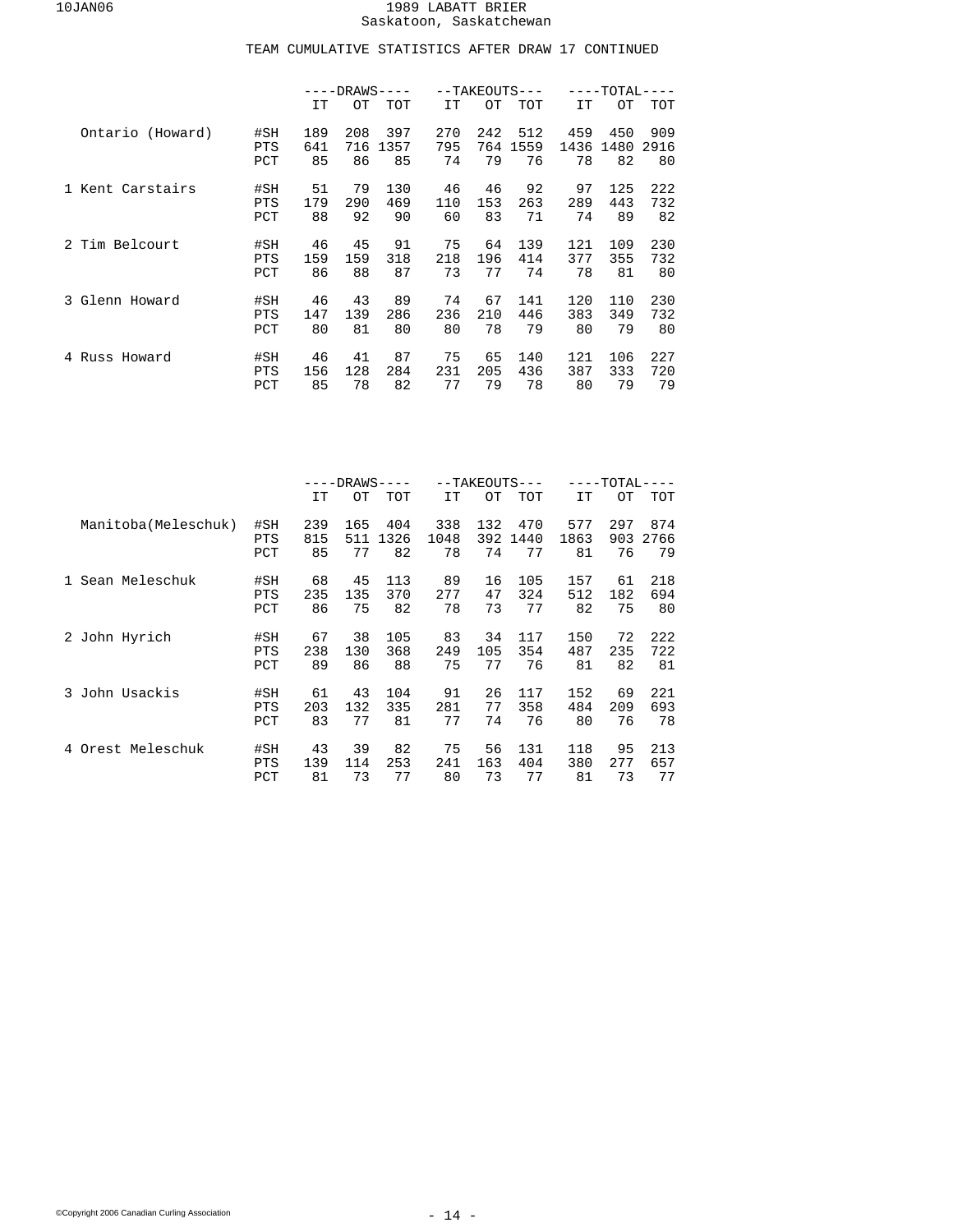|                    |                          | $-DRANS---$      |                  |                   |                  |                  | $--TAKEOUTS---$   | $-TOTAL$         |                   |                   |
|--------------------|--------------------------|------------------|------------------|-------------------|------------------|------------------|-------------------|------------------|-------------------|-------------------|
|                    |                          | IT               | OТ               | TOT               | IT               | OТ               | TOT               | IT               | OТ                | TOT               |
| (Mitchell)<br>N.B. | #SH<br><b>PTS</b><br>PCT | 187<br>568<br>76 | 275<br>909<br>83 | 462<br>1477<br>80 | 151<br>425<br>70 | 224<br>688<br>77 | 375<br>1113<br>74 | 338<br>993<br>73 | 499<br>1597<br>80 | 837<br>2590<br>77 |
| 1 Terry Roach      | #SH                      | 34               | 111              | 145               | 14               | 53               | 67                | 48               | 164               | 212               |
|                    | <b>PTS</b>               | 110              | 393              | 503               | 36               | 173              | 209               | 146              | 566               | 712               |
|                    | PCT                      | 81               | 89               | 87                | 64               | 82               | 78                | 76               | 86                | 84                |
| 2 Mark Armstrong   | #SH                      | 50               | 65               | 115               | 41               | 56               | 97                | 91               | 121               | 212               |
|                    | <b>PTS</b>               | 152              | 205              | 357               | 112              | 173              | 285               | 264              | 378               | 642               |
|                    | PCT                      | 76               | 79               | 78                | 68               | 77               | 73                | 73               | 78                | 76                |
| 3 Brian Dobson     | #SH                      | 48               | 60               | 108               | 52               | 51               | 103               | 100              | 111               | 211               |
|                    | <b>PTS</b>               | 149              | 201              | 350               | 151              | 171              | 322               | 300              | 372               | 672               |
|                    | PCT                      | 78               | 84               | 81                | 73               | 84               | 78                | 75               | 84                | 80                |
| 4 Gary Mitchell    | #SH                      | 55               | 39               | 94                | 44               | 64               | 108               | 99               | 103               | 202               |
|                    | <b>PTS</b>               | 157              | 110              | 267               | 126              | 171              | 297               | 283              | 281               | 564               |
|                    | PCT                      | 71               | 71               | 71                | 72               | 67               | 69                | 71               | 68                | 70                |

|                  |            | $---DRANS---$ |     |      |     |     | --TAKEOUTS--- | $---TOTAL-$<br>$---$ |      |      |
|------------------|------------|---------------|-----|------|-----|-----|---------------|----------------------|------|------|
|                  |            | IT            | OТ  | TOT  | IT  | ОT  | <b>TOT</b>    | IT                   | OТ   | TOT  |
| Y/NWT (Delmage)  | #SH        | 200           | 207 | 407  | 217 | 184 | 401           | 417                  | 391  | 808  |
|                  | PTS        | 597           | 637 | 1234 | 567 | 534 | 1101          | 1164                 | 1171 | 2335 |
|                  | PCT        | 75            | 77  | 76   | 65  | 73  | 69            | 70                   | 75   | 72   |
| 1 Ron Kapicki    | #SH        | 66            | 36  | 102  | 48  | 32  | 80            | 114                  | 68   | 182  |
|                  | <b>PTS</b> | 213           | 112 | 325  | 137 | 82  | 219           | 350                  | 194  | 544  |
|                  | PCT        | 81            | 78  | 80   | 71  | 64  | 68            | 77                   | 71   | 75   |
| 2 Bill Strain    | #SH        | 51            | 51  | 102  | 54  | 30  | 84            | 105                  | 81   | 186  |
|                  | <b>PTS</b> | 149           | 163 | 312  | 145 | 88  | 233           | 294                  | 251  | 545  |
|                  | PCT        | 73            | 80  | 76   | 67  | 73  | 69            | 70                   | 77   | 73   |
| 3 Roy Giles      | #SH        | 38            | 62  | 100  | 54  | 52  | 106           | 92                   | 114  | 206  |
|                  | PTS        | 117           | 201 | 318  | 135 | 162 | 297           | 252                  | 363  | 615  |
|                  | PCT        | 77            | 81  | 80   | 63  | 78  | 70            | 68                   | 80   | 75   |
| 4 Al Delmage     | #SH        | 37            | 52  | 89   | 44  | 61  | 105           | 81                   | 113  | 194  |
|                  | PTS        | 86            | 145 | 231  | 113 | 176 | 289           | 199                  | 321  | 520  |
|                  | PCT        | 58            | 70  | 65   | 64  | 72  | 69            | 61                   | 71   | 67   |
| 5 Brad Robertson | #SH        | 8             | 6   | 14   | 17  | 9   | 26            | 25                   | 15   | 40   |
|                  | PTS        | 32            | 16  | 48   | 37  | 26  | 63            | 69                   | 42   | 111  |
|                  | PCT        | 100           | 67  | 86   | 54  | 72  | 61            | 69                   | 70   | 69   |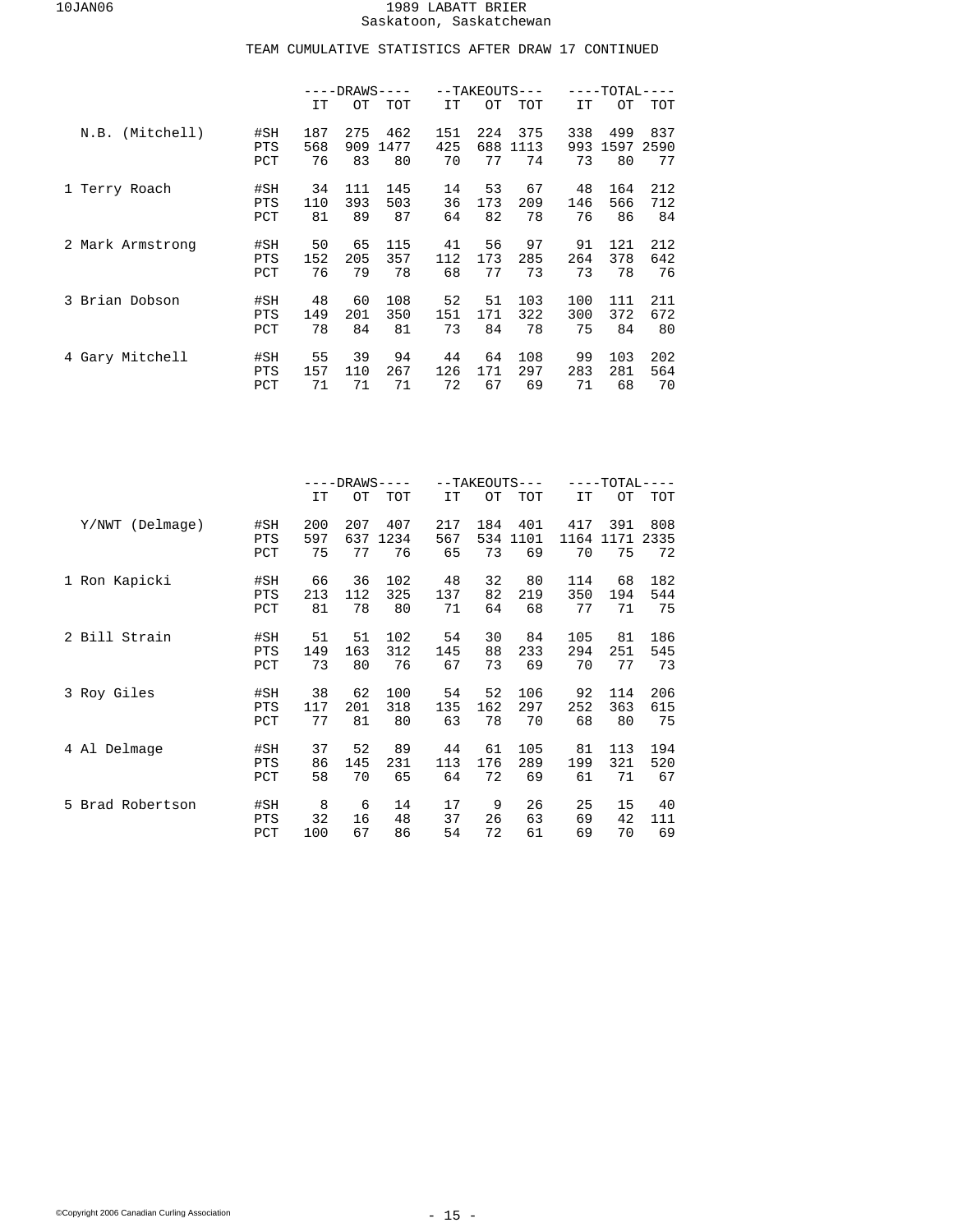# TOP SCORERS AFTER 17 DRAWS

|                                                                                        |                                                                                                                                                                                                                                                          |                                                                                                                        | SHOTS                                                                                  | DRAW                                                                                 |                                                                                                                                                                                                 | ---GAME SCORE---                                                                                                                                                                                            |
|----------------------------------------------------------------------------------------|----------------------------------------------------------------------------------------------------------------------------------------------------------------------------------------------------------------------------------------------------------|------------------------------------------------------------------------------------------------------------------------|----------------------------------------------------------------------------------------|--------------------------------------------------------------------------------------|-------------------------------------------------------------------------------------------------------------------------------------------------------------------------------------------------|-------------------------------------------------------------------------------------------------------------------------------------------------------------------------------------------------------------|
| 99<br>98<br>98<br>98<br>98<br>97<br>97<br>96<br>93<br>93<br>93<br>93<br>93             | LEADS<br>Kent Carstairs<br>John Salo<br>Kent Carstairs<br>Sean Meleschuk<br>David Weeks<br>Donald McKenzie<br>Kent Carstairs<br>Ron Kapicki<br>Donald McKenzie<br>Dallas Duce<br>Marc Brophy<br>Kent Carstairs<br>Terry Roach                            | ONT<br>NONT<br>ONT<br>MAN<br>PEI<br>ALTA<br>ONT<br>TERR<br>ALTA<br>SASK<br>NFLD<br>$\mathop{\rm ONT}\nolimits$<br>N.B. | 22<br>14<br>12<br>20<br>20<br>19<br>22<br>12<br>19<br>18<br>20<br>20<br>20             | 10<br>15<br>14<br>12<br>14<br>7<br>12<br>12<br>11<br>2<br>3<br>16<br>2               | 7<br>QUE<br>ALTA<br>8<br>$\mathop{\rm ONT}\nolimits$<br>1<br>9<br>MAN<br>PEI<br>8<br>B.C.<br>1<br>ALTA<br>6<br>TERR<br>1<br>ALTA<br>6<br>${\tt SASK}$<br>9<br>7<br>NFLD<br>4<br>ONT<br>8<br>QUE | ONT<br>8<br>2<br><b>NONT</b><br>8<br>N.S.<br>6<br><b>NONT</b><br>9<br>ALTA<br>$\mathsf 3$<br><b>ALTA</b><br>5<br>ONT<br>9<br>N.S.<br>$\mathsf 3$<br>N.B.<br>6<br>TERR<br>9<br>QUE<br>7<br>B.C.<br>5<br>N.B. |
| 95<br>94<br>93<br>93<br>93<br>92<br>92<br>92<br>91<br>91<br>91                         | <b>SECONDS</b><br>Don Walchuk<br>Rod McCarron<br>Don Walchuk<br>John Hyrich<br>Rob Koffski<br>Don Westphal<br>Lloyd Schmidt<br>Peter Hollett<br>Don Walchuk<br>Roy Rodd<br>Rob Koffski                                                                   | ALTA<br>N.S.<br>ALTA<br>MAN<br>B.C.<br>QUE<br>SASK<br>NFLD<br>ALTA<br>PEI<br>B.C.                                      | 20<br>12<br>20<br>20<br>20<br>22<br>22<br>18<br>20<br>20<br>19                         | 3<br>14<br>14<br>14<br>7<br>7<br>14<br>13<br>8<br>5<br>2                             | 9<br>SASK<br>1<br>ONT<br>PEI<br>8<br>MAN<br>8<br>B.C.<br>1<br>N.S.<br>6<br>B.C.<br>5<br>ONT<br>10<br>N.S.<br>4<br>PEI<br>8<br>5<br>B.C.                                                         | ALTA<br>4<br>N.S.<br>8<br>9<br>ALTA<br>$\overline{7}$<br>QUE<br>3<br>ALTA<br>5<br>QUE<br>3<br>SASK<br>$\mathsf 3$<br>NFLD<br>5<br><b>ALTA</b><br>4<br>MAN<br>PEI<br>4                                       |
| 94<br>94<br>93<br>92<br>91<br>90<br>89<br>89<br>89<br>88<br>88<br>88<br>88<br>88<br>88 | THIRDS<br>Randy Ferbey<br>Brian Dobson<br>Randy Ferbey<br>Glenn Howard<br>Doug Weeks<br>Bert Gretzinger<br>Andre Lafleur<br>Glenn Howard<br>Bert Gretzinger<br>Bruce Lohnes<br>Bruce Lohnes<br>Bob Doerr<br>Bob Doerr<br>John Usackis<br>Bert Gretzinger | ALTA<br>N.B.<br>ALTA<br>ONT<br>PEI<br>B.C.<br>QUE<br>ONT<br>B.C.<br>N.S.<br>N.S.<br>SASK<br>SASK<br>MAN<br>B.C.        | 20<br>20<br>20<br>18<br>20<br>18<br>18<br>20<br>22<br>20<br>20<br>20<br>20<br>20<br>20 | 11<br>11<br>7<br>13<br>15<br>$12\,$<br>12<br>5<br>14<br>1<br>15<br>1<br>2<br>2<br>10 | ALTA<br>6<br>ALTA<br>6<br>B.C.<br>1<br>ONT<br>10<br>PEI<br>4<br>B.C.<br>4<br>B.C.<br>4<br>B.C.<br>7<br>5<br>B.C.<br>NONT<br>2<br>PEI<br>4<br>3<br>NFLD<br>9<br>SASK<br>ONT<br>6<br>TERR<br>6    | 3<br>N.B.<br>3<br>N.B.<br>3<br>ALTA<br>3<br>NFLD<br>8<br>N.S.<br>QUE<br>11<br>11<br>QUE<br>ONT<br>6<br>SASK<br>3<br>N.S.<br>6<br>N.S.<br>8<br>SASK<br>6<br>TERR<br>6<br>5<br>MAN<br>7<br>B.C.               |
| 97<br>97<br>94<br>93<br>93<br>92<br>92<br>91<br>90<br>90<br>90                         | SKIPS<br>Pat Ryan<br>Russ Howard<br>Jim Packet<br>Pat Ryan<br>Pat Ryan<br>Pierre Charette<br>Pierre Charette<br>Pierre Charette<br>Doug Weeks<br>Ragnar Kamp<br>Jim Packet                                                                               | ALTA<br>ONT<br>SASK<br>ALTA<br>ALTA<br>QUE<br>OUE<br>QUE<br>PEI<br>N.S.<br>SASK                                        | 19<br>18<br>16<br>19<br>19<br>16<br>18<br>20<br>18<br>17<br>12                         | 7<br>8<br>10<br>11<br>17<br>5<br>12<br>3<br>5<br>1<br>7                              | B.C.<br>1<br>ONT<br>6<br>$\mathbf{1}$<br>N.B.<br>ALTA<br>6<br>B.C.<br>2<br>QUE<br>8<br>B.C.<br>4<br>NFLD<br>7<br>PEI<br>8<br>NONT<br>2<br>SASK<br>9                                             | ALTA<br>3<br>2<br>SASK<br>7<br>SASK<br>3<br>N.B.<br>3<br>ALTA<br>3<br>NONT<br>QUE<br>11<br>9<br>QUE<br>$\overline{4}$<br>MAN<br>N.S.<br>6<br>PEI<br>3                                                       |
| 92<br>92<br>88<br>88<br>88<br>88<br>88<br>86<br>86<br>86                               | TEAMS<br>Alberta (Ryan)<br>Alberta (Ryan)<br>Manitoba (Meleschuk)<br>N.B. (Mitchell)<br>Sask (Packet)<br>Sask (Packet)<br>Ontario (Howard)<br>B.C. (Folk)<br>Ontario (Howard)<br>Sask (Packet)                                                           |                                                                                                                        | 78<br>78<br>80<br>77<br>80<br>62<br>88<br>87<br>80<br>78                               | 7<br>11<br>12<br>11<br>$\mathbf 1$<br>10<br>10<br>14<br>5<br>3                       | B.C.<br>1<br>ALTA<br>6<br>MAN<br>9<br>6<br>ALTA<br>NFLD<br>3<br>N.B.<br>1<br>7<br>QUE<br>B.C.<br>5<br>7<br>B.C.<br>SASK<br>9                                                                    | <b>ALTA</b><br>3<br>3<br>N.B.<br>6<br>NONT<br>N.B.<br>3<br>6<br>SASK<br>7<br>SASK<br>8<br>ONT<br>SASK<br>3<br>6<br>ONT<br>ALTA<br>4                                                                         |

NOTE: Minimum shots - Players 10, Teams 40.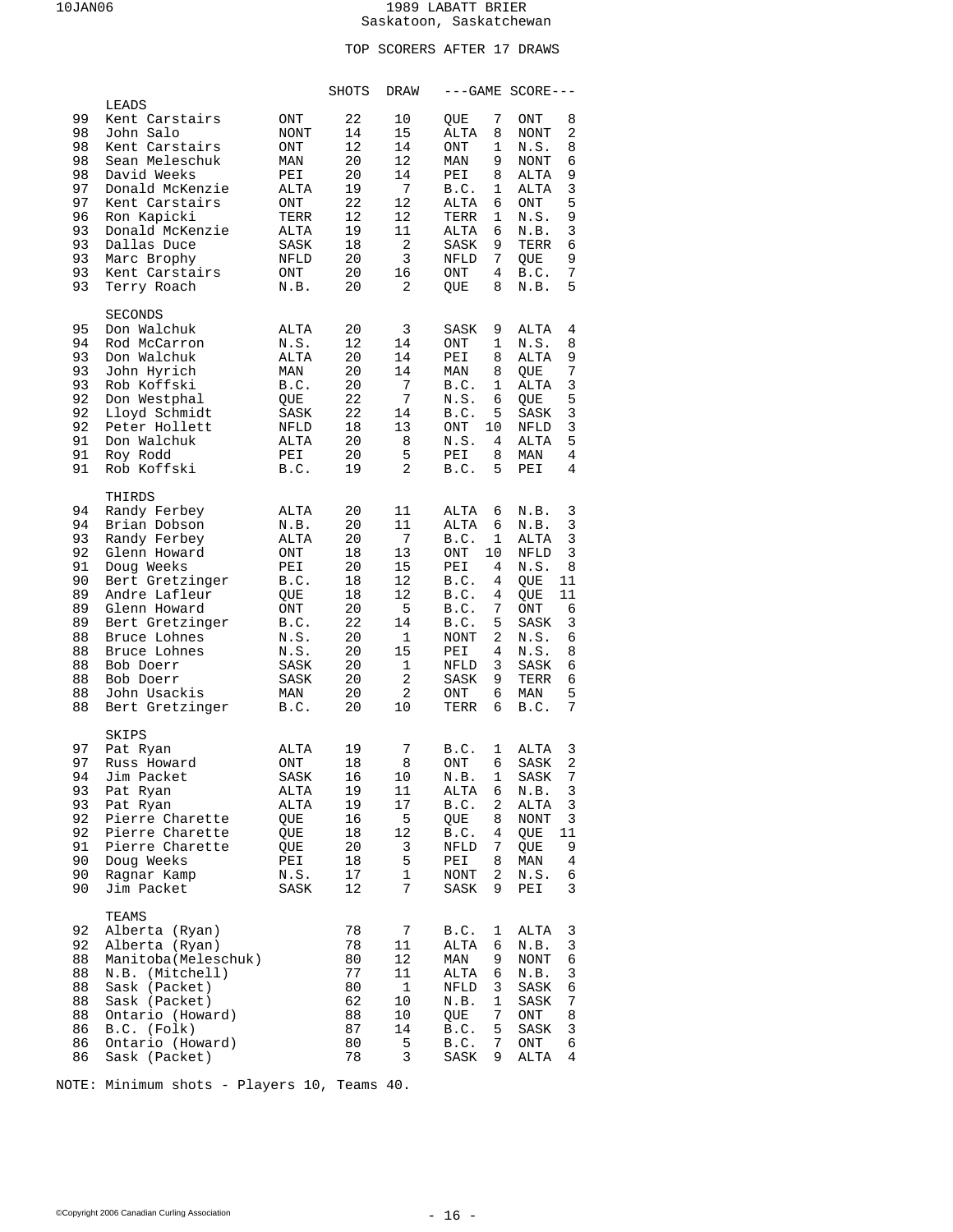## SCORING ANALYSIS AFTER 17 DRAWS

|             | TEAM GAMES ENDS |     |                       | ENDS                  | <b>BLANK STOLEN</b><br><b>ENDS</b> | $\mathbf{1}$ | 2          | 3                                | ----POINTS SCORED--------<br>$\overline{4}$ | 5                       | > 5                        | TOT        | <b>AVG</b> | <b>STL</b>            |
|-------------|-----------------|-----|-----------------------|-----------------------|------------------------------------|--------------|------------|----------------------------------|---------------------------------------------|-------------------------|----------------------------|------------|------------|-----------------------|
|             |                 |     |                       |                       |                                    |              |            |                                  |                                             |                         |                            |            |            |                       |
| PEI         | 11              | 102 | <b>FOR</b><br>AGAINST | 6<br>9                | 5<br>11                            | 25<br>27     | 9<br>10    | 2<br>7                           | 0<br>2                                      | 1<br>$\Omega$           | $\mathbf 0$<br>$\Omega$    | 54<br>76   | 4.9<br>6.9 | 5<br>19               |
| B.C.        | 13              | 130 | <b>FOR</b><br>AGAINST | 17<br>14              | 13<br>9                            | 30<br>30     | 16<br>11   | $\mathsf 3$<br>2                 | 0<br>0                                      | 0<br>$\mathbf{1}$       | $\Omega$<br>$\Omega$       | 71<br>63   | 5.5<br>4.8 | 18<br>11              |
| <b>NONT</b> | 11              | 107 | <b>FOR</b><br>AGAINST | 6<br>9                | $7\phantom{.0}$<br>13              | 26<br>26     | 13<br>18   | 1<br>3                           | 0<br>1                                      | 0<br>$\mathbf 0$        | $\mathbf 0$<br>$\Omega$    | 55<br>75   | 5.0<br>6.8 | 10<br>17              |
| N.S.        | 11              | 102 | <b>FOR</b><br>AGAINST | 8<br>13               | 16<br>5                            | 31<br>20     | 11<br>8    | 4<br>3                           | 0<br>0                                      | $\mathbf 0$<br>$\Omega$ | $\Omega$<br>$\Omega$       | 65<br>45   | 5.9<br>4.1 | 24<br>$6\overline{6}$ |
| ALTA        | 12              | 118 | <b>FOR</b><br>AGAINST | 18<br>18              | 7<br>7                             | 22<br>26     | 16<br>9    | 3<br>3                           | 0<br>$\Omega$                               | 0<br>$\Omega$           | $\mathbf 0$<br>$\Omega$    | 63<br>53   | 5.3<br>4.4 | 11<br>10              |
| OUE         | 11              | 110 | <b>FOR</b><br>AGAINST | 11<br>5               | $\,8\,$<br>8                       | 26<br>25     | 13<br>17   | 6<br>3                           | 0<br>$\Omega$                               | $\mathbf 1$<br>$\Omega$ | $\mathbf 0$<br>$\Omega$    | 75<br>68   | 6.8<br>6.2 | 9<br>14               |
| NFLD        | 11              | 103 | <b>FOR</b><br>AGAINST | 7<br>10               | 7<br>10                            | 24<br>29     | 12<br>10   | 4<br>5                           | 1<br>0                                      | 0<br>$\mathbf 0$        | $\mathbf 0$<br>$\Omega$    | 64<br>64   | 5.8<br>5.8 | 13<br>10              |
| SASK        | 11              | 105 | <b>FOR</b><br>AGAINST | 15<br>9               | 12<br>10                           | 21<br>26     | 13<br>9    | $\overline{4}$<br>$\overline{3}$ | $\overline{2}$<br>$\Omega$                  | 0<br>$\Omega$           | 0<br>$\Omega$              | 67<br>53   | 6.1<br>4.8 | 19<br>16              |
| ONT         | 12              | 115 | <b>FOR</b><br>AGAINST | $7\phantom{.0}$<br>12 | 17<br>10                           | 32<br>31     | 12<br>12   | 5<br>1                           | 0<br>0                                      | 0<br>$\Omega$           | $\mathbf 0$<br>$\Omega$    | 71<br>58   | 5.9<br>4.8 | 20<br>16              |
| MAN         | 11              | 111 | <b>FOR</b><br>AGAINST | 12<br>8               | 7<br>6                             | 29<br>29     | 13<br>13   | 2<br>1                           | 1<br>0                                      | $\mathbf 0$<br>$\Omega$ | $\mathbf 0$<br>$\Omega$    | 65<br>58   | 5.9<br>5.3 | 9<br>6                |
| N.B.        | 11              | 106 | <b>FOR</b><br>AGAINST | 7<br>12               | 8<br>14                            | 24<br>24     | 11<br>20   | 2<br>3                           | 0<br>0                                      | $\mathbf 0$<br>$\Omega$ | $\mathbf 0$<br>$\Omega$    | 52<br>73   | 4.7<br>6.6 | 10<br>21              |
| <b>TERR</b> | 11              | 103 | <b>FOR</b><br>AGAINST | 10<br>5               | 9<br>13                            | 27<br>24     | 11<br>13   | 2<br>$\overline{4}$              | 0<br>$\mathbf{1}$                           | 0<br>$\mathbf{1}$       | $\mathbf 0$<br>$\Omega$    | 55<br>71   | 5.0<br>6.5 | 14<br>16              |
| TOTAL       | 68              | 656 | FOR<br>AGAINST 124    | 124                   | 116<br>116                         | 317<br>317   | 150<br>150 | 38<br>38                         | 4<br>$\overline{4}$                         | 2<br>2                  | $\mathbf 0$<br>$\mathbf 0$ | 757<br>757 | 5.6<br>5.6 | 162<br>162            |

NOTES:

AVG is average score per game. STL is points from stolen ends.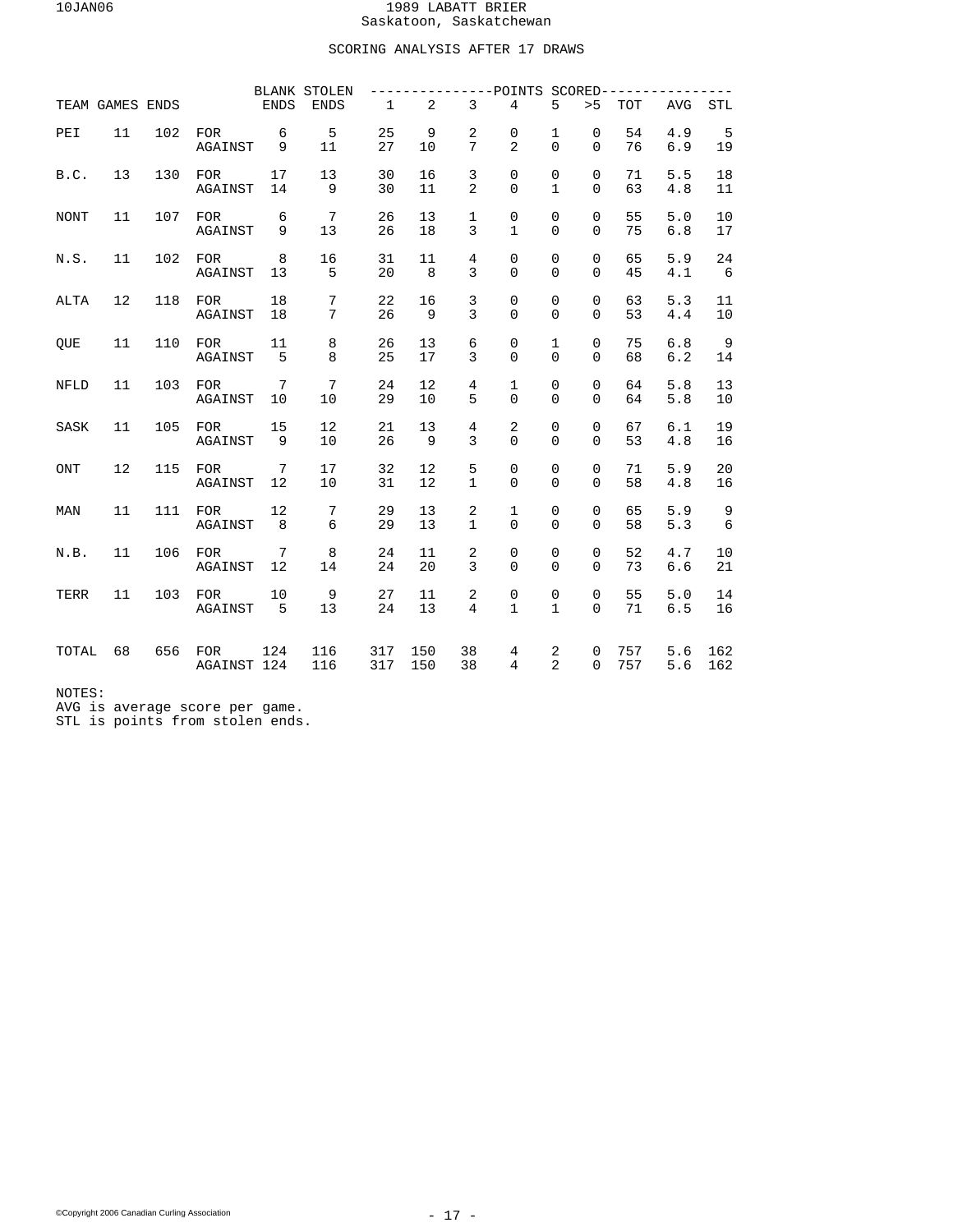## SCORING RECORDS AFTER 17 DRAWS

NUMBER OF GAMES PLAYED: 68 HIGHEST SCORE, ONE TEAM, ONE GAME: 11 DRAW 12 B.C. 4 QUE 11 LOWEST SCORE, ONE TEAM, ONE GAME: 1 DRAW 7 B.C. 1 ALTA 3<br>DRAW 10 NFLD 9 PEI 1 DRAW 10 NFLD 9 PEI<br>DRAW 10 N.B. 1 SASK DRAW 10 N.B. 1 SASK 7 DRAW 12 TERR 1 N.S. 9 DRAW 14 ONT 1 N.S. 8 HIGHEST COMBINED SCORE, BOTH TEAMS, ONE GAME: 17 DRAW 7 NONT 8 TERR 9<br>DRAW 14 PEI 8 ALTA 9 PEI 8 ALTA 9 LOWEST COMBINED SCORE, BOTH TEAMS, ONE GAME: 4 DRAW 7 B.C. 1 ALTA 3 HIGHEST END SCORE WITH HAMMER: 5 QUE SCORED 5 IN THE THIRD END<br>PEI SCORED 5 IN THE 6TH END DRAW 12 B.C. 4 QUE 11<br>DRAW 13 PEI 6 TERR 4 HIGHEST END SCORE WITHOUT HAMMER: 4 DRAW 7 SASK 9 PEI 3 SASK SCORED 4 IN THE 6TH END DRAW 10 NFLD 9 PEI 1 NFLD SCORED 4 IN THE 4TH END MOST BLANK ENDS, ONE GAME: 6 DRAW 7 B.C. 1 ALTA 3 DRAW 17 B.C. 2 ALTA 3 NUMBER OF BLANK ENDS IN EVENT: 124 MOST BLANK ENDS ONE DRAW: 13 DRAW 8 MOST CONSECUTIVE BLANK ENDS, ONE GAME: 6 DRAW 7 B.C. 1 ALTA 3 BY B.C. BEGINNING IN END 3 MOST STOLEN ENDS, BOTH TEAMS, ONE GAME: 5 DRAW 1 ONT 6 N.B. 5 MOST CONSECUTIVE STOLEN ENDS, ONE TEAM, ONE GAME: 3 DRAW 4 N.B. 5 B.C. 9 BY B.C. BEGINNING IN END 1 DRAW 15 ALTA 8 NONT 2 BY ALTA BEGINNING IN END 5 MOST POINTS FROM STOLEN ENDS, ONE TEAM, ONE GAME: 7 DRAW 4 N.B. 5 B.C. 9 BY B.C. LARGEST COME FROM BEHIND VICTORY: 3 DRAW 4 NFLD 6 TERR 5 NFLD WAS DOWN 3 AFTER 5 ENDS<br>DRAW 10 QUE 7 ONT 8 ONT WAS DOWN 3 AFTER 2 ENDS<br>DRAW 13 PEI 6 TERR 4 PEI WAS DOWN 3 AFTER 5 ENDS DRAW 10 QUE 7 ONT 8 ONT WAS DOWN 3 AFTER 2 ENDS

DRAW 13 PEI 6 TERR 4 PEI WAS DOWN 3 AFTER 5 ENDS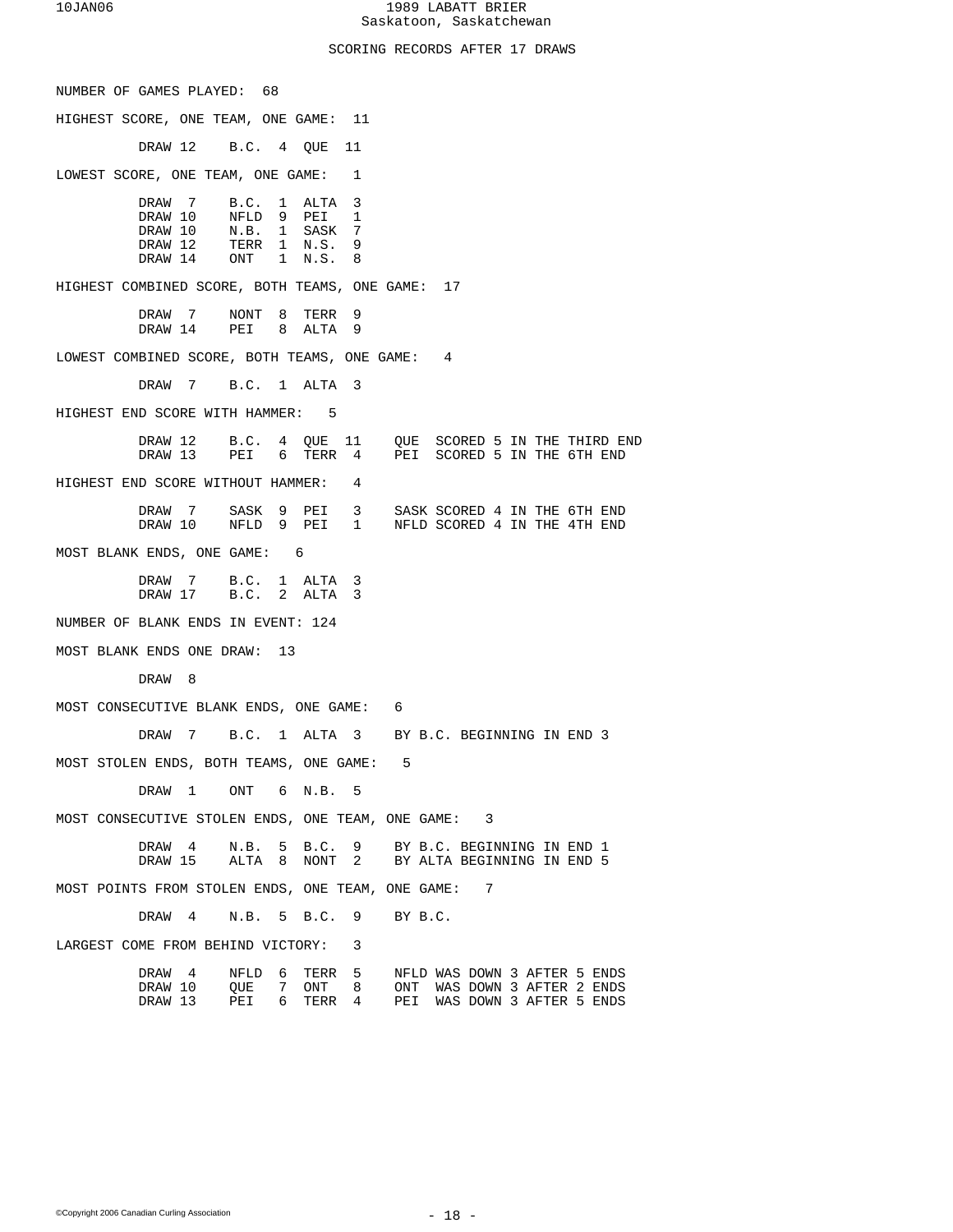## SCORING RECORDS AFTER 17 DRAWS CONTINUED

NUMBER OF EXTRA END GAMES: 9

MOST ENDS PLAYED IN ONE GAME: 11

| DRAW        |    | N.S.        | 6 | OUE         | 5 |
|-------------|----|-------------|---|-------------|---|
| <b>DRAW</b> | 8  | OUE         | 6 | PEI         | 5 |
| <b>DRAW</b> | 9  | <b>NONT</b> | 9 | PEI         | 7 |
| DRAW 10     |    | OUE         | 7 | ONT         | 8 |
| DRAW        | 11 | MAN         | 7 | <b>SASK</b> | 6 |
| DRAW 12     |    | ALTA        | 6 | ONT         | 5 |
| DRAW        | 13 | N.B.        | 6 | <b>NONT</b> | 8 |
| <b>DRAW</b> | 14 | B.C.        | 5 | SASK        | 3 |
| DRAW        | 15 | B.C.        | 7 | NFLD        | 8 |
|             |    |             |   |             |   |

FEWEST ENDS PLAYED IN ONE GAME: 4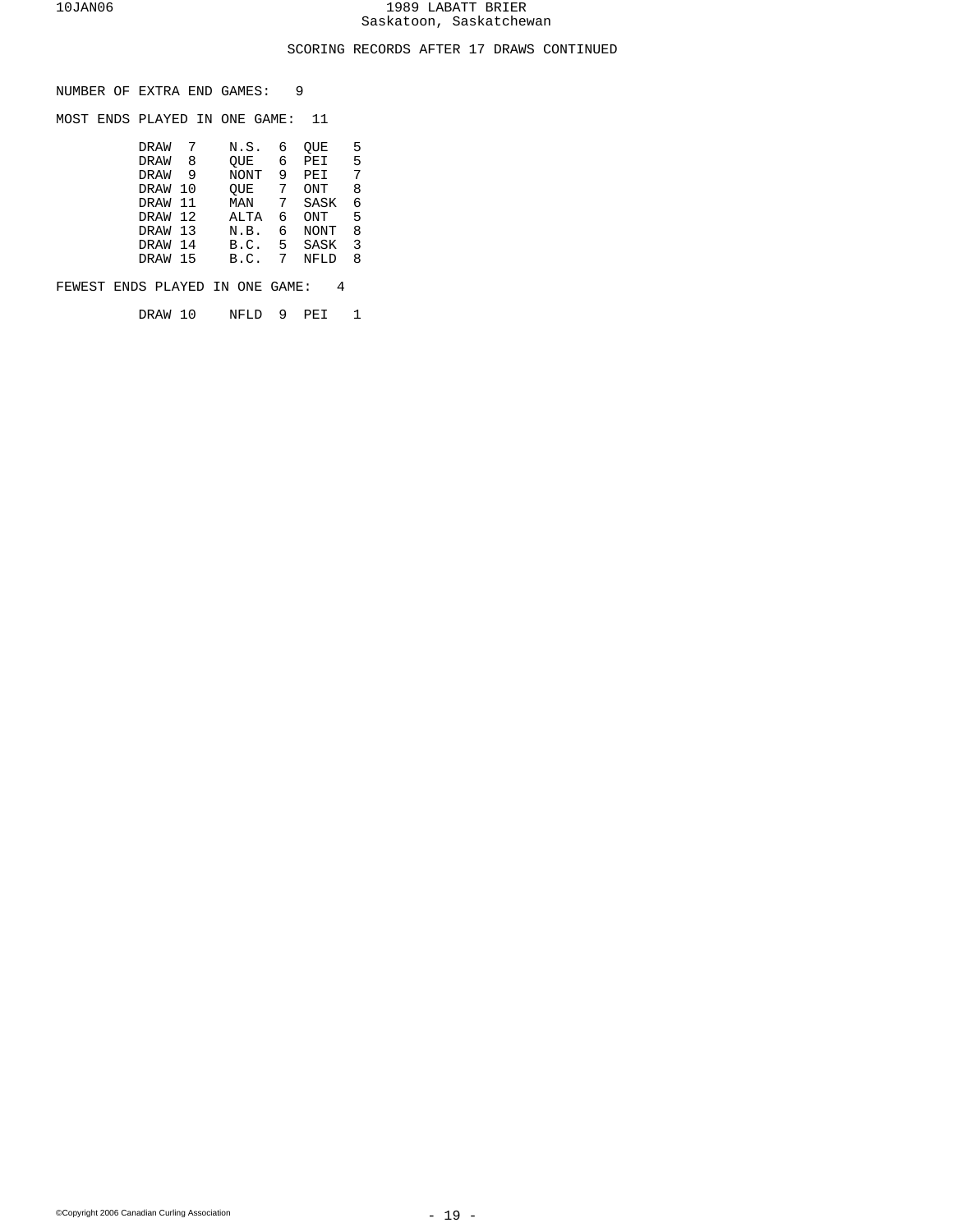# SCORING AND PERCENTAGES SUMMARY FOR DRAW 1

| A Alberta (Ryan)<br>Quebec (Charette)                                                                    | 1<br>2<br>*1<br>0<br>1<br>0         | 5<br>3<br>4<br>2<br>$\mathbf 0$<br>1<br>0<br>0<br>0                          | 6<br>7<br>8<br>9<br>10 TOTAL<br>2<br>0<br>0<br>0<br>1<br>7<br>3<br>5<br>0<br>1<br>0<br>0                        |                                                                                                     |
|----------------------------------------------------------------------------------------------------------|-------------------------------------|------------------------------------------------------------------------------|-----------------------------------------------------------------------------------------------------------------|-----------------------------------------------------------------------------------------------------|
| Alberta (Ryan)<br>1 Donald McKenzie<br>2 Don Walchuk<br>3 Randy Ferbey<br>4 Pat Ryan<br>Team Totals      | 20<br>20<br>20<br>20<br>80 259      | #SH PTS PCT<br>84<br>67<br>62<br>78<br>59<br>74<br>71<br>89<br>81            | Quebec (Charette)<br>1 Richard Bisson<br>2 Don Westphal<br>3 Andre Lafleur<br>4 Pierre Charette<br>Team Totals  | #SH PTS PCT<br>69<br>86<br>20<br>20<br>85<br>68<br>20<br>67<br>84<br>20<br>58<br>73<br>80 262<br>82 |
| B N. Ont (Hackner)<br>$N.S.$ (Kamp)                                                                      | 2<br>1<br>0<br>0<br>1<br>*1         | 3<br>5<br>4<br>$\mathbf 0$<br>0<br>1<br>1<br>$\Omega$<br>0                   | 8<br>6<br>7<br>9 10 TOTAL<br>$\mathbf{1}$<br>0<br>0<br>0<br>X<br>2<br>2<br>0<br>1<br>0<br>X<br>6                |                                                                                                     |
| N. Ont (Hackner)<br>1 John Salo<br>2 Jim Adams<br>3 Bill Adams<br>4 Al Hackner<br>Team Totals            | 20<br>20<br>19<br>18<br>77 209      | #SH PTS PCT<br>76<br>61<br>52<br>65<br>62<br>82<br>34<br>47<br>68            | $N.S.$ (Kamp)<br>1 Peter Neily<br>2 Rod McCarron<br>3 Bruce Lohnes<br>4 Ragnar Kamp<br>Team Totals              | #SH PTS PCT<br>42<br>58<br>18<br>58<br>76<br>19<br>70<br>20<br>88<br>17<br>61<br>90<br>74 231<br>78 |
| C NFLD (Henderson)<br>Sask (Packet)                                                                      | 2<br>1<br>0<br>0<br>2<br>$*0$       | 3<br>5<br>4<br>$\mathbf{1}$<br>0<br>1<br>1<br>0<br>0                         | 9 10 TOTAL<br>6<br>7<br>8<br>$\mathbf 0$<br>0<br>1<br>0<br>0<br>3<br>2<br>1<br>0<br>0<br>0<br>6                 |                                                                                                     |
| NFLD (Henderson)<br>1 Marc Brophy<br>2 Peter Hollett<br>3 Alex Smith<br>4 Lorne Henderson<br>Team Totals | 20<br>20<br>20<br>20<br>80 267      | #SH PTS PCT<br>73<br>91<br>72<br>90<br>58<br>73<br>64<br>80<br>83            | Sask (Packet)<br>1 Dallas Duce<br>2 Lloyd Schmidt<br>3 Bob Doerr<br>4 Jim Packet<br>Team Totals                 | #SH PTS PCT<br>89<br>20<br>71<br>20<br>69<br>86<br>20<br>70<br>88<br>20<br>70<br>88<br>80 280<br>88 |
| D Y/NWT (Delmage)<br>Manitoba (Meleschuk)                                                                | 2<br>1<br>1<br>0<br>*1<br>0         | 3<br>4<br>5<br>$\mathbf 0$<br>0<br>0<br>1<br>0<br>1                          | 8<br>9 10 TOTAL<br>6<br>7<br>$\mathbf{1}$<br>0<br>0<br>0<br>Χ<br>2<br>0<br>0<br>0<br>1<br>X<br>4                |                                                                                                     |
| Y/NWT (Delmage)<br>1 Ron Kapicki<br>2 Bill Strain<br>3 Roy Giles<br>4 Al Delmage<br>Team Totals          | 20<br>20<br>20<br>18<br>78 224      | #SH PTS PCT<br>59<br>74<br>61<br>76<br>59<br>74<br>45<br>63<br>72            | Manitoba (Meleschuk)<br>1 Sean Meleschuk<br>2 John Hyrich<br>3 John Usackis<br>4 Orest Meleschuk<br>Team Totals | #SH PTS PCT<br>57<br>75<br>19<br>20<br>52<br>65<br>20<br>68<br>85<br>19<br>49<br>64<br>78 226<br>72 |
| E Ontario (Howard)<br>N.B. (Mitchell)                                                                    | 2<br>1<br>*1<br>$1 \quad$<br>0<br>0 | 3<br>4<br>5<br>$\mathbf{2}$<br>$\overline{0}$<br>$\mathbf{1}$<br>1<br>0<br>0 | 6<br>7<br>8<br>9 10 TOTAL<br>1<br>0 0 0 6<br>$\mathbf{0}$<br>0<br>1<br>2<br>1<br>5<br>0                         |                                                                                                     |
| Ontario (Howard)<br>1 Kent Carstairs<br>2 Tim Belcourt<br>3 Glenn Howard<br>4 Russ Howard<br>Team Totals | 20<br>20<br>20<br>19<br>79 239      | #SH PTS PCT<br>58<br>73<br>60<br>75<br>65<br>81<br>56<br>74<br>76            | N.B. (Mitchell)<br>1 Terry Roach<br>2 Mark Armstrong<br>3 Brian Dobson<br>4 Gary Mitchell<br>Team Totals        | #SH PTS PCT<br>20<br>61<br>76<br>20<br>60<br>75<br>20<br>68<br>85<br>20<br>46<br>57<br>80 235<br>73 |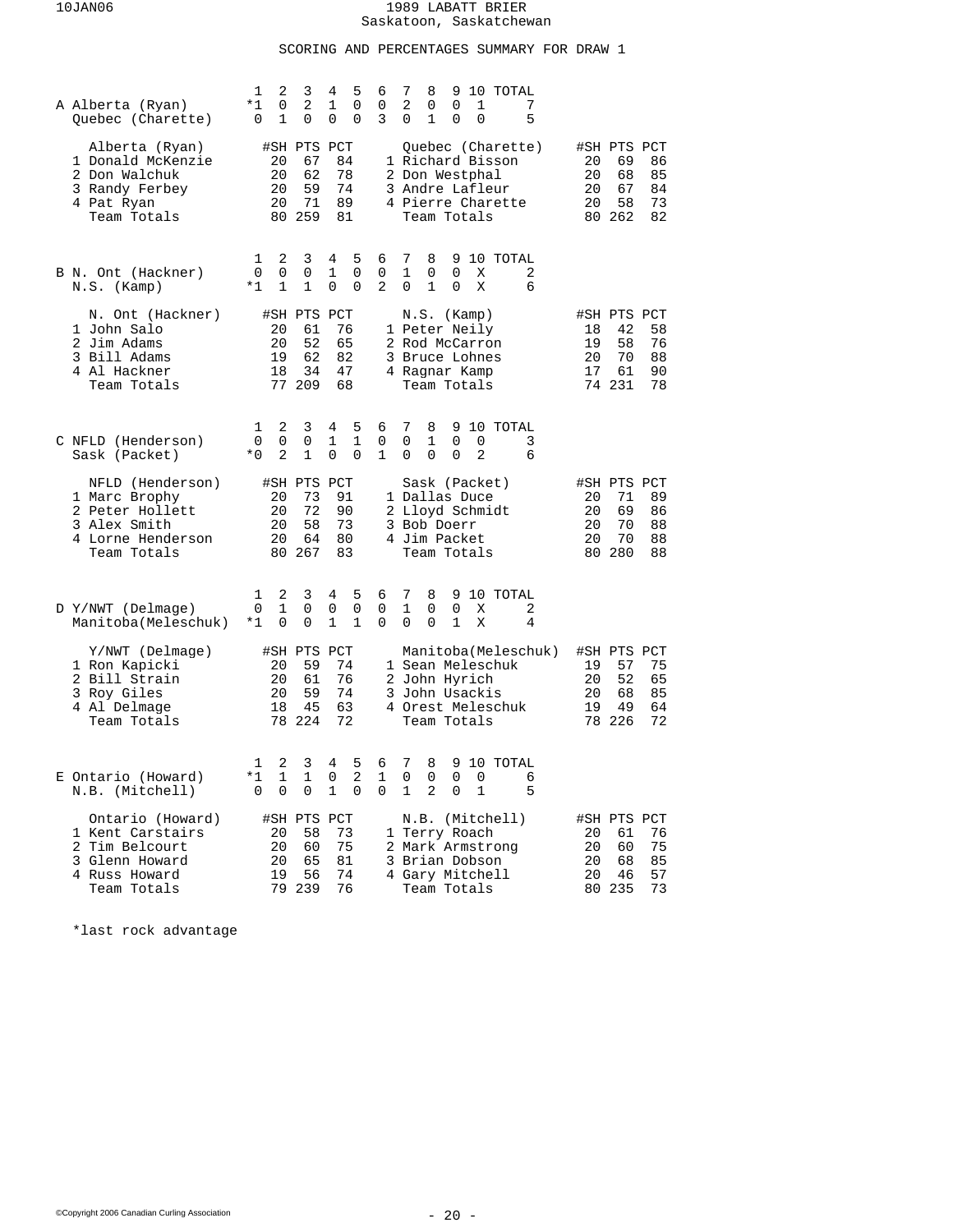# SCORING AND PERCENTAGES SUMMARY FOR DRAW 2

| A Ontario (Howard)<br>Manitoba (Meleschuk)                                                                     | 2<br>3<br>5<br>1<br>4<br>2<br>$\mathbf 0$<br>$\mathbf{1}$<br>0<br>$*1$<br>$\mathbf{1}$<br>$\mathbf{1}$<br>$\Omega$<br>$\Omega$<br>$\Omega$                      | 9 10 TOTAL<br>6<br>7<br>8<br>$\mathbf{1}$<br>0<br>0<br>1<br>0<br>6<br>$\Omega$<br>2<br>$\mathbf{1}$<br>5<br>0<br>$\Omega$              |                                                                                                     |
|----------------------------------------------------------------------------------------------------------------|-----------------------------------------------------------------------------------------------------------------------------------------------------------------|----------------------------------------------------------------------------------------------------------------------------------------|-----------------------------------------------------------------------------------------------------|
| Ontario (Howard)<br>1 Kent Carstairs<br>2 Tim Belcourt<br>3 Glenn Howard<br>4 Russ Howard<br>Team Totals       | #SH PTS PCT<br>19<br>66<br>87<br>78<br>20<br>62<br>73<br>20<br>58<br>76<br>20<br>61<br>79 247<br>78                                                             | Manitoba(Meleschuk)<br>1 Sean Meleschuk<br>2 John Hyrich<br>3 John Usackis<br>4 Orest Meleschuk<br>Team Totals                         | #SH PTS PCT<br>83<br>20<br>66<br>20<br>66<br>83<br>20<br>70<br>88<br>54<br>19<br>71<br>79 256<br>81 |
| B Sask (Packet)<br>Y/NWT (Delmage)                                                                             | 2<br>3<br>4<br>5<br>1<br>$\mathbf 0$<br>3<br>$\mathbf 0$<br>1<br>$\Omega$<br>$*0$<br>$\Omega$<br>2<br>$\Omega$<br>$\mathbf{1}$                                  | 6<br>7<br>8<br>9 10 TOTAL<br>4<br>$\mathbf 0$<br>$\mathbf 0$<br>9<br>1<br>X<br>0<br>$\mathbf{1}$<br>2<br>X<br>6<br>$\Omega$            |                                                                                                     |
| Sask (Packet)<br>1 Dallas Duce<br>2 Lloyd Schmidt<br>3 Bob Doerr<br>4 Jim Packet<br>Team Totals                | #SH PTS PCT<br>18<br>67<br>93<br>52<br>20<br>65<br>70<br>20<br>88<br>53<br>18<br>74<br>76 242<br>80                                                             | Y/NWT (Delmage)<br>1 Brad Robertson<br>2 Bill Strain<br>3 Roy Giles<br>4 Al Delmage<br>Team Totals                                     | #SH PTS PCT<br>62<br>78<br>20<br>76<br>20<br>61<br>20<br>63<br>79<br>17<br>46<br>68<br>77 232<br>75 |
| C Quebec (Charette)<br>N.B. (Mitchell)                                                                         | 2<br>3<br>1<br>4<br>5<br>$*2$<br>$\Omega$<br>$\mathbf{1}$<br>$\mathbf 0$<br>$\mathbf 0$<br>2<br>$\Omega$<br>$\mathbf{2}$<br>$\Omega$<br>$\Omega$                | 6<br>7<br>8<br>9 10 TOTAL<br>3<br>$\mathbf{1}$<br>$\mathbf{1}$<br>0<br>X<br>8<br>0<br>$\mathbf{1}$<br>X<br>5<br>$\Omega$<br>$\Omega$   |                                                                                                     |
| Quebec (Charette)<br>1 Richard Bisson<br>2 Don Westphal<br>3 Andre Lafleur<br>4 Pierre Charette<br>Team Totals | #SH PTS PCT<br>18<br>59<br>82<br>20<br>61<br>76<br>20<br>65<br>81<br>79<br>19<br>60<br>77 245<br>80                                                             | N.B. (Mitchell)<br>1 Terry Roach<br>2 Mark Armstrong<br>3 Brian Dobson<br>4 Gary Mitchell<br>Team Totals                               | #SH PTS PCT<br>74<br>93<br>20<br>20<br>64<br>80<br>58<br>20<br>73<br>53<br>74<br>18<br>78 249<br>80 |
| D Alberta (Ryan)<br>NFLD (Henderson)                                                                           | 2<br>3<br>5<br>4<br>1<br>$*0$<br>$\mathbf{1}$<br>$\mathbf 0$<br>$\mathbf 0$<br>$\mathbf{1}$<br>$\Omega$<br>$\mathbf{1}$<br>$\mathbf{2}$<br>$\Omega$<br>$\Omega$ | 7<br>9 10 TOTAL<br>6<br>8<br>$\mathbf 0$<br>$\mathbf{1}$<br>0<br>0<br>0<br>3<br>$\mathbf{1}$<br>$\mathbf 0$<br>2<br>6<br>0<br>$\Omega$ |                                                                                                     |
| Alberta (Ryan)<br>1 Donald McKenzie<br>2 Don Walchuk<br>3 Randy Ferbey<br>4 Pat Ryan<br>Team Totals            | #SH PTS PCT<br>20<br>64<br>80<br>59<br>20<br>74<br>52<br>20<br>65<br>52<br>19<br>68<br>79 227<br>72                                                             | NFLD (Henderson)<br>1 Marc Brophy<br>2 Peter Hollett<br>3 Alex Smith<br>4 Lorne Henderson<br>Team Totals                               | #SH PTS PCT<br>56<br>70<br>20<br>20<br>66<br>83<br>52<br>20<br>65<br>20<br>69<br>86<br>80 243<br>76 |
| E B.C. (Folk)<br>$P.E.I.$ (Weeks)                                                                              | 2<br>3<br>4<br>5<br>1<br>$*0$ 0 1 0 0 1<br>0<br>0<br>$\mathsf{O}$<br>$\overline{1}$<br>1                                                                        | 6<br>7<br>8<br>9 10 TOTAL<br>3 0 X<br>5.<br>$\Omega$<br>$\overline{0}$<br>1<br>$0\quad1$<br>4<br>Χ                                     |                                                                                                     |
| B.C. (Folk)<br>1 Doug Smith<br>2 Rob Koffski<br>3 Bert Gretzinger<br>4 Rick Folk<br>Team Totals                | #SH PTS PCT<br>20<br>60<br>75<br>19<br>69<br>91<br>20<br>66<br>83<br>18<br>53<br>74<br>77 248<br>81                                                             | $P.E.I.$ (Weeks)<br>1 David Weeks<br>2 Roy Rodd<br>3 Blair Weeks<br>4 Doug Weeks<br>Team Totals                                        | #SH PTS PCT<br>53<br>66<br>20<br>20<br>50<br>63<br>20<br>60<br>75<br>51<br>20<br>64<br>80 214<br>67 |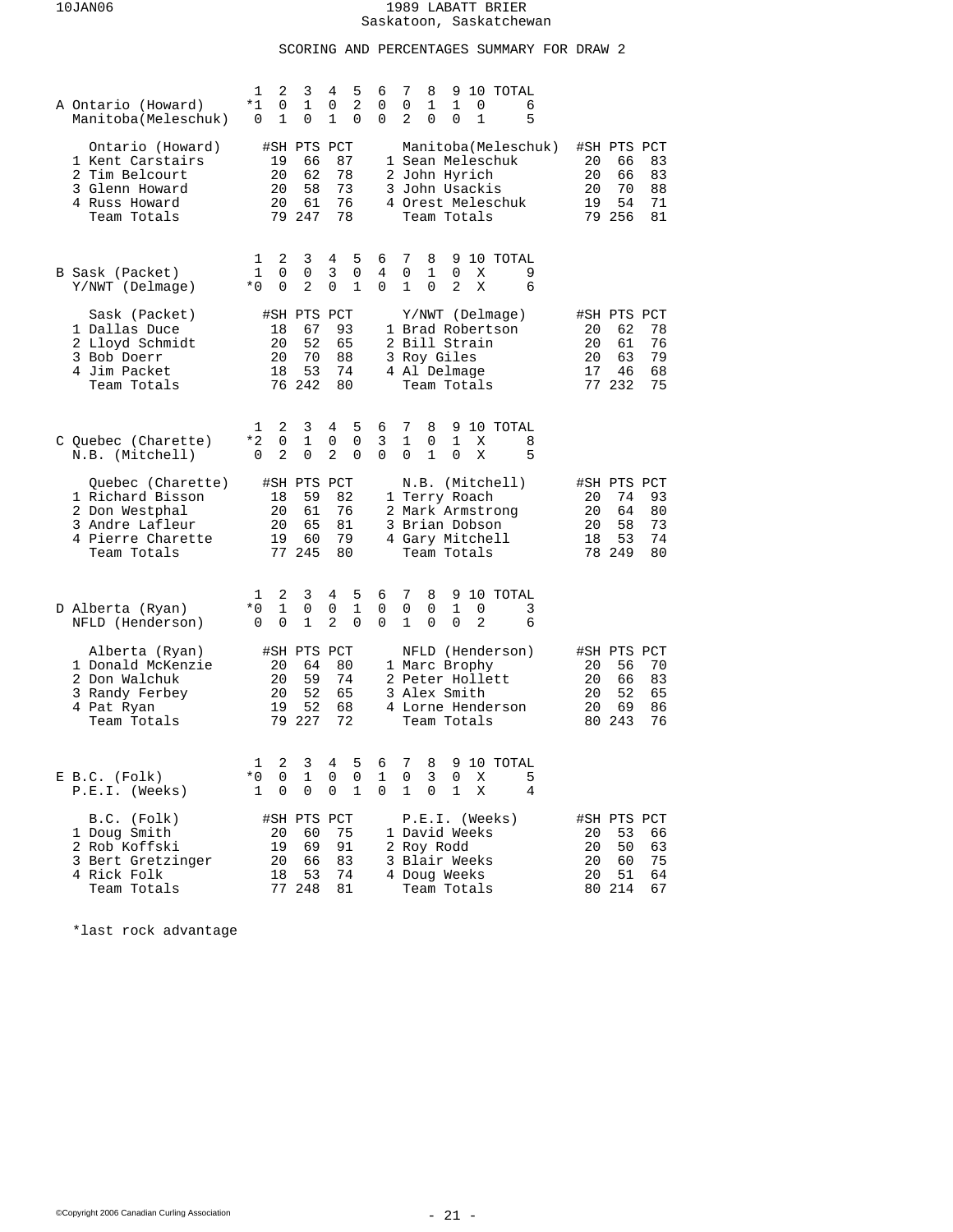## SCORING AND PERCENTAGES SUMMARY FOR DRAW 3

| C Sask (Packet)<br>Alberta (Ryan)                                                                           | 2<br>1<br>$\mathbf 0$<br>0<br>$\Omega$<br>*1    | 3<br>2<br>$\Omega$                         | 5<br>4<br>$\mathbf 0$<br>$\mathcal{L}$<br>$\Omega$ | 8<br>7<br>9<br>6<br>10<br>TOTAL<br>$2 \quad 0$<br>$0 \t1 \t1$<br>-3<br>9<br>$\mathbf{1}$<br>$\Omega$<br>$\Omega$<br>$\bigcap$<br>$\Omega$<br>4 |                                                                                                        |
|-------------------------------------------------------------------------------------------------------------|-------------------------------------------------|--------------------------------------------|----------------------------------------------------|------------------------------------------------------------------------------------------------------------------------------------------------|--------------------------------------------------------------------------------------------------------|
| Sask (Packet)<br>1 Dallas Duce<br>2 Lloyd Schmidt<br>3 Bob Doerr<br>Jim Packet<br>Team Totals               | 19<br>20<br>20<br>19<br>78                      | #SH PTS PCT<br>70<br>70<br>61<br>66<br>267 | 92<br>88<br>76<br>87<br>86                         | Alberta (Ryan)<br>1 Donald McKenzie<br>2 Don Walchuk<br>3 Randy Ferbey<br>4 Pat Ryan<br>Team Totals                                            | #SH PTS PCT<br>62<br>78<br>20<br>76<br>95<br>20<br>20<br>63<br>79<br>53<br>66<br>20<br>254<br>79<br>80 |
| D NFLD (Henderson)<br>Ouebec (Charette)                                                                     | 2<br>1<br>$\Omega$<br>0<br>$\mathbf{1}$<br>$*2$ | -3<br>$\mathbf 0$<br>$\mathbf{1}$          | 5<br>4<br>1 0 1 0<br>$\overline{3}$<br>$\Omega$    | 7<br>8<br>9 10 TOTAL<br>6<br>2 3<br>7<br>$\Omega$<br>$\mathbf{1}$<br>$\Omega$<br>$\Omega$<br>9<br>$\overline{0}$<br>$\overline{1}$             |                                                                                                        |
| (Henderson)<br>NFLD<br>1 Marc Brophy<br>2 Peter Hollett<br>3 Alex Smith<br>4 Lorne Henderson<br>Team Totals | 20<br>20<br>20<br>20<br>80                      | #SH PTS PCT<br>74<br>70<br>68<br>45<br>257 | 93<br>88<br>85<br>56<br>80                         | Ouebec (Charette)<br>1 Richard Bisson<br>2 Don Westphal<br>3 Andre Lafleur<br>4 Pierre Charette<br>Team Totals                                 | #SH PTS PCT<br>76<br>18<br>55<br>60<br>20<br>48<br>20<br>75<br>60<br>91<br>20<br>73<br>76<br>78<br>236 |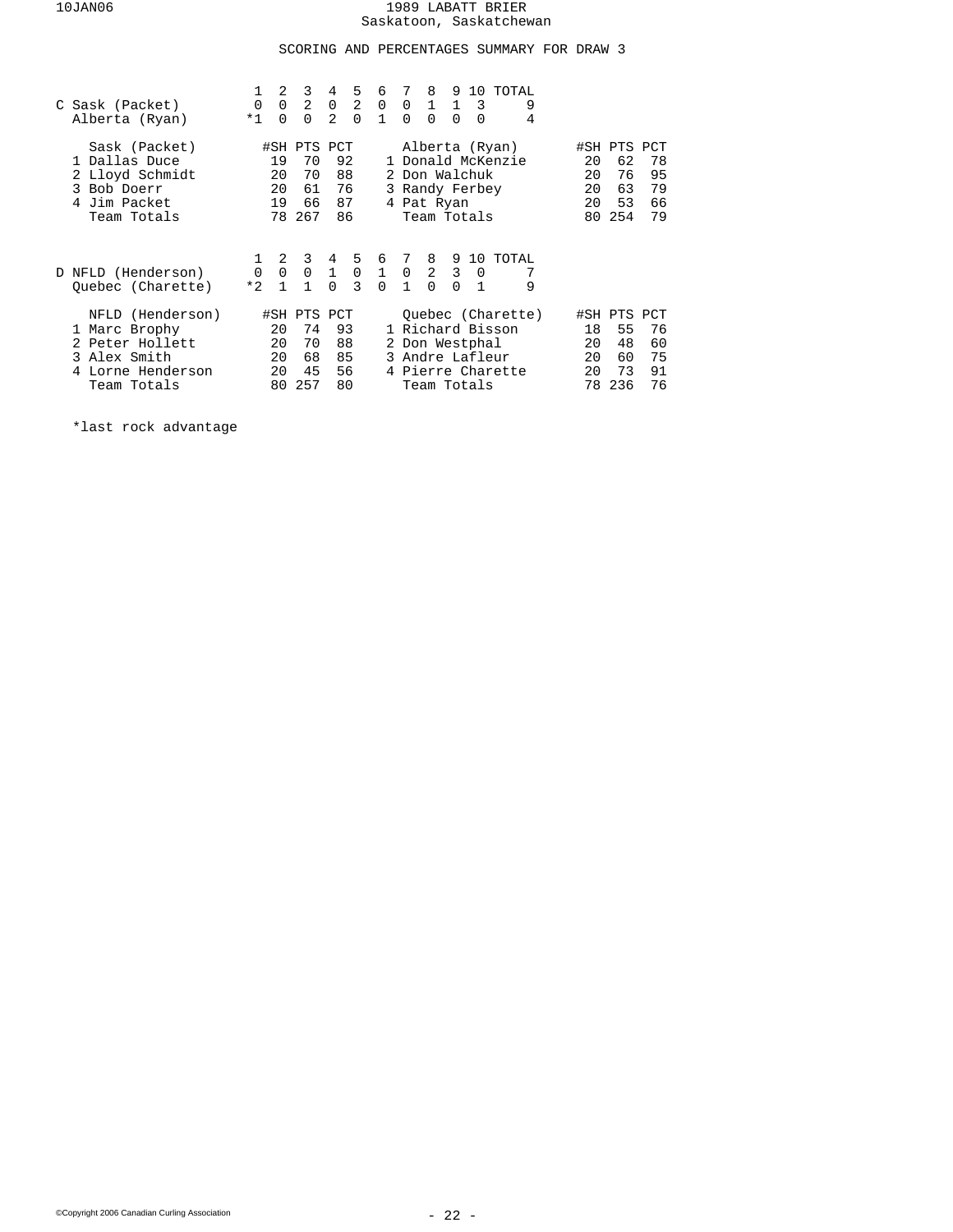# SCORING AND PERCENTAGES SUMMARY FOR DRAW 4

| A NFLD (Henderson)<br>Y/NWT (Delmage)                                                                           | 1<br>2<br>0<br>1<br>*2<br>$\mathbf 0$   | 3<br>0<br>1                                   | 5<br>4<br>$\mathbf 0$<br>0<br>$\mathbf{1}$<br>0 | 6<br>7<br>8<br>9<br>10 ТОТАL<br>3<br>1<br>0<br>0<br>1<br>6<br>5<br>0<br>0<br>1<br>0<br>0                    |                                                                                                     |
|-----------------------------------------------------------------------------------------------------------------|-----------------------------------------|-----------------------------------------------|-------------------------------------------------|-------------------------------------------------------------------------------------------------------------|-----------------------------------------------------------------------------------------------------|
| NFLD (Henderson)<br>1 Marc Brophy<br>2 Peter Hollett<br>3 Alex Smith<br>4 Lorne Henderson<br>Team Totals        | 20<br>20<br>20<br>20                    | #SH PTS PCT<br>69<br>60<br>60<br>56<br>80 245 | 86<br>75<br>75<br>70<br>77                      | Y/NWT (Delmage)<br>1 Ron Kapicki<br>2 Brad Robertson<br>3 Roy Giles<br>4 Al Delmage<br>Team Totals          | #SH PTS PCT<br>19<br>46<br>61<br>49<br>20<br>61<br>52<br>65<br>20<br>19<br>64<br>84<br>78 211<br>68 |
| B N.B. (Mitchell)<br>B.C. (Folk)                                                                                | 2<br>1<br>$\mathbf 0$<br>$*0$<br>2<br>2 | 3<br>$\mathbf 0$<br>2                         | 4<br>5<br>2<br>0<br>$\mathbf{1}$<br>$\Omega$    | 9 10 TOTAL<br>6<br>7<br>8<br>3<br>0<br>0<br>0<br>X<br>5<br>0<br>0<br>1<br>1<br>X<br>9                       |                                                                                                     |
| N.B. (Mitchell)<br>1 Terry Roach<br>2 Mark Armstrong<br>3 Brian Dobson<br>4 Gary Mitchell<br>Team Totals        | 20<br>20<br>19<br>18                    | #SH PTS PCT<br>69<br>58<br>63<br>39<br>77 229 | 86<br>73<br>83<br>54<br>74                      | B.C. (Folk)<br>1 Doug Smith<br>2 Rob Koffski<br>3 Bert Gretzinger<br>4 Rick Folk<br>Team Totals             | #SH PTS PCT<br>18<br>63<br>88<br>20<br>62<br>78<br>54<br>20<br>68<br>58<br>85<br>17<br>75 237<br>79 |
| C Manitoba (Meleschuk)<br>$N.S.$ (Kamp)                                                                         | 2<br>1<br>0<br>1<br>$*0$<br>1           | 3<br>2<br>0                                   | 5<br>4<br>0<br>$\mathbf 0$<br>1<br>$\Omega$     | 7<br>9 10 TOTAL<br>6<br>8<br>3<br>0<br>0<br>1<br>X<br>7<br>3<br>0<br>0<br>1<br>0<br>X                       |                                                                                                     |
| Manitoba (Meleschuk)<br>1 Sean Meleschuk<br>2 John Hyrich<br>3 John Usackis<br>4 Orest Meleschuk<br>Team Totals | 18<br>20<br>20<br>19                    | #SH PTS PCT<br>56<br>53<br>54<br>65<br>77 228 | 78<br>66<br>68<br>86<br>74                      | $N.S.$ (Kamp)<br>1 Peter Neily<br>2 Rod McCarron<br>3 Bruce Lohnes<br>4 Ragnar Kamp<br>Team Totals          | #SH PTS PCT<br>89<br>20<br>71<br>20<br>70<br>88<br>66<br>20<br>83<br>55<br>76<br>18<br>78 262<br>84 |
| D Ontario (Howard)<br>$P.E.I.$ (Weeks)                                                                          | 2<br>1<br>*1<br>0<br>0<br>1             | 3<br>0<br>0                                   | 5<br>4<br>$\overline{a}$<br>0<br>1<br>0         | 7<br>9 10 TOTAL<br>6<br>8<br>3<br>0<br>0<br>1<br>X<br>7<br>3<br>0<br>1<br>0<br>0<br>X                       |                                                                                                     |
| Ontario (Howard)<br>1 Kent Carstairs<br>2 Tim Belcourt<br>3 Glenn Howard<br>4 Russ Howard<br>Team Totals        | 18<br>20<br>20<br>19                    | #SH PTS PCT<br>46<br>60<br>48<br>64<br>77 218 | 64<br>75<br>60<br>84<br>71                      | $P.E.I.$ (Weeks)<br>1 David Weeks<br>2 Roy Rodd<br>3 Blair Weeks<br>4 Doug Weeks<br>Team Totals             | #SH PTS PCT<br>55<br>20<br>44<br>20<br>64<br>80<br>65<br>20<br>81<br>53<br>74<br>18<br>78 226<br>72 |
| E Sask (Packet)<br>N. Ont (Hackner)                                                                             | 2<br>1<br>1<br>0<br>1<br>* 0            | 3<br>$\overline{0}$<br>2                      | 5<br>4<br>2 0<br>$\mathbf 1$<br>0               | 6<br>7<br>8<br>9 10 TOTAL<br>0<br>0<br>$\overline{0}$<br>$2 \quad 0 \qquad 5$<br>2<br>0<br>0<br>7<br>0<br>1 |                                                                                                     |
| Sask (Packet)<br>1 Dallas Duce<br>2 Lloyd Schmidt<br>3 Bob Doerr<br>4 Jim Packet<br>Team Totals                 | 20<br>20<br>20<br>20                    | #SH PTS PCT<br>72<br>54<br>56<br>63<br>80 245 | 90<br>68<br>70<br>79<br>77                      | N. Ont (Hackner)<br>1 John Salo<br>2 Jim Adams<br>3 Bill Adams<br>4 Al Hackner<br>Team Totals               | #SH PTS PCT<br>58<br>19<br>44<br>20<br>62<br>78<br>20<br>63<br>79<br>20<br>64<br>80<br>79 233<br>74 |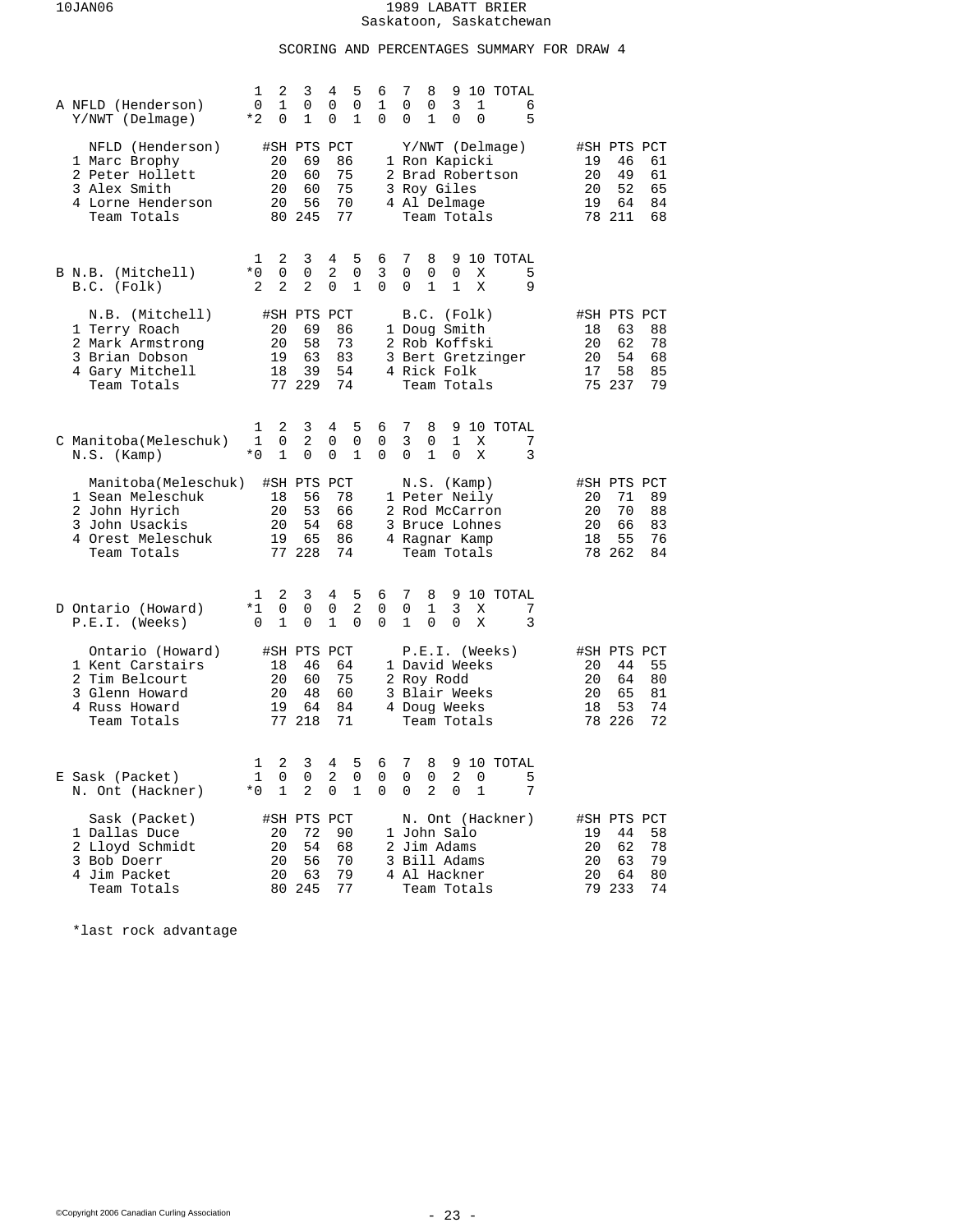# SCORING AND PERCENTAGES SUMMARY FOR DRAW 5

| A N.S. (Kamp)<br>N.B. (Mitchell)                                                                               | 2<br>3<br>4<br>5<br>1<br>$\mathbf 1$<br>$\mathbf 0$<br>*2<br>0<br>1<br>2<br>1<br>0<br>0<br>0                        | 7<br>8<br>10 TOTAL<br>6<br>9<br>1<br>2<br>0<br>0<br>0<br>7<br>2<br>$\Omega$<br>0<br>1<br>0<br>6                     |                                                                                                     |
|----------------------------------------------------------------------------------------------------------------|---------------------------------------------------------------------------------------------------------------------|---------------------------------------------------------------------------------------------------------------------|-----------------------------------------------------------------------------------------------------|
| N.S. (Kamp)<br>1 Peter Neily<br>2 Rod McCarron<br>3 Bruce Lohnes<br>4 Ragnar Kamp<br>Team Totals               | #SH PTS PCT<br>20<br>51<br>64<br>20<br>56<br>70<br>20<br>49<br>61<br>20<br>54<br>68<br>80 210<br>66                 | N.B. (Mitchell)<br>1 Terry Roach<br>2 Mark Armstrong<br>3 Brian Dobson<br>4 Gary Mitchell<br>Team Totals            | #SH PTS PCT<br>20<br>71<br>89<br>20<br>62<br>78<br>20<br>67<br>84<br>20<br>56<br>70<br>80 256<br>80 |
| B P.E.I. (Weeks)<br>Manitoba (Meleschuk)                                                                       | 2<br>3<br>4<br>5<br>1<br>$\overline{2}$<br>3<br>$\mathbf 0$<br>*1<br>0<br>$\mathbf{1}$<br>0<br>2<br>0<br>0          | 7<br>6<br>8<br>9 10 TOTAL<br>$\mathbf{1}$<br>0<br>$\mathbf{1}$<br>0<br>X<br>8<br>0<br>1<br>0<br>0<br>X<br>4         |                                                                                                     |
| $P.E.I.$ (Weeks)<br>1 David Weeks<br>2 Roy Rodd<br>3 Blair Weeks<br>4 Doug Weeks<br>Team Totals                | #SH PTS PCT<br>18<br>52<br>72<br>20<br>73<br>91<br>20<br>68<br>85<br>18<br>65<br>90<br>76 258<br>85                 | Manitoba (Meleschuk)<br>1 Sean Meleschuk<br>2 John Hyrich<br>3 John Usackis<br>4 Orest Meleschuk<br>Team Totals     | #SH PTS PCT<br>20<br>64<br>80<br>20<br>69<br>86<br>19<br>54<br>71<br>18<br>50<br>69<br>77 237<br>77 |
| C B.C. (Folk)<br>Ontario (Howard)                                                                              | 2<br>3<br>4<br>5<br>1<br>$\overline{a}$<br>$\mathbf 0$<br>$\mathbf 1$<br>*1<br>0<br>2<br>0<br>0<br>0<br>1           | 7<br>9 10 TOTAL<br>6<br>8<br>$\overline{a}$<br>$\mathbf 0$<br>0<br>0<br>1<br>7<br>1<br>1<br>1<br>0<br>$\Omega$<br>6 |                                                                                                     |
| B.C. (Folk)<br>1 Doug Smith<br>2 Rob Koffski<br>3 Bert Gretzinger<br>4 Rick Folk<br>Team Totals                | #SH PTS PCT<br>20<br>69<br>86<br>20<br>63<br>79<br>78<br>20<br>62<br>20<br>67<br>84<br>80 261<br>82                 | Ontario (Howard)<br>1 Kent Carstairs<br>2 Tim Belcourt<br>3 Glenn Howard<br>4 Russ Howard<br>Team Totals            | #SH PTS PCT<br>20<br>68<br>85<br>20<br>68<br>85<br>20<br>71<br>89<br>20<br>67<br>84<br>80 274<br>86 |
| D Quebec (Charette)<br>N. Ont (Hackner)                                                                        | 2<br>5<br>3<br>4<br>1<br>$\overline{a}$<br>$\overline{a}$<br>0<br>0<br>0<br>*1<br>$\mathbf 0$<br>0<br>1<br>0        | 7<br>9 10 TOTAL<br>6<br>8<br>$\mathbf{1}$<br>3<br>0<br>X<br>X<br>8<br>3<br>0<br>1<br>0<br>Χ<br>X                    |                                                                                                     |
| Quebec (Charette)<br>1 Richard Bisson<br>2 Don Westphal<br>3 Andre Lafleur<br>4 Pierre Charette<br>Team Totals | #SH PTS PCT<br>15<br>45<br>75<br>77<br>16<br>49<br>72<br>16<br>46<br>16<br>59<br>92<br>79<br>63 199                 | N. Ont (Hackner)<br>1 John Salo<br>2 Jim Adams<br>3 Bill Adams<br>4 Al Hackner<br>Team Totals                       | #SH PTS PCT<br>51<br>80<br>16<br>16<br>57<br>89<br>16<br>46<br>72<br>16<br>27<br>42<br>64 181<br>71 |
| E Y/NWT (Delmage)<br>Alberta (Ryan)                                                                            | 2<br>3<br>4<br>5<br>1<br>$*2$<br>$\overline{\phantom{0}}$<br>0<br>1<br>$\mathsf{O}\xspace$<br>2<br>2<br>0<br>2<br>0 | 6<br>7<br>8<br>9 10 TOTAL<br>0<br>$\ensuremath{\mathbbm{1}}$<br>0<br>0 X<br>0<br>0<br>1<br>Χ<br>7<br>0              |                                                                                                     |
| Y/NWT (Delmage)<br>1 Ron Kapicki<br>2 Bill Strain<br>3 Roy Giles<br>4 Al Delmage<br>Team Totals                | #SH PTS PCT<br>52<br>65<br>20<br>20<br>43<br>54<br>20<br>61<br>76<br>17<br>49<br>72<br>77<br>205<br>67              | Alberta (Ryan)<br>1 Donald McKenzie<br>2 Don Walchuk<br>3 Randy Ferbey<br>4 Pat Ryan<br>Team Totals                 | #SH PTS PCT<br>52<br>72<br>18<br>20<br>64<br>80<br>20<br>67<br>84<br>19<br>66<br>87<br>77 249<br>81 |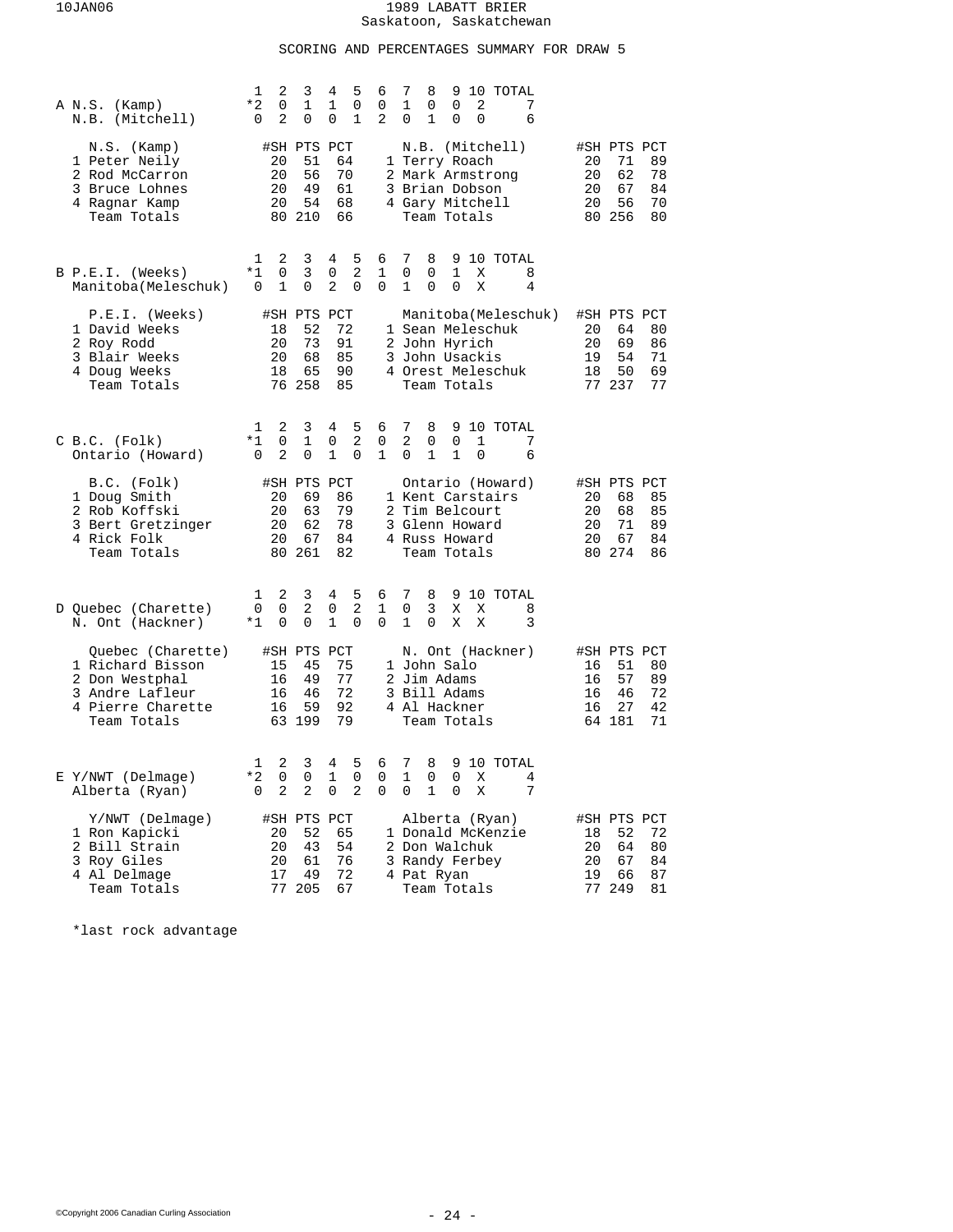# SCORING AND PERCENTAGES SUMMARY FOR DRAW 6

| B Y/NWT (Delmage)<br>Ontario (Howard)                                                                     | 1<br>$*0$<br>$\Omega$  | 2<br>$\Omega$              | 3<br>$1 \quad 1$<br>$\Omega$                  | 4<br>$\mathbf 0$<br>$\mathcal{L}$ | -5<br>$\mathbf 0$<br>$\mathbf{1}$ | 6<br>$\mathbf 0$<br>$\mathbf{1}$ | 7<br>1<br>$\Omega$                                | 8<br>$\mathbf 0$<br>$\overline{\mathbf{3}}$ | 0<br>$\overline{1}$      | 9 10<br>X<br>$\mathbf{x}$   | TOTAL<br>3<br>8                                             |                            |                                               |                            |
|-----------------------------------------------------------------------------------------------------------|------------------------|----------------------------|-----------------------------------------------|-----------------------------------|-----------------------------------|----------------------------------|---------------------------------------------------|---------------------------------------------|--------------------------|-----------------------------|-------------------------------------------------------------|----------------------------|-----------------------------------------------|----------------------------|
| Y/NWT (Delmage)<br>1 Ron Kapicki<br>2 Bill Strain<br>3 Roy Giles<br>4 Al Delmage<br>Team Totals           |                        | 18<br>18<br>18<br>17       | #SH PTS PCT<br>51<br>54<br>53<br>43<br>71 201 | 71<br>75<br>74<br>63<br>71        |                                   |                                  | 2 Tim Belcourt<br>3 Glenn Howard<br>4 Russ Howard |                                             |                          | Team Totals                 | Ontario (Howard)<br>1 Kent Carstairs                        | 17<br>18<br>18<br>18       | #SH PTS PCT<br>49<br>63<br>60<br>64<br>71 236 | 72<br>88<br>83<br>89<br>83 |
| C N.B. (Mitchell)<br>Manitoba (Meleschuk)                                                                 | 1<br>$\mathbf 0$<br>*1 | 2<br>$\Omega$              | 3<br>$1 \quad 0$<br>$\mathbf{1}$              | 4<br>$\mathbf 0$<br>$\Omega$      | -5<br>2<br>$\Omega$               | 6<br>$\mathbf 0$<br>$\Omega$     | 7<br>$\Omega$<br>$\overline{2}$                   | 8<br>2<br>$\Omega$                          | $\Omega$<br>$\mathbf{1}$ | 9 10<br>$\Omega$<br>2       | TOTAL<br>5<br>7                                             |                            |                                               |                            |
| N.B. (Mitchell)<br>1 Terry Roach<br>2 Mark Armstrong<br>Brian Dobson<br>Gary Mitchell<br>4<br>Team Totals |                        | 20<br>20<br>20<br>19<br>79 | #SH PTS PCT<br>64<br>51<br>61<br>62<br>238    | 80<br>64<br>76<br>82<br>75        |                                   |                                  | 2 John Hyrich                                     |                                             |                          | John Usackis<br>Team Totals | Manitoba (Meleschuk)<br>1 Sean Meleschuk<br>Orest Meleschuk | 20<br>20<br>20<br>19<br>79 | #SH PTS PCT<br>66<br>71<br>67<br>60<br>264    | 83<br>89<br>84<br>79<br>84 |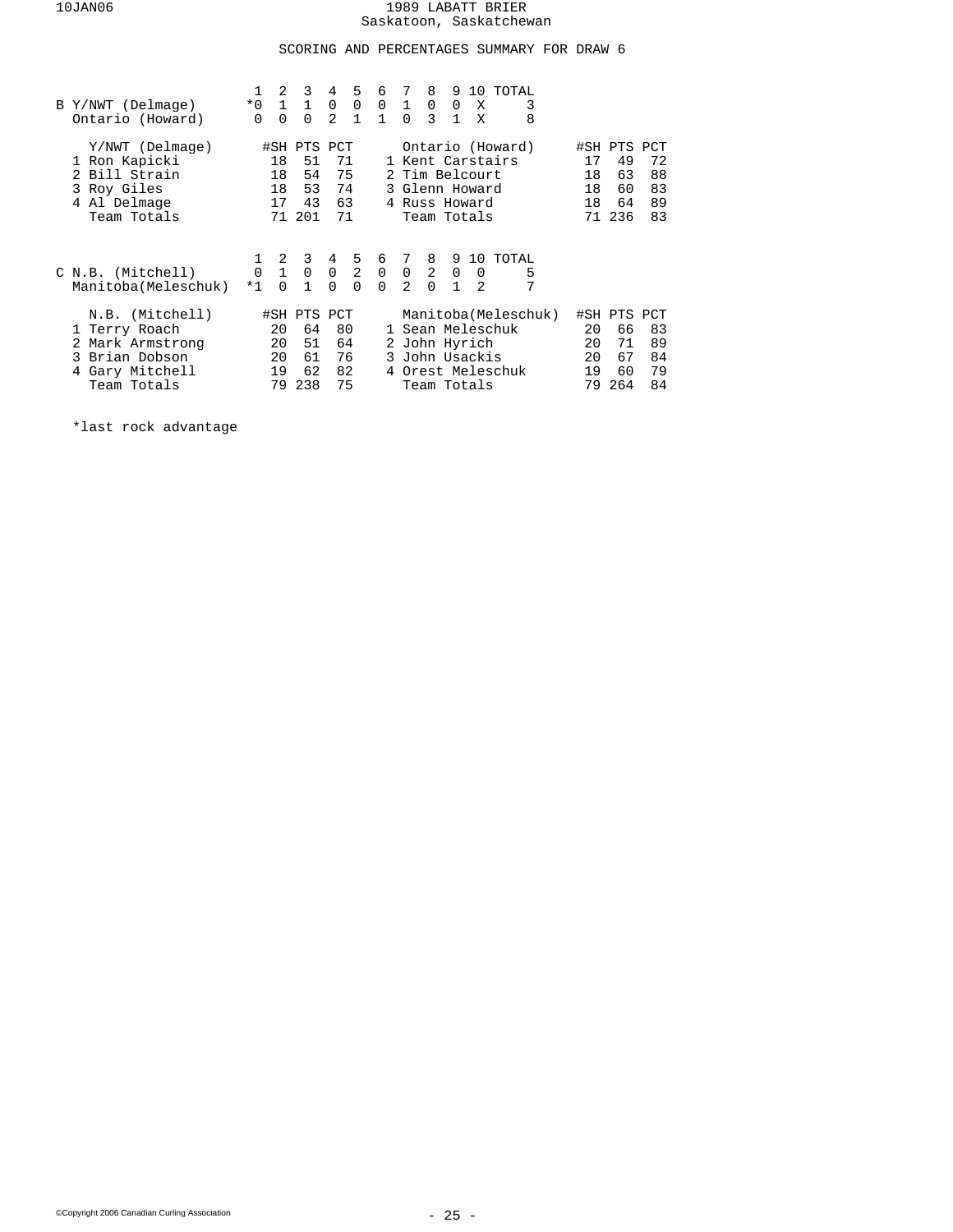# SCORING AND PERCENTAGES SUMMARY FOR DRAW 7

| A Sask (Packet)<br>$P.E.I.$ (Weeks)                                                                      | 2<br>5<br>3<br>4<br>1<br>$\mathbf{1}$<br>0<br>3<br>$\mathbf{1}$<br>0<br>*1<br>$\Omega$<br>2<br>$\Omega$<br>$\Omega$       | 6<br>7<br>8<br>9 10 TOTAL<br>$\overline{4}$<br>X<br>X<br>X<br>X<br>9<br>3<br>$\Omega$<br>Χ<br>X<br>X<br>X                                                     |                                                                                                     |
|----------------------------------------------------------------------------------------------------------|---------------------------------------------------------------------------------------------------------------------------|---------------------------------------------------------------------------------------------------------------------------------------------------------------|-----------------------------------------------------------------------------------------------------|
| Sask (Packet)<br>1 Dallas Duce<br>2 Lloyd Schmidt<br>3 Bob Doerr<br>4 Jim Packet<br>Team Totals          | #SH PTS PCT<br>12<br>43<br>90<br>12<br>34<br>71<br>12<br>32<br>67<br>12<br>43<br>90<br>48 152<br>79                       | $P.E.I.$ (Weeks)<br>1 David Weeks<br>2 Roy Rodd<br>3 Blair Weeks<br>4 Doug Weeks<br>Team Totals                                                               | #SH PTS PCT<br>12<br>43<br>90<br>12<br>35<br>73<br>12<br>35<br>73<br>12<br>31<br>65<br>48 144<br>75 |
| B NFLD (Henderson)<br>N.B. (Mitchell)                                                                    | 2<br>3<br>5<br>4<br>1<br>$*0$<br>$\mathbf{1}$<br>0<br>0<br>0<br>$\Omega$<br>2<br>$\mathbf{1}$<br>$\mathbf{1}$<br>$\Omega$ | 7<br>6<br>8<br>9 10 TOTAL<br>$\mathbf{1}$<br>$\mathbf 0$<br>0<br>0<br>X<br>2<br>$\mathbf 0$<br>$\Omega$<br>3<br>X<br>7<br>$\Omega$                            |                                                                                                     |
| NFLD (Henderson)<br>1 Marc Brophy<br>2 Peter Hollett<br>3 Alex Smith<br>4 Lorne Henderson<br>Team Totals | #SH PTS PCT<br>58<br>81<br>18<br>53<br>18<br>74<br>18<br>46<br>64<br>57<br>18<br>41<br>72 198<br>69                       | N.B. (Mitchell)<br>1 Terry Roach<br>2 Mark Armstrong<br>3 Brian Dobson<br>4 Gary Mitchell<br>Team Totals                                                      | #SH PTS PCT<br>18<br>56<br>78<br>18<br>59<br>82<br>18<br>55<br>76<br>17<br>50<br>74<br>71 220<br>77 |
| C N. Ont (Hackner)<br>Y/NWT (Delmage)                                                                    | 2<br>3<br>5<br>4<br>1<br>$*2$<br>$\Omega$<br>$\mathbf{1}$<br>0<br>$\mathbf 0$<br>2<br>$\Omega$<br>1<br>3<br>$\Omega$      | 7<br>9 10 TOTAL<br>6<br>8<br>2<br>$\mathbf 0$<br>2<br>$\mathbf{1}$<br>0<br>8<br>2<br>$\Omega$<br>$\mathbf{1}$<br>0<br>0<br>9                                  |                                                                                                     |
| N. Ont (Hackner)<br>1 John Salo<br>2 Jim Adams<br>3 Bill Adams<br>4 Al Hackner<br>Team Totals            | #SH PTS PCT<br>20<br>67<br>84<br>20<br>65<br>81<br>20<br>76<br>61<br>20<br>60<br>75<br>80 253<br>79                       | Y/NWT (Delmage)<br>1 Ron Kapicki<br>2 Bill Strain<br>3 Roy Giles<br>4 Al Delmage<br>Team Totals                                                               | #SH PTS PCT<br>19<br>61<br>80<br>20<br>54<br>68<br>20<br>62<br>78<br>20<br>53<br>66<br>79 230<br>73 |
| D B.C. (Folk)<br>Alberta (Ryan)                                                                          | 3<br>5<br>2<br>4<br>1<br>0<br>0<br>0<br>$\mathbf 0$<br>*1<br>1<br>0<br>$\Omega$<br>0<br>0                                 | 7<br>9 10 TOTAL<br>6<br>8<br>$\mathbf 0$<br>0<br>0<br>0<br>X<br>1<br>$\mathbf 0$<br>2<br>3<br>0<br>0<br>X                                                     |                                                                                                     |
| B.C. (Folk)<br>1 Doug Smith<br>2 Rob Koffski<br>3 Bert Gretzinger<br>4 Rick Folk<br>Team Totals          | #SH PTS PCT<br>20<br>65<br>81<br>74<br>93<br>20<br>20<br>69<br>86<br>57<br>18<br>79<br>78 265<br>85                       | Alberta (Ryan)<br>1 Donald McKenzie<br>2 Don Walchuk<br>3 Randy Ferbey<br>4 Pat Ryan<br>Team Totals                                                           | #SH PTS PCT<br>19<br>74<br>97<br>20<br>65<br>81<br>74<br>20<br>93<br>74<br>97<br>19<br>92<br>78 287 |
| E N.S. (Kamp)<br>Quebec (Charette)                                                                       | 2<br>3<br>5<br>4<br>1<br>$\mathbf{0}$<br>1<br>0<br>0<br>0<br>0<br>*2<br>0<br>0<br>$\overline{\phantom{0}}$                | 7<br>6<br>8<br>9 10 11 TOTAL<br>$\mathbf{2}$<br>0<br>$1 \quad$<br>$\overline{0}$<br>$\mathbf{1}$<br>$\mathbf{1}$<br>$\mathbf 1$<br>2<br>5<br>0<br>0<br>0<br>0 |                                                                                                     |
| $N.S.$ (Kamp)<br>1 Peter Neily<br>2 Rod McCarron<br>3 Bruce Lohnes<br>4 Ragnar Kamp<br>Team Totals       | #SH PTS PCT<br>21<br>73<br>87<br>22<br>62<br>70<br>22<br>70<br>80<br>22<br>72<br>82<br>87 277<br>80                       | Quebec (Charette)<br>1 Richard Bisson<br>2 Don Westphal<br>3 Andre Lafleur<br>4 Pierre Charette<br>Team Totals                                                | #SH PTS PCT<br>22<br>65<br>74<br>22<br>81<br>92<br>22<br>69<br>78<br>21<br>63<br>75<br>87 278<br>80 |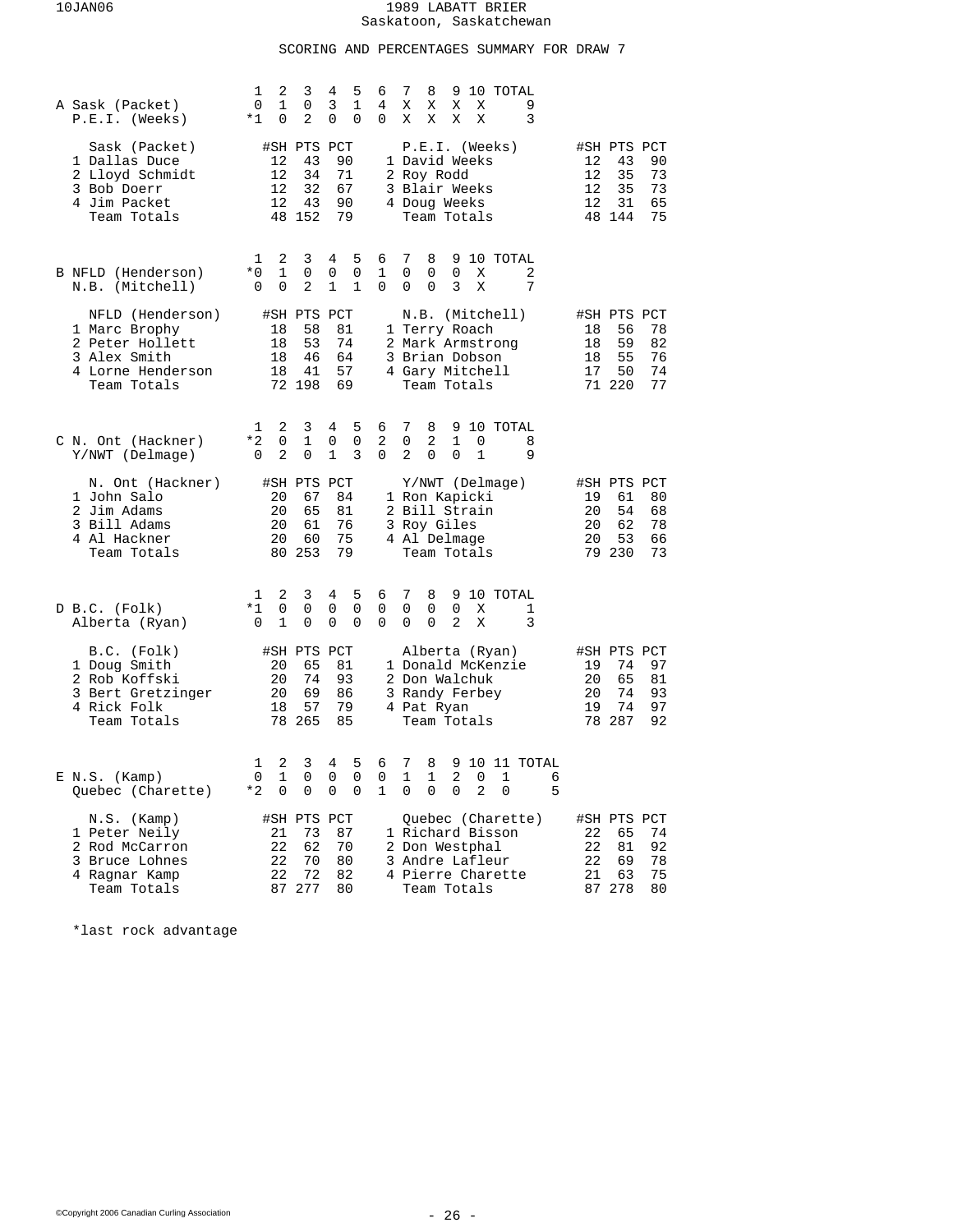# SCORING AND PERCENTAGES SUMMARY FOR DRAW 8

| A N. Ont (Hackner)<br>B.C. (Folk)                                                                              | 5<br>1<br>2<br>3<br>4<br>$\mathbf 0$<br>$\mathbf 0$<br>$*0$<br>0<br>$\mathbf 0$<br>$\Omega$<br>1<br>1<br>0<br>0         | 6<br>7<br>8<br>9<br>10 TOTAL<br>1<br>0<br>1<br>0<br>X<br>2<br>2<br>5<br>0<br>$\Omega$<br>1<br>X                                             |                                                                                                     |
|----------------------------------------------------------------------------------------------------------------|-------------------------------------------------------------------------------------------------------------------------|---------------------------------------------------------------------------------------------------------------------------------------------|-----------------------------------------------------------------------------------------------------|
| N. Ont (Hackner)<br>1 John Salo<br>2 Jim Adams<br>3 Bill Adams<br>4 Al Hackner<br>Team Totals                  | #SH PTS PCT<br>20<br>70<br>88<br>20<br>68<br>85<br>20<br>57<br>71<br>17<br>52<br>76<br>77 247<br>80                     | B.C. (Folk)<br>1 Doug Smith<br>2 Rob Koffski<br>3 Bert Gretzinger<br>4 Rick Folk<br>Team Totals                                             | #SH PTS PCT<br>19<br>59<br>78<br>20<br>58<br>73<br>20<br>68<br>85<br>18<br>63<br>88<br>77 248<br>81 |
| B Ouebec (Charette)<br>$P.E.I.$ (Weeks)                                                                        | 2<br>3<br>5<br>4<br>1<br>$\mathbf{1}$<br>$\mathbf 0$<br>$\mathbf{1}$<br>0<br>0<br>*1<br>$\Omega$<br>0<br>0<br>1         | 7<br>8<br>6<br>9 10 11 TOTAL<br>$\mathbf{1}$<br>$\mathbf 0$<br>2<br>0<br>0<br>1<br>6<br>2<br>1<br>$\mathbf 0$<br>$\mathbf 0$<br>5<br>0<br>0 |                                                                                                     |
| Quebec (Charette)<br>1 Richard Bisson<br>2 Don Westphal<br>3 Andre Lafleur<br>4 Pierre Charette<br>Team Totals | #SH PTS PCT<br>22<br>71<br>81<br>22<br>61<br>69<br>82<br>22<br>72<br>22<br>64<br>73<br>88 268<br>76                     | $P.E.I.$ (Weeks)<br>1 David Weeks<br>2 Roy Rodd<br>3 Blair Weeks<br>4 Doug Weeks<br>Team Totals                                             | #SH PTS PCT<br>21<br>44<br>52<br>22<br>72<br>82<br>22<br>67<br>76<br>21<br>62<br>74<br>86 245<br>71 |
| $CN.S.$ (Kamp)<br>Alberta (Ryan)                                                                               | 2<br>3<br>5<br>4<br>1<br>$\mathbf 0$<br>$\mathbf 1$<br>$\mathbf 0$<br>*2<br>0<br>3<br>0<br>0<br>1<br>0                  | 7<br>9 10 TOTAL<br>6<br>8<br>$\mathbf{1}$<br>0<br>0<br>0<br>0<br>4<br>5<br>0<br>$\Omega$<br>0<br>0<br>1                                     |                                                                                                     |
| N.S. (Kamp)<br>1 Peter Neily<br>2 Rod McCarron<br>3 Bruce Lohnes<br>4 Ragnar Kamp<br>Team Totals               | #SH PTS PCT<br>20<br>56<br>70<br>20<br>60<br>75<br>20<br>59<br>74<br>18<br>53<br>74<br>78 228<br>73                     | Alberta (Ryan)<br>1 Donald McKenzie<br>2 Don Walchuk<br>3 Randy Ferbey<br>4 Pat Ryan<br>Team Totals                                         | #SH PTS PCT<br>20<br>66<br>83<br>20<br>73<br>91<br>20<br>57<br>71<br>20<br>64<br>80<br>80 260<br>81 |
| D Ontario (Howard)<br>Sask (Packet)                                                                            | 2<br>3<br>5<br>4<br>1<br>$\mathbf 1$<br>$\mathbf 0$<br>0<br>0<br>1<br>$\Omega$<br>0<br>$\mathbf 0$<br>1<br>$*0$         | 9 10 TOTAL<br>6<br>7<br>8<br>3<br>$\mathbf{1}$<br>0<br>0<br>X<br>6<br>0<br>2<br>0<br>0<br>1<br>X                                            |                                                                                                     |
| Ontario (Howard)<br>1 Kent Carstairs<br>2 Tim Belcourt<br>3 Glenn Howard<br>4 Russ Howard<br>Team Totals       | #SH PTS PCT<br>48<br>75<br>16<br>18<br>54<br>75<br>18<br>61<br>85<br>18<br>70<br>97<br>70 233<br>83                     | Sask (Packet)<br>1 Dallas Duce<br>2 Lloyd Schmidt<br>3 Bob Doerr<br>4 Jim Packet<br>Team Totals                                             | #SH PTS PCT<br>92<br>18<br>66<br>18<br>83<br>60<br>18<br>53<br>74<br>18<br>47<br>65<br>72 226<br>78 |
| E NFLD (Henderson)<br>Manitoba (Meleschuk)                                                                     | 2<br>3<br>5<br>1<br>4<br>2<br>$\overline{0}$<br>$\mathbf 1$<br>0<br>$\overline{0}$<br>0<br>1<br>$\mathbf 0$<br>1<br>* 0 | 6<br>7<br>8<br>9 10 TOTAL<br>2<br>1<br>$\overline{0}$<br>7<br>0<br>$\mathbf{1}$<br>2<br>2<br>0<br>0<br>0<br>6                               |                                                                                                     |
| NFLD (Henderson)<br>1 Marc Brophy<br>2 Peter Hollett<br>3 Alex Smith<br>4 Lorne Henderson<br>Team Totals       | #SH PTS PCT<br>19<br>50<br>66<br>20<br>71<br>89<br>20<br>58<br>73<br>20<br>57<br>71<br>79<br>236<br>75                  | Manitoba (Meleschuk)<br>1 Sean Meleschuk<br>2 John Hyrich<br>3 John Usackis<br>4 Orest Meleschuk<br>Team Totals                             | #SH PTS PCT<br>20<br>76<br>61<br>20<br>67<br>84<br>20<br>57<br>71<br>19<br>65<br>86<br>79 250<br>79 |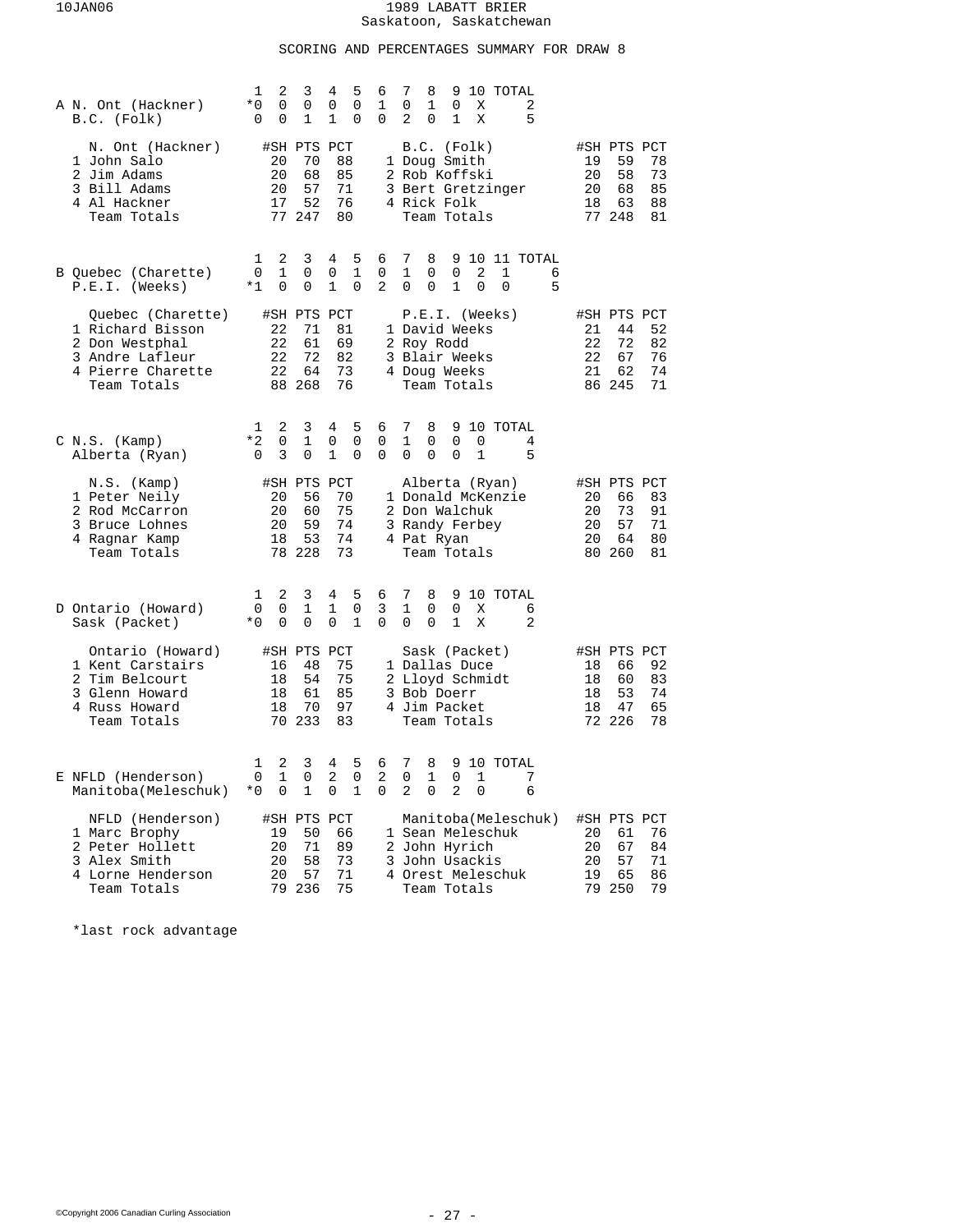# SCORING AND PERCENTAGES SUMMARY FOR DRAW 9

|   | C N. Ont (Hackner)<br>$P.E.I.$ (Weeks)                                                           | 1<br>$*0$                           | 2<br>$1 \quad 0$<br>$\mathbf{1}$    | 3<br>$0 \quad 1 \quad 0$<br>$\mathbf{1}$   | 4<br>$\Omega$              | 5<br>$\mathfrak{D}$ | 6<br>3 <sup>2</sup><br>$\Omega$                  | 7<br>$\mathbf 0$<br>$\overline{2}$ | 8<br>$\overline{0}$<br>$\Omega$                                                                 | $\Omega$ | 9 10<br>$2 \quad 0$<br>$\mathbf{1}$ | 11<br>-2<br>$\Omega$ | TOTAL  | 9<br>7 |                            |                                               |                            |
|---|--------------------------------------------------------------------------------------------------|-------------------------------------|-------------------------------------|--------------------------------------------|----------------------------|---------------------|--------------------------------------------------|------------------------------------|-------------------------------------------------------------------------------------------------|----------|-------------------------------------|----------------------|--------|--------|----------------------------|-----------------------------------------------|----------------------------|
| 4 | N. Ont (Hackner)<br>1 John Salo<br>2 Jim Adams<br>3 Bill Adams<br>Al Hackner<br>Team Totals      |                                     | 22<br>22<br>22<br>22<br>88          | #SH PTS PCT<br>80<br>60<br>71<br>74<br>285 | 91<br>68<br>81<br>84<br>81 |                     |                                                  |                                    | $P.E.I.$ (Weeks)<br>1 David Weeks<br>2 Roy Rodd<br>3 Blair Weeks<br>4 Doug Weeks<br>Team Totals |          |                                     |                      |        |        | 22<br>22<br>22<br>22       | #SH PTS PCT<br>66<br>59<br>63<br>66<br>88 254 | 75<br>67<br>72<br>75<br>72 |
|   | $D$ N.S. (Kamp)<br>B.C. (Folk)                                                                   | $\mathbf{1}$<br>$\mathbf 0$<br>$*0$ | 2<br>$\overline{0}$<br>$\mathbf{3}$ | 3<br>2 0<br>$\Omega$                       | 4<br>$\overline{2}$        | $\mathbf{1}$        | 5 6 7<br>$0 \quad 1 \quad 1 \quad 0$<br>$\Omega$ | $\Omega$                           | 8<br>$\Omega$                                                                                   | X        | X X<br>$\mathbf{x}$                 | 9 10 TOTAL           | 4<br>6 |        |                            |                                               |                            |
|   | $N.S.$ (Kamp)<br>1 Peter Neily<br>Rod McCarron<br>3 Bruce Lohnes<br>4 Ragnar Kamp<br>Team Totals |                                     | 18<br>18<br>18<br>18<br>72          | #SH PTS PCT<br>59<br>59<br>49<br>42<br>209 | 82<br>82<br>68<br>58<br>73 |                     |                                                  |                                    | B.C. (Folk)<br>1 Doug Smith<br>2 Rob Koffski<br>3 Bert Gretzinger<br>4 Rick Folk<br>Team Totals |          |                                     |                      |        |        | 17<br>18<br>18<br>17<br>70 | #SH PTS PCT<br>49<br>60<br>49<br>56<br>214    | 72<br>83<br>68<br>82<br>76 |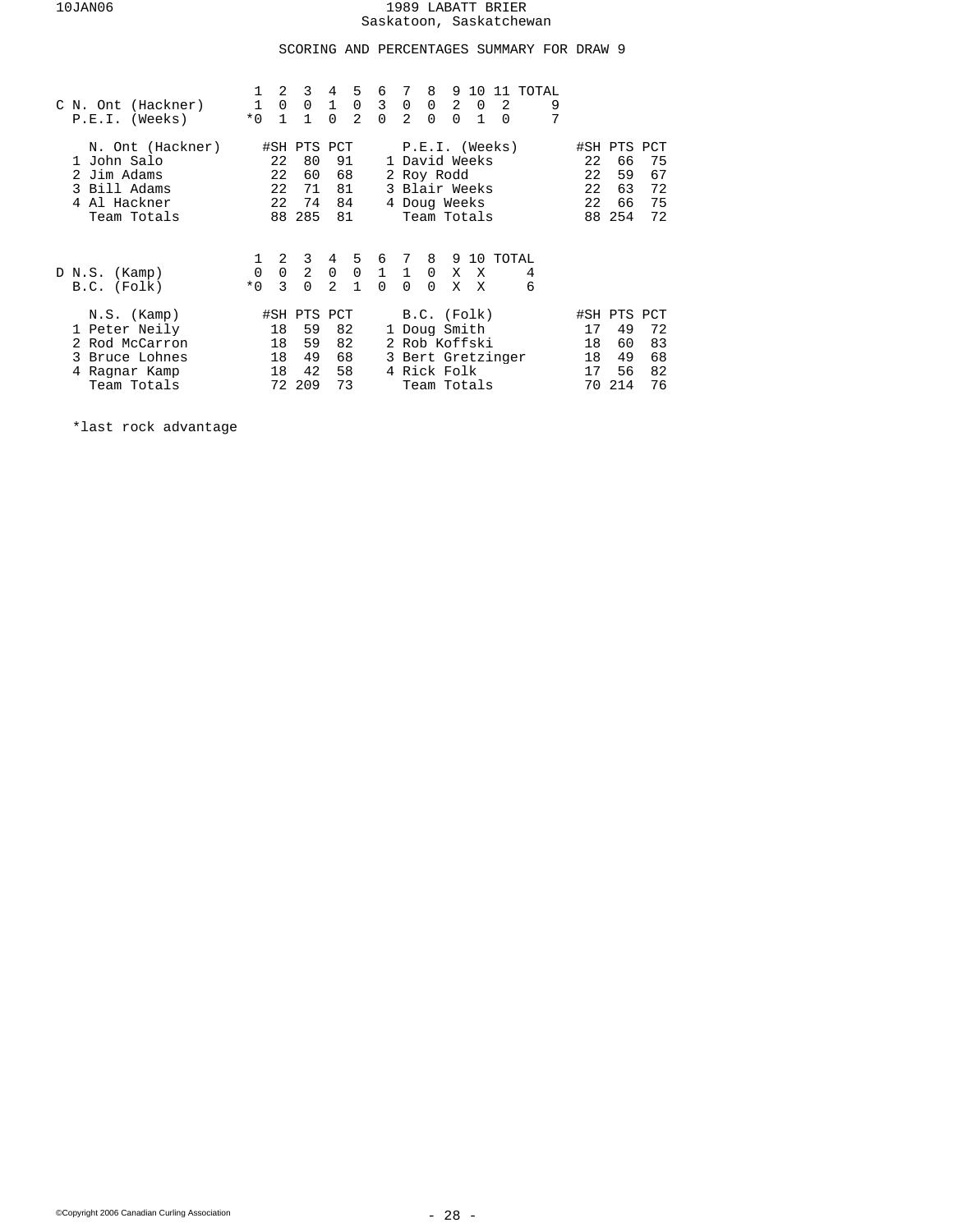# SCORING AND PERCENTAGES SUMMARY FOR DRAW 10

| A Quebec (Charette)<br>Ontario (Howard)                                                                        | 1<br>*1<br>0        | 2<br>2<br>$\mathbf 0$         | 3<br>0<br>2                                   | 4<br>0<br>1 | 5<br>$\overline{2}$<br>$\Omega$ | 6<br>0<br>2        | 7<br>$\mathbf{1}$<br>0                                                | 8<br>0<br>2 | 9<br>0<br>0                     | 10<br>1<br>0 | 0<br>1 | 11 ТОТАL                   | 7<br>8 |                        |                                               |                            |
|----------------------------------------------------------------------------------------------------------------|---------------------|-------------------------------|-----------------------------------------------|-------------|---------------------------------|--------------------|-----------------------------------------------------------------------|-------------|---------------------------------|--------------|--------|----------------------------|--------|------------------------|-----------------------------------------------|----------------------------|
| Quebec (Charette)<br>1 Richard Bisson<br>2 Don Westphal<br>3 Andre Lafleur<br>4 Pierre Charette<br>Team Totals |                     | 22<br>22<br>22<br>21          | #SH PTS PCT<br>53<br>60<br>76<br>59<br>87 248 |             | 60<br>68<br>86<br>70<br>71      |                    | 1 Kent Carstairs<br>2 Tim Belcourt<br>3 Glenn Howard<br>4 Russ Howard |             | Ontario (Howard)<br>Team Totals |              |        |                            |        | 22<br>22<br>22<br>22   | #SH PTS PCT<br>87<br>76<br>74<br>71<br>88 308 | 99<br>86<br>84<br>81<br>88 |
| B Manitoba (Meleschuk)<br>Alberta (Ryan)                                                                       | 1<br>$*0$<br>0      | 2<br>$\mathbf{1}$<br>$\Omega$ | 3<br>0<br>0                                   | 4<br>1<br>0 | 5<br>$\mathbf{1}$<br>$\Omega$   | 6<br>0<br>0        | 7<br>$\mathbf 0$<br>1                                                 | 8<br>0<br>1 | 0<br>0                          | 1<br>0       |        | 9 10 TOTAL<br>4<br>2       |        |                        |                                               |                            |
| Manitoba(Meleschuk)<br>1 Sean Meleschuk<br>2 John Hyrich<br>3 John Usackis<br>4 Orest Meleschuk<br>Team Totals |                     | 20<br>20<br>20<br>19          | #SH PTS PCT<br>56<br>60<br>69<br>57<br>79 242 |             | 70<br>75<br>86<br>75<br>77      |                    | 1 Donald McKenzie<br>2 Don Walchuk<br>3 Randy Ferbey<br>4 Pat Ryan    |             | Alberta (Ryan)<br>Team Totals   |              |        |                            |        | 20<br>20<br>20<br>18   | #SH PTS PCT<br>73<br>65<br>68<br>54<br>78 260 | 91<br>81<br>85<br>75<br>83 |
| C Y/NWT (Delmage)<br>B.C. (Folk)                                                                               | 1<br>*1<br>0        | 2<br>0<br>2                   | 3<br>0<br>1                                   | 4<br>1<br>0 | 5<br>$\mathbf{1}$<br>0          | 6<br>0<br>1        | 7<br>2<br>$\Omega$                                                    | 8<br>0<br>2 | 1<br>0                          | 0<br>1       |        | 9 10 TOTAL<br>6<br>7       |        |                        |                                               |                            |
| Y/NWT (Delmage)<br>1 Ron Kapicki<br>2 Bill Strain<br>3 Roy Giles<br>4 Al Delmage<br>Team Totals                |                     | 20<br>20<br>20<br>20          | #SH PTS PCT<br>62<br>62<br>62<br>53<br>80 239 |             | 78<br>78<br>78<br>66<br>75      |                    | 1 Doug Smith<br>2 Rob Koffski<br>3 Bert Gretzinger<br>4 Rick Folk     |             | B.C. (Folk)<br>Team Totals      |              |        |                            |        | 20<br>20<br>20<br>20   | #SH PTS PCT<br>67<br>60<br>70<br>62<br>80 259 | 84<br>75<br>88<br>78<br>81 |
| D NFLD (Henderson)<br>$P.E.I.$ (Weeks)                                                                         | 1<br>$*3$<br>0      | 2<br>0<br>1                   | 3<br>2<br>0                                   | 4<br>4<br>0 | 5<br>X<br>X                     | 6<br>Χ<br>Χ        | 7<br>Χ<br>Χ                                                           | 8<br>Χ<br>Χ | X<br>X                          | Χ<br>X       |        | 9 10 TOTAL<br>9<br>1       |        |                        |                                               |                            |
| NFLD (Henderson)<br>1 Marc Brophy<br>2 Peter Hollett<br>3 Alex Smith<br>4 Lorne Henderson<br>Team Totals       |                     | 8<br>8<br>8<br>8              | #SH PTS PCT<br>24<br>24<br>29<br>26<br>32 103 |             | 75<br>75<br>91<br>81<br>80      |                    | 1 David Weeks<br>2 Roy Rodd<br>3 Blair Weeks<br>4 Doug Weeks          |             | $P.E.I.$ (Weeks)<br>Team Totals |              |        |                            |        | 8<br>8<br>8<br>8<br>32 | #SH PTS PCT<br>20<br>20<br>18<br>8<br>66      | 63<br>63<br>56<br>25<br>52 |
| E N.B. (Mitchell)<br>Sask (Packet)                                                                             | 1<br>$\Omega$<br>*0 | 2<br>$\Omega$<br>2            | 3<br>0<br>2                                   | 4<br>1      | 5<br>$0\quad 1$<br>0            | 6<br>$\Omega$<br>0 | 7<br>$\Omega$<br>0                                                    | 8<br>2      | Χ                               | Χ            |        | 9 10 TOTAL<br>0 X X 1<br>7 |        |                        |                                               |                            |
| N.B. (Mitchell)<br>1 Terry Roach<br>2 Mark Armstrong<br>3 Brian Dobson<br>4 Gary Mitchell<br>Team Totals       |                     | 16<br>16<br>16<br>16          | #SH PTS PCT<br>52<br>42<br>52<br>44<br>64 190 |             | 81<br>66<br>81<br>69<br>74      |                    | 1 Dallas Duce<br>2 Lloyd Schmidt<br>3 Bob Doerr<br>4 Jim Packet       |             | Sask (Packet)<br>Team Totals    |              |        |                            |        | 16<br>14<br>16<br>16   | #SH PTS PCT<br>58<br>44<br>55<br>60<br>62 217 | 91<br>79<br>86<br>94<br>88 |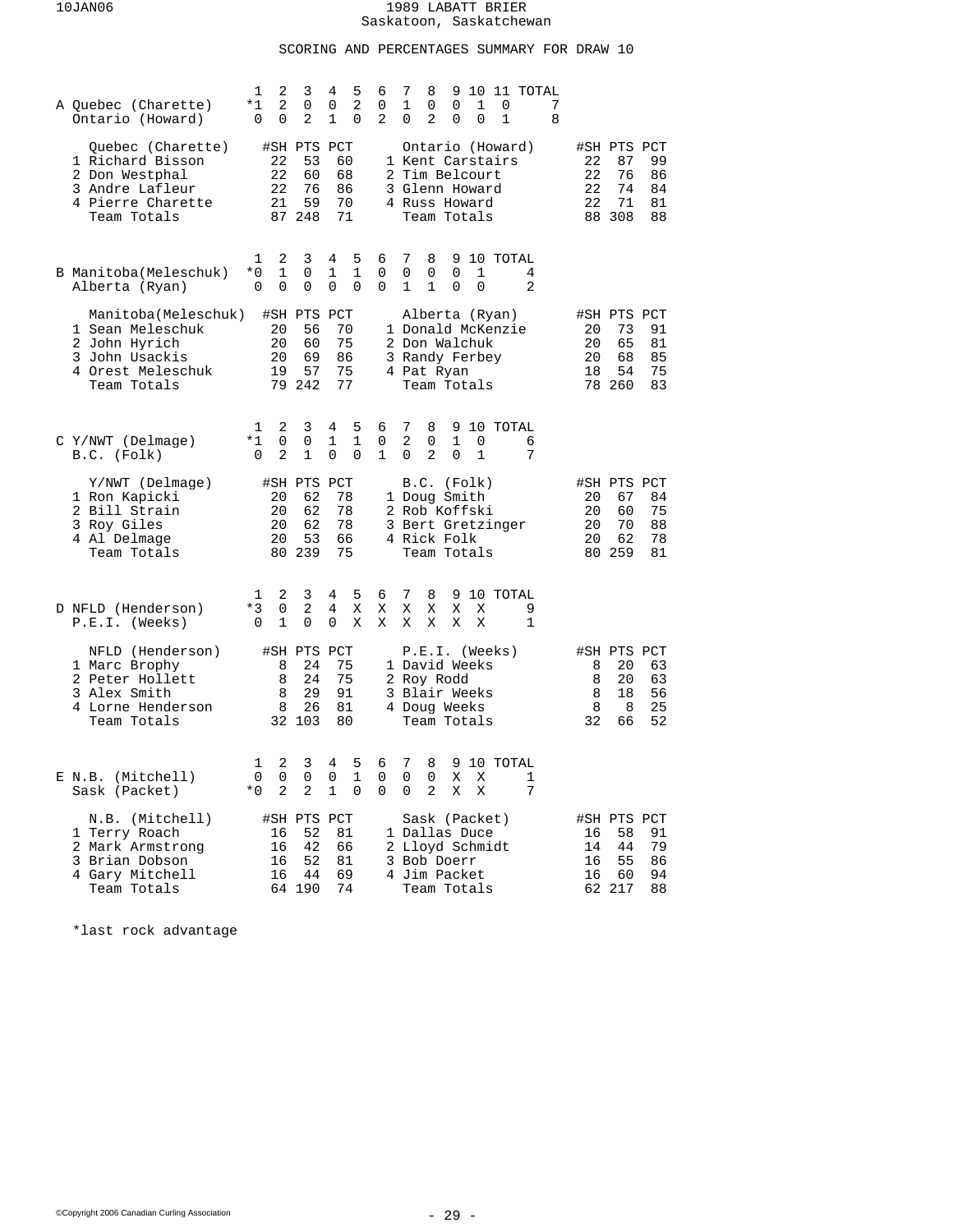# SCORING AND PERCENTAGES SUMMARY FOR DRAW 11

| A Manitoba (Meleschuk)<br>Sask (Packet)                                                                        | 1<br>0<br>$*0$          | 2<br>2<br>$\Omega$   | 3<br>0<br>1                                   | 4<br>2<br>$\Omega$         | 5<br>$\mathbf 0$<br>2 | 6<br>0<br>$\Omega$                  | 7<br>1<br>0                                                            | 8<br>0<br>2            | 9<br>1<br>0                       | 10<br>0<br>1 | 1<br>$\Omega$ |            | 11 ТОТАL<br>7<br>6 |                      |                                               |                            |
|----------------------------------------------------------------------------------------------------------------|-------------------------|----------------------|-----------------------------------------------|----------------------------|-----------------------|-------------------------------------|------------------------------------------------------------------------|------------------------|-----------------------------------|--------------|---------------|------------|--------------------|----------------------|-----------------------------------------------|----------------------------|
| Manitoba(Meleschuk)<br>1 Sean Meleschuk<br>2 John Hyrich<br>3 John Usackis<br>4 Orest Meleschuk<br>Team Totals |                         | 22<br>22<br>22<br>22 | #SH PTS PCT<br>72<br>77<br>63<br>75<br>88 287 | 82<br>88<br>72<br>85<br>82 |                       |                                     | 1 Dallas Duce<br>2 Lloyd Schmidt<br>3 Bob Doerr<br>4 Jim Packet        |                        | Sask (Packet)<br>Team Totals      |              |               |            |                    | 22<br>22<br>22<br>22 | #SH PTS PCT<br>77<br>69<br>65<br>67<br>88 278 | 88<br>78<br>74<br>76<br>79 |
| B N.S. (Kamp)<br>NFLD (Henderson)                                                                              | 1<br>0<br>*1            | 2<br>1<br>0          | 3<br>0<br>0                                   | 4<br>0<br>0                | 5<br>$\mathbf 0$<br>0 | 6<br>0<br>2                         | 7<br>$\mathbf{1}$<br>0                                                 | 8<br>$\mathbf{1}$<br>0 | 1<br>0                            | 0<br>2       |               | 9 10 TOTAL | 4<br>5             |                      |                                               |                            |
| $N.S.$ (Kamp)<br>1 Peter Neily<br>2 Rod McCarron<br>3 Bruce Lohnes<br>4 Ragnar Kamp<br>Team Totals             |                         | 19<br>20<br>20<br>20 | #SH PTS PCT<br>67<br>62<br>51<br>51<br>79 231 | 88<br>78<br>64<br>64<br>73 |                       |                                     | 1 Marc Brophy<br>2 Peter Hollett<br>3 Alex Smith<br>4 Lorne Henderson  |                        | NFLD (Henderson)<br>Team Totals   |              |               |            |                    | 20<br>20<br>20<br>18 | #SH PTS PCT<br>64<br>67<br>60<br>50<br>78 241 | 80<br>84<br>75<br>69<br>77 |
| C Alberta (Ryan)<br>N.B. (Mitchell)                                                                            | 1<br>0<br>$*0$          | 2<br>0<br>1          | 3<br>0<br>0                                   | 4<br>1<br>0                | 5<br>0<br>1           | 6<br>2<br>0                         | 7<br>$\mathbf 0$<br>0                                                  | 8<br>0<br>1            | 3<br>0                            | Χ<br>X       |               | 9 10 TOTAL | 6<br>3             |                      |                                               |                            |
| Alberta (Ryan)<br>1 Donald McKenzie<br>2 Don Walchuk<br>3 Randy Ferbey<br>4 Pat Ryan<br>Team Totals            |                         | 19<br>20<br>20<br>19 | #SH PTS PCT<br>71<br>69<br>75<br>71<br>78 286 | 93<br>86<br>94<br>93<br>92 |                       |                                     | 1 Terry Roach<br>2 Mark Armstrong<br>3 Brian Dobson<br>4 Gary Mitchell |                        | N.B. (Mitchell)<br>Team Totals    |              |               |            |                    | 20<br>20<br>20<br>17 | #SH PTS PCT<br>72<br>71<br>75<br>53<br>77 271 | 90<br>89<br>94<br>78<br>88 |
| D N. Ont (Hackner)<br>Ontario (Howard)                                                                         | 1<br>0<br>*1            | 2<br>1<br>0          | 3<br>0<br>0                                   | 4<br>0<br>1                | 5<br>$\mathbf 0$<br>1 | 6<br>1<br>$\mathbf 0$               | 7<br>0<br>0                                                            | 8<br>0<br>$\mathbf 0$  | 0<br>1                            | Χ<br>X       |               | 9 10 TOTAL | 2<br>4             |                      |                                               |                            |
| N. Ont (Hackner)<br>1 John Salo<br>2 Jim Adams<br>3 Bill Adams<br>4 Al Hackner<br>Team Totals                  |                         | 20<br>20<br>20<br>19 | #SH PTS PCT<br>66<br>61<br>67<br>61<br>79 255 | 83<br>76<br>84<br>80<br>81 |                       |                                     | 1 Kent Carstairs<br>2 Tim Belcourt<br>3 Glenn Howard<br>4 Russ Howard  |                        | Ontario (Howard)<br>Team Totals   |              |               |            |                    | 19<br>20<br>20<br>20 | #SH PTS PCT<br>54<br>55<br>58<br>66<br>79 233 | 71<br>69<br>73<br>83<br>74 |
| E Quebec (Charette)<br>Y/NWT (Delmage)                                                                         | 1<br>$\mathbf{0}$<br>*1 | 2<br>2<br>0          | 3<br>1<br>0                                   | 4<br>1                     | 5<br>$0\quad 1$<br>0  | 6<br>$\overline{0}$<br>$\mathbf{1}$ | 7<br>$\Omega$<br>0                                                     | 8<br>2                 | $0 \quad 0 \quad X \qquad 4$<br>2 | Χ            |               | 9 10 TOTAL | 7                  |                      |                                               |                            |
| Quebec (Charette)<br>1 Richard Bisson<br>2 Don Westphal<br>3 Andre Lafleur<br>4 Pierre Charette<br>Team Totals |                         | 20<br>20<br>20<br>19 | #SH PTS PCT<br>67<br>51<br>62<br>51<br>79 231 | 84<br>64<br>78<br>67<br>73 |                       |                                     | 1 Ron Kapicki<br>2 Bill Strain<br>3 Roy Giles<br>4 Al Delmage          |                        | Y/NWT (Delmage)<br>Team Totals    |              |               |            |                    | 19<br>20<br>20<br>20 | #SH PTS PCT<br>57<br>49<br>56<br>50<br>79 212 | 75<br>61<br>70<br>63<br>67 |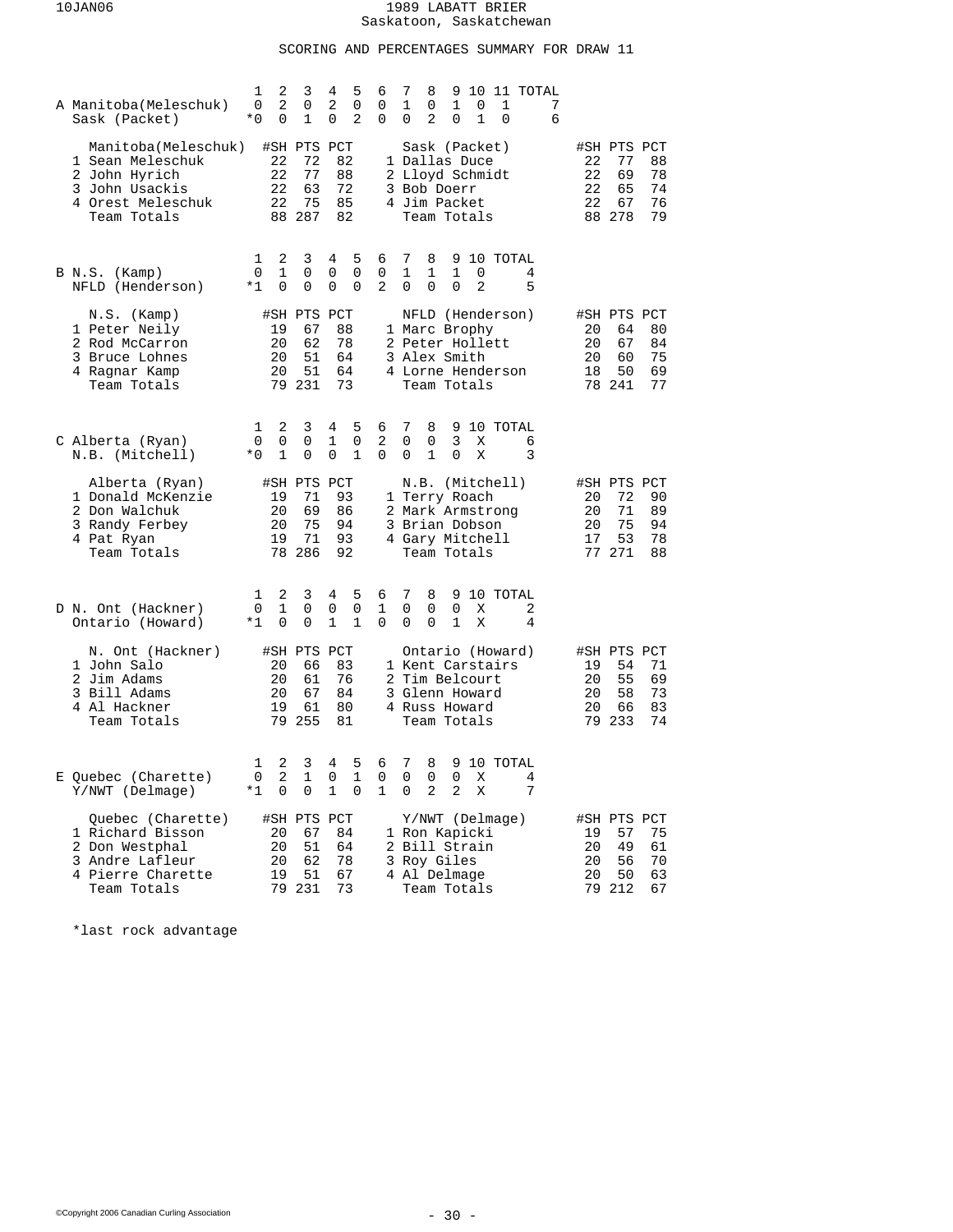# SCORING AND PERCENTAGES SUMMARY FOR DRAW 12

| A Y/NWT (Delmage)<br>$N.S.$ (Kamp)                                                                              | 1<br>2<br>0<br>0<br>2<br>*2           | 3<br>0<br>2                                   | 5<br>4<br>$\mathbf 0$<br>1<br>0<br>$\Omega$ | 6<br>7<br>8<br>9 10 TOTAL<br>0<br>Χ<br>Χ<br>Χ<br>Χ<br>1<br>3<br>Χ<br>Χ<br>X<br>X<br>9                                                                                                                                 |
|-----------------------------------------------------------------------------------------------------------------|---------------------------------------|-----------------------------------------------|---------------------------------------------|-----------------------------------------------------------------------------------------------------------------------------------------------------------------------------------------------------------------------|
| Y/NWT (Delmage)<br>1 Ron Kapicki<br>2 Bill Strain<br>3 Roy Giles<br>4 Al Delmage<br>Team Totals                 | 12<br>12<br>12<br>12                  | #SH PTS PCT<br>46<br>39<br>36<br>17<br>48 138 | 96<br>81<br>75<br>35<br>72                  | $N.S.$ (Kamp)<br>#SH PTS PCT<br>38<br>79<br>1 Peter Neily<br>12<br>2 Rod McCarron<br>12<br>37<br>77<br>33<br>69<br>3 Bruce Lohnes<br>12<br>11<br>37<br>4 Ragnar Kamp<br>84<br>Team Totals<br>47 145<br>77             |
| B B.C. (Folk)<br>Quebec (Charette)                                                                              | 2<br>1<br>1<br>0<br>$\mathbf 0$<br>*2 | 3<br>0<br>5                                   | 5<br>4<br>$\mathbf 0$<br>2<br>0<br>0        | 8<br>6<br>7<br>9 10 TOTAL<br>$\mathbf{1}$<br>0<br>0<br>0<br>Χ<br>4<br>3<br>1<br>0<br>$\mathbf 0$<br>X<br>11                                                                                                           |
| B.C. (Folk)<br>1 Doug Smith<br>2 Rob Koffski<br>3 Bert Gretzinger<br>4 Rick Folk<br>Team Totals                 | 18<br>18<br>18<br>18                  | #SH PTS PCT<br>61<br>57<br>65<br>55<br>72 238 | 85<br>79<br>90<br>76<br>83                  | Quebec (Charette)<br>#SH PTS PCT<br>1 Richard Bisson<br>50<br>74<br>17<br>59<br>82<br>2 Don Westphal<br>18<br>3 Andre Lafleur<br>89<br>18<br>64<br>92<br>4 Pierre Charette<br>18<br>66<br>71 239<br>84<br>Team Totals |
| C Manitoba (Meleschuk)<br>N. Ont (Hackner)                                                                      | 2<br>1<br>1<br>0<br>*2<br>0           | 3<br>0<br>1                                   | 5<br>4<br>2<br>$\mathbf 0$<br>1<br>0        | 6<br>7<br>8<br>9 10 TOTAL<br>2<br>0<br>0<br>0<br>4<br>9<br>$\mathbf 0$<br>2<br>0<br>0<br>0<br>6                                                                                                                       |
| Manitoba (Meleschuk)<br>1 Sean Meleschuk<br>2 John Hyrich<br>3 John Usackis<br>4 Orest Meleschuk<br>Team Totals | 20<br>20<br>20<br>20                  | #SH PTS PCT<br>78<br>69<br>67<br>68<br>80 282 | 98<br>86<br>84<br>85<br>88                  | N. Ont (Hackner)<br>#SH PTS PCT<br>1 John Salo<br>20<br>64<br>80<br>20<br>79<br>2 Jim Adams<br>63<br>3 Bill Adams<br>20<br>67<br>84<br>20<br>64<br>80<br>4 Al Hackner<br>80 258<br>Team Totals<br>81                  |
| $D P.E.I.$ (Weeks)<br>N.B. (Mitchell)                                                                           | 2<br>1<br>0<br>0<br>1<br>$*0$         | 3<br>2<br>0                                   | 5<br>4<br>0<br>0<br>2<br>1                  | 7<br>8<br>9 10 TOTAL<br>6<br>2<br>$\mathbf 0$<br>1<br>0<br>0<br>5<br>0<br>1<br>$\mathbf 0$<br>0<br>1<br>6                                                                                                             |
| $P.E.I.$ (Weeks)<br>1 David Weeks<br>2 Roy Rodd<br>3 Blair Weeks<br>4 Doug Weeks<br>Team Totals                 | 20<br>20<br>20<br>20                  | #SH PTS PCT<br>72<br>57<br>67<br>53<br>80 249 | 90<br>71<br>84<br>66<br>78                  | N.B. (Mitchell)<br>#SH PTS PCT<br>1 Terry Roach<br>78<br>20<br>62<br>65<br>81<br>2 Mark Armstrong<br>20<br>59<br>74<br>3 Brian Dobson<br>20<br>4 Gary Mitchell<br>56<br>74<br>19<br>79 242<br>77<br>Team Totals       |
| E Alberta (Ryan)<br>Ontario (Howard)                                                                            | 2<br>1<br>$*0$ 0<br>0<br>0            | 3<br>$\mathbf{1}$<br>0                        | 4<br>5<br>$0\quad 0$<br>2<br>0              | 6<br>7<br>8<br>9 10 11 TOTAL<br>$\overline{0}$<br>2<br>$\overline{0}$<br>2 0 1 6<br>$\mathbf 1$<br>$\mathbf 1$<br>5<br>0<br>0<br>1<br>0                                                                               |
| Alberta (Ryan)<br>1 Donald McKenzie<br>2 Don Walchuk<br>3 Randy Ferbey<br>4 Pat Ryan<br>Team Totals             | 21<br>22<br>22<br>20                  | #SH PTS PCT<br>67<br>69<br>75<br>66<br>85 277 | 80<br>78<br>85<br>83<br>81                  | Ontario (Howard)<br>#SH PTS PCT<br>1 Kent Carstairs<br>22<br>85<br>97<br>2 Tim Belcourt<br>22<br>72<br>82<br>3 Glenn Howard<br>22<br>68<br>77<br>4 Russ Howard<br>22<br>69<br>78<br>88 294<br>84<br>Team Totals       |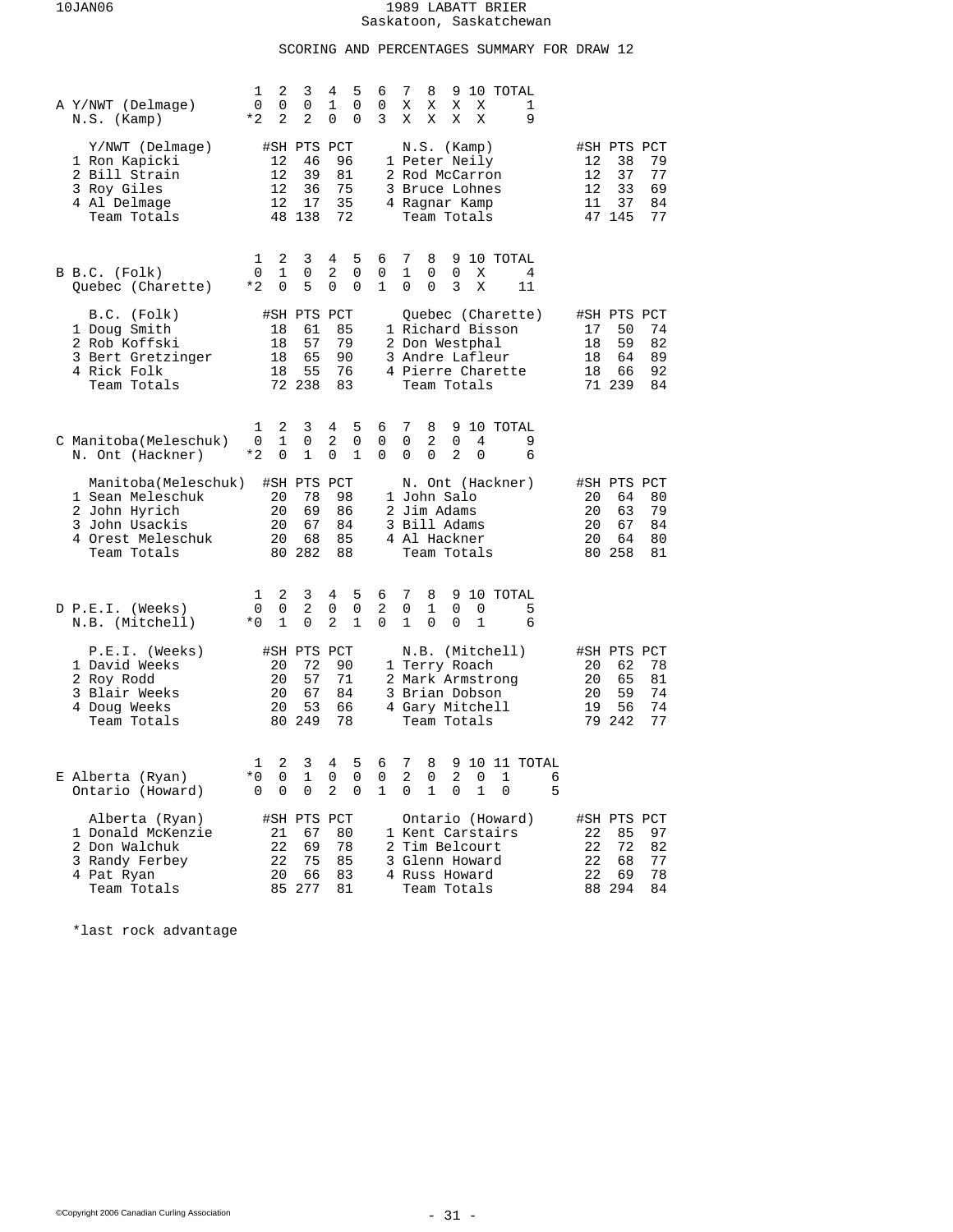# SCORING AND PERCENTAGES SUMMARY FOR DRAW 13

|                                  | A N.B. (Mitchell)<br>N. Ont (Hackner)                                                                           | 1<br>*1<br>0              | 2<br>0<br>0                   | 3<br>0<br>2                                   | 4<br>0<br>2                | 5<br>$\overline{a}$<br>0        | 6<br>0<br>$\mathbf{1}$           | 7<br>$\mathbf{1}$<br>0                                                | 8<br>$\mathbf 1$<br>$\mathbf 0$  | 0<br>1                          | 9 10<br>1<br>0       | 0<br>2 | 11 ТОТАL            | 6<br>8 |                      |                                               |                            |
|----------------------------------|-----------------------------------------------------------------------------------------------------------------|---------------------------|-------------------------------|-----------------------------------------------|----------------------------|---------------------------------|----------------------------------|-----------------------------------------------------------------------|----------------------------------|---------------------------------|----------------------|--------|---------------------|--------|----------------------|-----------------------------------------------|----------------------------|
|                                  | N.B. (Mitchell)<br>1 Terry Roach<br>2 Mark Armstrong<br>3 Brian Dobson<br>4 Gary Mitchell<br>Team Totals        |                           | 22<br>22<br>22<br>22          | #SH PTS PCT<br>77<br>59<br>76<br>63<br>88 275 | 88<br>67<br>86<br>72<br>78 |                                 |                                  | 1 John Salo<br>2 Keith Dolph<br>3 Bill Adams<br>4 Al Hackner          |                                  | N. Ont (Hackner)<br>Team Totals |                      |        |                     |        | 22<br>22<br>22<br>21 | #SH PTS PCT<br>67<br>65<br>67<br>56<br>87 255 | 76<br>74<br>76<br>67<br>73 |
|                                  | B Ontario (Howard)<br>NFLD (Henderson)                                                                          | 1<br>$*3$<br>$\Omega$     | 2<br>$\mathbf{1}$<br>$\Omega$ | 3<br>0<br>$\mathbf 1$                         | 4<br>2<br>0                | 5<br>$\mathbf 0$<br>1           | 6<br>0<br>0                      | 7<br>$\mathbf{1}$<br>0                                                | 8<br>0<br>$\mathbf 1$            | 3<br>0                          | 9 10 TOTAL<br>X<br>X |        | 10<br>3             |        |                      |                                               |                            |
|                                  | Ontario (Howard)<br>1 Kent Carstairs<br>2 Tim Belcourt<br>3 Glenn Howard<br>4 Russ Howard<br>Team Totals        |                           | 17<br>18<br>18<br>18          | #SH PTS PCT<br>50<br>57<br>66<br>56<br>71 229 | 74<br>79<br>92<br>78<br>81 |                                 |                                  | 1 Marc Brophy<br>2 Peter Hollett<br>3 Alex Smith<br>4 Lorne Henderson |                                  | NFLD (Henderson)<br>Team Totals |                      |        |                     |        | 18<br>18<br>18<br>18 | #SH PTS PCT<br>65<br>66<br>42<br>34<br>72 207 | 90<br>92<br>58<br>47<br>72 |
| $C$ P.E.I. (Weeks)               | Y/NWT (Delmage)                                                                                                 | 1<br>0<br>$*0$            | 2<br>0<br>0                   | 3<br>0<br>$\mathbf 1$                         | 4<br>0<br>1                | 5<br>$\mathbf 0$<br>1           | 6<br>5<br>0                      | 7<br>$\mathbf 0$<br>1                                                 | 8<br>$\mathbf{1}$<br>$\mathbf 0$ | 0<br>0                          | 9 10 TOTAL<br>X<br>X |        | 6<br>4              |        |                      |                                               |                            |
| 2 Roy Rodd<br>3 Doug Weeks       | $P.E.I.$ (Weeks)<br>1 David Weeks<br>4 Blair Weeks<br>Team Totals                                               |                           | 19<br>20<br>20<br>20          | #SH PTS PCT<br>52<br>68<br>68<br>65<br>79 253 | 68<br>85<br>85<br>81<br>80 |                                 |                                  | 1 Ron Kapicki<br>2 Bill Strain<br>3 Roy Giles<br>4 Al Delmage         |                                  | Y/NWT (Delmage)<br>Team Totals  |                      |        |                     |        | 20<br>20<br>20<br>19 | #SH PTS PCT<br>67<br>68<br>67<br>54<br>79 256 | 84<br>85<br>84<br>71<br>81 |
| D Sask (Packet)<br>$N.S.$ (Kamp) |                                                                                                                 | 1<br>0<br>$*0$            | 2<br>0<br>0                   | 3<br>0<br>$\mathbf 1$                         | 4<br>1<br>0                | 5<br>$\mathbf 0$<br>1           | 6<br>$\mathbf{1}$<br>$\mathbf 0$ | 7<br>$\mathbf{1}$<br>0                                                | 8<br>0<br>$\mathbf 1$            | $\mathbf 0$<br>3                | 9 10 TOTAL<br>X<br>X |        | 3<br>6              |        |                      |                                               |                            |
| 3 Bob Doerr<br>4 Jim Packet      | Sask (Packet)<br>1 Dallas Duce<br>2 Lloyd Schmidt<br>Team Totals                                                |                           | 20<br>20<br>20<br>18          | #SH PTS PCT<br>70<br>69<br>63<br>57<br>78 259 | 88<br>86<br>79<br>79<br>83 |                                 |                                  | 1 Peter Neily<br>2 Rod McCarron<br>3 Bruce Lohnes<br>4 Ragnar Kamp    |                                  | $N.S.$ (Kamp)<br>Team Totals    |                      |        |                     |        | 19<br>20<br>20<br>19 | #SH PTS PCT<br>67<br>54<br>55<br>60<br>78 236 | 88<br>68<br>69<br>79<br>76 |
| B.C. (Folk)                      | E Manitoba (Meleschuk)                                                                                          | 1<br>$\overline{0}$<br>*2 | 2<br>1<br>0                   | 3<br>0<br>1                                   | 4<br>$\mathbf{0}$<br>1     | 5<br>$\mathbf 1$<br>$\mathbf 0$ | 6<br>0<br>0                      | 7<br>0<br>1                                                           | 8<br>0                           | $1\quad 1\quad 0$<br>0          | 9 10 TOTAL<br>1      |        | $\overline{4}$<br>6 |        |                      |                                               |                            |
|                                  | Manitoba (Meleschuk)<br>1 Sean Meleschuk<br>2 John Hyrich<br>3 John Usackis<br>4 Orest Meleschuk<br>Team Totals |                           | 20<br>20<br>20<br>20          | #SH PTS PCT<br>62<br>64<br>65<br>58<br>80 249 | 78<br>80<br>81<br>73<br>78 |                                 |                                  | 1 Doug Smith<br>2 Rob Koffski<br>3 Bert Gretzinger<br>4 Rick Folk     |                                  | B.C. (Folk)<br>Team Totals      |                      |        |                     |        | 20<br>20<br>20<br>19 | #SH PTS PCT<br>62<br>61<br>56<br>62<br>79 241 | 78<br>76<br>70<br>82<br>76 |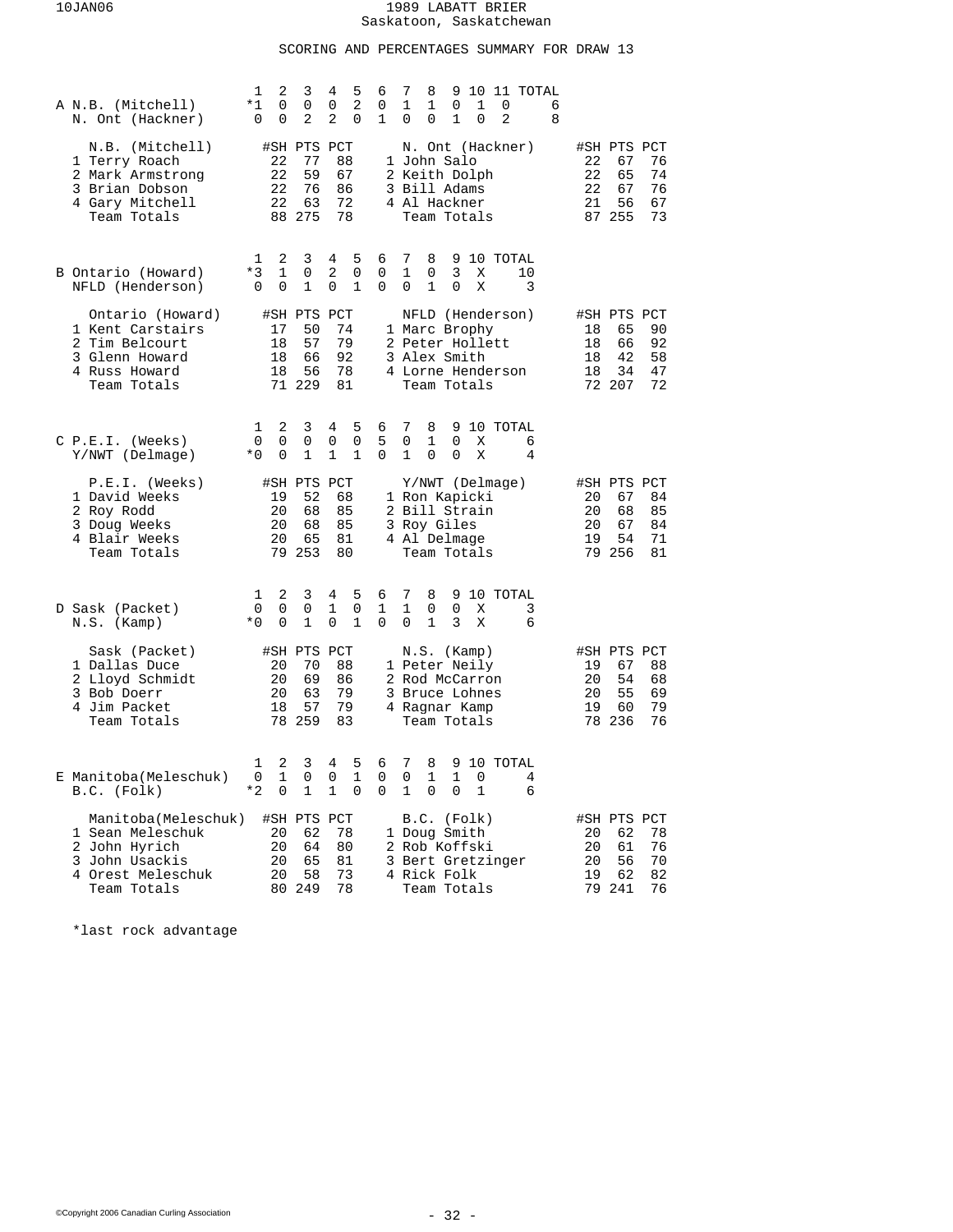# SCORING AND PERCENTAGES SUMMARY FOR DRAW 14

| A P.E.I. (Weeks)<br>Alberta (Ryan)                                                                             | 1<br>0<br>$*0$ | 2<br>0<br>2          | 3<br>1<br>0                                   | 4<br>0<br>2                | 5<br>3<br>0          | 6<br>0<br>3 | 7<br>2<br>0 | 8<br>0<br>1                                                                                                    | 9<br>2<br>$\Omega$ | 0<br>1 | 10 TOTAL   |        | 8<br>9                  |                      |                                               |                            |
|----------------------------------------------------------------------------------------------------------------|----------------|----------------------|-----------------------------------------------|----------------------------|----------------------|-------------|-------------|----------------------------------------------------------------------------------------------------------------|--------------------|--------|------------|--------|-------------------------|----------------------|-----------------------------------------------|----------------------------|
| $P.E.I.$ (Weeks)<br>1 David Weeks<br>2 Roy Rodd<br>3 Doug Weeks<br>4 Blair Weeks<br>Team Totals                |                | 20<br>20<br>20<br>20 | #SH PTS PCT<br>78<br>67<br>66<br>62<br>80 273 | 98<br>84<br>83<br>78<br>85 |                      |             |             | Alberta (Ryan)<br>1 Donald McKenzie<br>2 Don Walchuk<br>3 Randy Ferbey<br>4 Pat Ryan<br>Team Totals            |                    |        |            |        |                         | 19<br>20<br>20<br>20 | #SH PTS PCT<br>60<br>74<br>68<br>56<br>79 258 | 79<br>93<br>85<br>70<br>82 |
| B B.C. (Folk)<br>Sask (Packet)                                                                                 | 1<br>0<br>$*0$ | 2<br>1<br>$\Omega$   | 3<br>0<br>1                                   | 4<br>0<br>1                | 5<br>0<br>0          | 6<br>0<br>0 | 7<br>0<br>0 | 8<br>1<br>0                                                                                                    | 0<br>1             | 1<br>0 |            | 2<br>0 | 9 10 11 TOTAL<br>5<br>3 |                      |                                               |                            |
| B.C. (Folk)<br>1 Doug Smith<br>2 Rob Koffski<br>3 Bert Gretzinger<br>4 Rick Folk<br>Team Totals                |                | 22<br>22<br>22<br>21 | #SH PTS PCT<br>76<br>72<br>78<br>75<br>87 301 | 86<br>82<br>89<br>89<br>86 |                      |             |             | Sask (Packet)<br>1 Dallas Duce<br>2 Lloyd Schmidt<br>3 Bob Doerr<br>4 Jim Packet<br>Team Totals                |                    |        |            |        |                         | 21<br>22<br>22<br>21 | #SH PTS PCT<br>71<br>81<br>69<br>65<br>86 286 | 85<br>92<br>78<br>77<br>83 |
| C Ontario (Howard)<br>$N.S.$ (Kamp)                                                                            | 1<br>0<br>*1   | 2<br>0<br>3          | 3<br>1<br>0                                   | 4<br>0<br>1                | 5<br>0<br>1          | 6<br>0<br>2 | 7<br>Χ<br>Χ | 8<br>Χ<br>Χ                                                                                                    | Χ<br>Χ             | Χ<br>X | 9 10 TOTAL |        | 1<br>8                  |                      |                                               |                            |
| Ontario (Howard)<br>1 Kent Carstairs<br>2 Tim Belcourt<br>3 Glenn Howard<br>4 Russ Howard<br>Team Totals       |                | 12<br>12<br>12<br>12 | #SH PTS PCT<br>47<br>43<br>38<br>27<br>48 155 | 98<br>90<br>79<br>56<br>81 |                      |             |             | $N.S.$ (Kamp)<br>1 Peter Neily<br>2 Rod McCarron<br>3 Bruce Lohnes<br>4 Ragnar Kamp<br>Team Totals             |                    |        |            |        |                         | 9<br>12<br>12<br>12  | #SH PTS PCT<br>24<br>45<br>34<br>42<br>45 145 | 67<br>94<br>71<br>88<br>81 |
| D Manitoba (Meleschuk)<br>Quebec (Charette)                                                                    | 1<br>*1<br>0   | 2<br>0<br>1          | 3<br>2<br>0                                   | 4<br>0<br>2                | 5<br>0<br>0          | 6<br>2<br>0 | 7<br>0<br>2 | 8<br>3<br>0                                                                                                    | 0<br>1             | 0<br>1 | 9 10 TOTAL |        | 8<br>7                  |                      |                                               |                            |
| Manitoba(Meleschuk)<br>1 Sean Meleschuk<br>2 John Hyrich<br>3 John Usackis<br>4 Orest Meleschuk<br>Team Totals |                | 19<br>20<br>20<br>19 | #SH PTS PCT<br>56<br>74<br>59<br>56<br>78 245 | 74<br>93<br>74<br>74<br>79 |                      |             |             | Quebec (Charette)<br>1 Richard Bisson<br>2 Don Westphal<br>3 Andre Lafleur<br>4 Pierre Charette<br>Team Totals |                    |        |            |        |                         | 20<br>20<br>20<br>20 | #SH PTS PCT<br>69<br>53<br>56<br>50<br>80 228 | 86<br>66<br>70<br>63<br>71 |
| E N. Ont (Hackner)<br>NFLD (Henderson)                                                                         | 1<br>1<br>* 0  | 2<br>0<br>2          | 3<br>2<br>0                                   | 4<br>3 <sup>7</sup>        | 5<br>$0\quad 1$<br>0 | 6<br>0<br>2 | 7<br>1<br>0 | 8<br>1                                                                                                         | 0 1 X 6<br>0       | Χ      | 9 10 TOTAL |        | 8                       |                      |                                               |                            |
| N. Ont (Hackner)<br>1 John Salo<br>2 Jim Adams<br>3 Bill Adams<br>4 Al Hackner<br>Team Totals                  |                | 20<br>20<br>20<br>20 | #SH PTS PCT<br>59<br>63<br>59<br>46<br>80 227 | 74<br>79<br>74<br>57<br>71 |                      |             |             | NFLD (Henderson)<br>1 Marc Brophy<br>2 Peter Hollett<br>3 Alex Smith<br>4 Lorne Henderson<br>Team Totals       |                    |        |            |        |                         | 19<br>20<br>20<br>19 | #SH PTS PCT<br>54<br>57<br>55<br>52<br>78 218 | 71<br>71<br>69<br>68<br>70 |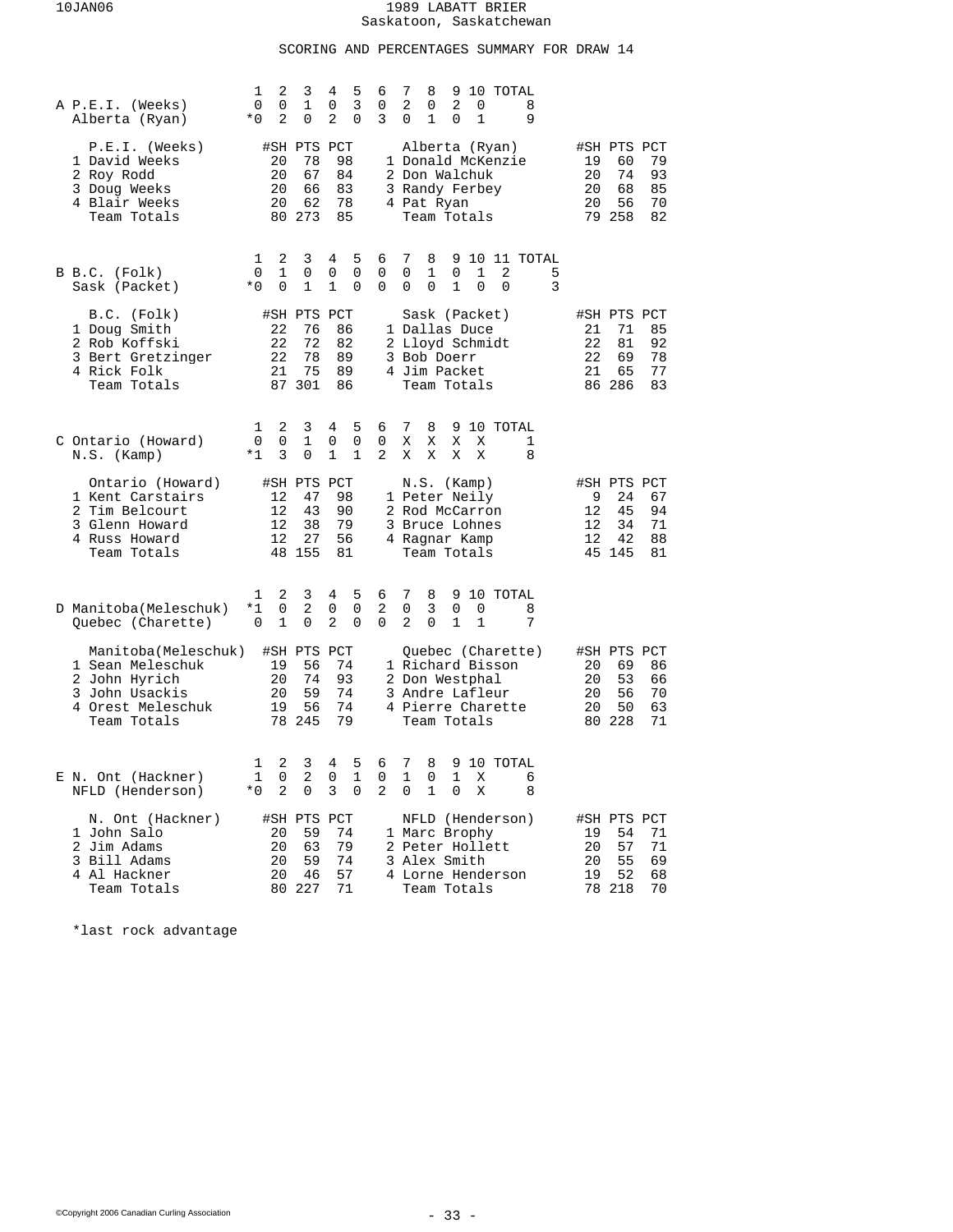# SCORING AND PERCENTAGES SUMMARY FOR DRAW 15

| A B.C. (Folk)<br>NFLD (Henderson)                                                                        | 2<br>1<br>3<br>4<br>5<br>2<br>0<br>3<br>$\mathbf 0$<br>0<br>$\mathbf 0$<br>2<br>$\Omega$<br>$\mathbf{1}$<br>*1                                         | 7<br>6<br>8<br>9 10 11 TOTAL<br>$\mathbf{1}$<br>0<br>0<br>0<br>1<br>7<br>0<br>2<br>$\mathbf{1}$<br>$\mathbf{1}$<br>8<br>$\Omega$<br>0<br>0 |                                                                                                     |
|----------------------------------------------------------------------------------------------------------|--------------------------------------------------------------------------------------------------------------------------------------------------------|--------------------------------------------------------------------------------------------------------------------------------------------|-----------------------------------------------------------------------------------------------------|
| B.C. (Folk)<br>1 Doug Smith<br>2 Rob Koffski<br>3 Bert Gretzinger<br>4 Rick Folk<br>Team Totals          | #SH PTS PCT<br>72<br>22<br>63<br>22<br>76<br>86<br>22<br>68<br>77<br>22<br>69<br>78<br>88 276<br>78                                                    | NFLD (Henderson)<br>1 Marc Brophy<br>2 Peter Hollett<br>3 Alex Smith<br>4 Lorne Henderson<br>Team Totals                                   | #SH PTS PCT<br>81<br>21<br>68<br>22<br>65<br>74<br>55<br>22<br>63<br>22<br>67<br>76<br>87 255<br>73 |
| B Alberta (Ryan)<br>N. Ont (Hackner)                                                                     | 2<br>1<br>3<br>4<br>5<br>$\mathbf{1}$<br>$\mathbf 0$<br>0<br>$\mathbf{1}$<br>*2<br>$\mathbf{1}$<br>$\mathbf{1}$<br>$\Omega$<br>$\mathbf 0$<br>$\Omega$ | 7<br>6<br>8<br>9 10 TOTAL<br>2<br>2<br>Χ<br>Χ<br>Χ<br>8<br>2<br>0<br>0<br>Χ<br>X<br>X                                                      |                                                                                                     |
| Alberta (Ryan)<br>1 Donald McKenzie<br>2 Don Walchuk<br>3 Randy Ferbey<br>4 Pat Ryan<br>Team Totals      | #SH PTS PCT<br>88<br>13<br>46<br>14<br>46<br>82<br>46<br>82<br>14<br>14<br>46<br>82<br>55 184<br>84                                                    | N. Ont (Hackner)<br>1 John Salo<br>2 Jim Adams<br>3 Bill Adams<br>4 Al Hackner<br>Team Totals                                              | #SH PTS PCT<br>55<br>98<br>14<br>45<br>14<br>80<br>37<br>14<br>66<br>26<br>14<br>46<br>56 163<br>73 |
| C Sask (Packet)<br>Quebec (Charette)                                                                     | 2<br>1<br>3<br>4<br>5<br>3<br>$\mathbf{1}$<br>0<br>0<br>2<br>3<br>0<br>1<br>$\mathbf 0$<br>$*0$                                                        | 7<br>6<br>8<br>9 10 TOTAL<br>0<br>2<br>0<br>0<br>8<br>Χ<br>$\mathbf 1$<br>0<br>5<br>0<br>0<br>X                                            |                                                                                                     |
| Sask (Packet)<br>1 Dallas Duce<br>2 Lloyd Schmidt<br>3 Peter Shykitka<br>4 Jim Packet<br>Team Totals     | #SH PTS PCT<br>67<br>18<br>48<br>20<br>58<br>73<br>20<br>53<br>66<br>20<br>63<br>79<br>71<br>78 222                                                    | Quebec (Charette)<br>1 Richard Bisson<br>2 Ted Butler<br>3 Andre Lafleur<br>4 Pierre Charette<br>Team Totals                               | #SH PTS PCT<br>70<br>20<br>88<br>20<br>52<br>65<br>59<br>74<br>20<br>49<br>64<br>19<br>79 230<br>73 |
| D N.B. (Mitchell)<br>Y/NWT (Delmage)                                                                     | 5<br>1<br>2<br>3<br>4<br>$\mathbf{1}$<br>0<br>$\mathbf{1}$<br>$\mathbf 0$<br>0<br>$\mathbf 0$<br>2<br>0<br>$\mathbf{1}$<br>$*0$                        | 7<br>9 10 TOTAL<br>6<br>8<br>$\mathbf{1}$<br>0<br>0<br>Χ<br>Χ<br>3<br>2<br>3<br>0<br>Χ<br>X<br>8                                           |                                                                                                     |
| N.B. (Mitchell)<br>1 Terry Roach<br>2 Mark Armstrong<br>3 Brian Dobson<br>4 Gary Mitchell<br>Team Totals | #SH PTS PCT<br>54<br>84<br>16<br>51<br>80<br>16<br>38<br>59<br>16<br>42<br>66<br>16<br>64 185<br>72                                                    | Y/NWT (Delmage)<br>1 Ron Kapicki<br>2 Bill Strain<br>3 Roy Giles<br>4 Al Delmage<br>Team Totals                                            | #SH PTS PCT<br>15<br>43<br>72<br>54<br>84<br>16<br>44<br>69<br>16<br>15<br>46<br>77<br>62 187<br>75 |
| E P.E.I. (Weeks)<br>$N.S.$ (Kamp)                                                                        | 2<br>3<br>5<br>1<br>4<br>$*0$ 1<br>$0 \quad 0 \quad 1$<br>0<br>0<br>1<br>0<br>1                                                                        | 7<br>6<br>8<br>9 10 TOTAL<br>$0\quad 0$<br>1 1 0 4<br>2<br>1<br>0<br>3<br>8<br>0                                                           |                                                                                                     |
| P.E.I. (Weeks)<br>1 David Weeks<br>2 Allan Ledgerwood<br>3 Doug Weeks<br>4 Blair Weeks<br>Team Totals    | #SH PTS PCT<br>66<br>83<br>20<br>20<br>58<br>73<br>20<br>73<br>91<br>45<br>20<br>56<br>80 242<br>76                                                    | $N.S.$ (Kamp)<br>1 Peter Neily<br>2 Rod McCarron<br>3 Bruce Lohnes<br>4 Ragnar Kamp<br>Team Totals                                         | #SH PTS PCT<br>65<br>90<br>18<br>20<br>65<br>81<br>20<br>70<br>88<br>20<br>65<br>81<br>78 265<br>85 |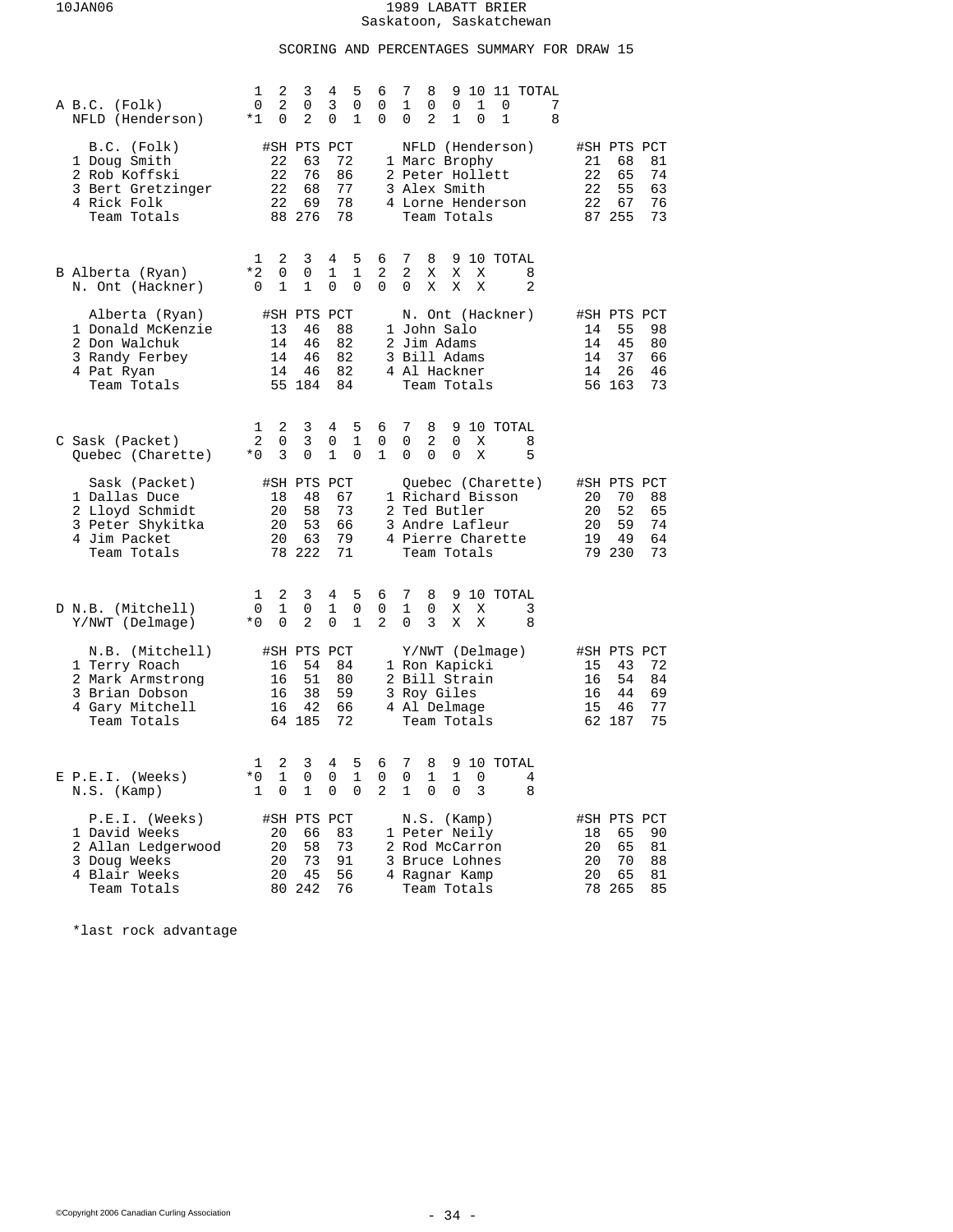## SCORING AND PERCENTAGES SUMMARY FOR DRAW 16

| $*$ 0 | $\Omega$ | 4<br>$\Omega$<br>$\Omega$ | $\Omega$    | 2                 | $\Omega$<br>$\Omega$ | X<br>X                     | 4                   |                                                                                            |      |             |
|-------|----------|---------------------------|-------------|-------------------|----------------------|----------------------------|---------------------|--------------------------------------------------------------------------------------------|------|-------------|
|       |          |                           |             |                   |                      |                            |                     |                                                                                            |      |             |
| 20    | 74       | 93                        |             |                   |                      |                            |                     | 18                                                                                         | 60   | 83          |
| 20.   | 62       | 78                        |             |                   |                      |                            |                     | 20                                                                                         | 52   | 65          |
| 20    | 65       | 81                        |             |                   |                      |                            |                     | 20                                                                                         | 67   | 84          |
| 19    | 49       | 64                        |             |                   |                      |                            |                     | 1 9                                                                                        | 61   | 80          |
| 79    | 250      | 79                        |             |                   |                      |                            |                     |                                                                                            | 24 N | 78          |
|       |          |                           | #SH PTS PCT | 56<br>$2 \quad 1$ | 2 0                  | $\Omega$<br>$\overline{2}$ | 8910<br>4 Rick Folk | TOTAL.<br>B.C. (Folk)<br>1 Doug Smith<br>2 Rob Koffski<br>3 Bert Gretzinger<br>Team Totals |      | #SH PTS PCT |